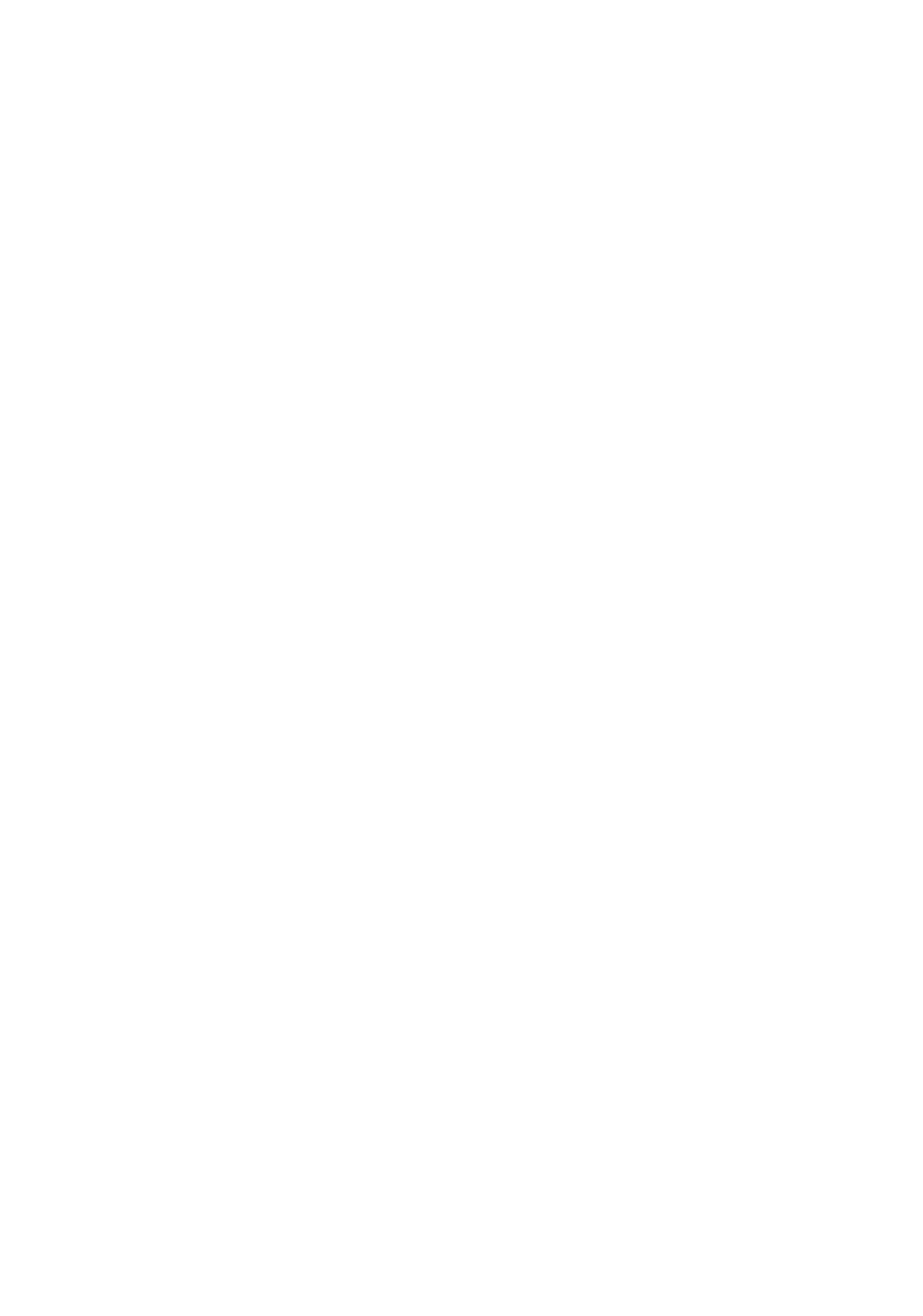# **Foreword**

The V6/V5−T series inverter is a kind of high−performance vector control/torque control inverter for tension control produced by V&T Technologies Co., Ltd. The inverter adopts world-leading vector control and torque control technologies with / without speed sensor. It not only has the same outstanding control performance with high end inverter, but also has enhanced the product reliability and environmental adaptability, as well as the customized and industrial design with tension control characteristics considered to better meet the requirements of tension control. This manual shall be used together with the user manuals of V6/V5−H general purpose inverter.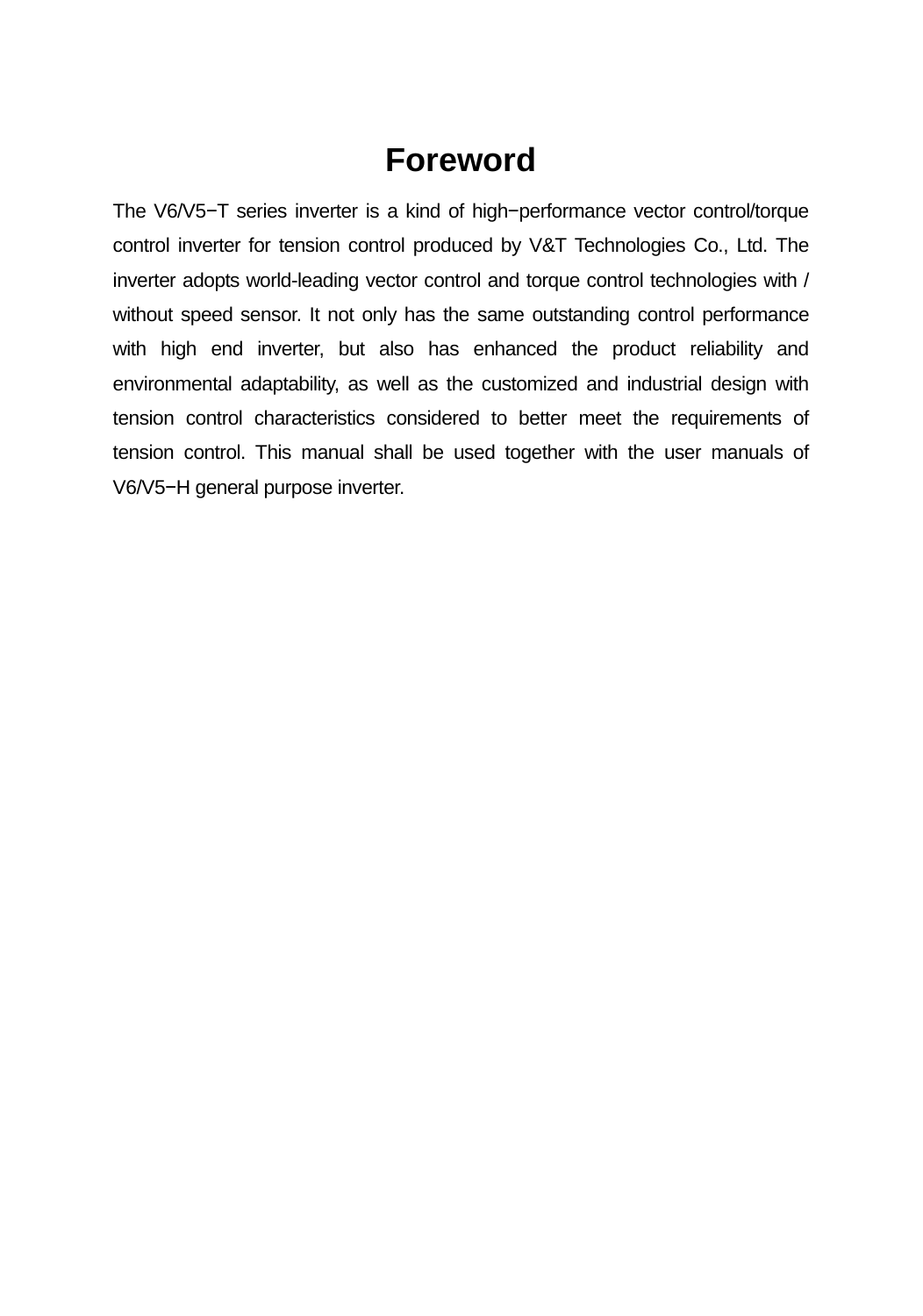## Introduction to V6/V5−T Tension Control Inverter

## ■ Technology Highlights of Tension Control Inverter

- Unified parameter setting: All the reeling in / reeling out parameters are set in the H group of industrial parameters and no need to switch among multiple parameters;
- Intelligent parameter setting: The intelligent parameter setting guidance is available for reeling in / reeling out mode, once user has set the reeling in / reeling out mode, the unit will automatically guide the parameter settings one by one;
- Online parameter adjustment: Most of parameters can be adjusted online, and user can perform the keypad commissioning and host communication commissioning conveniently;
- Variable parameter applications: Flexible multi-section tension taper and multiple kinds of reeling diameter switching are available to fully resolve the issue of uneven tightness of reeling in materials, and eliminate the waste and save cost.

## ■ Functional Features of Tension Control Inverter

#### ◆ Torque mode:

Multiple kinds of reeling in methods to meet the requirements of different industries; Multiple kinds of speed limit and multiple options for avoiding uncontrolled spinning;

Tension boost and multi section tension taper makes the reel-in materials tidier;

Multiple dynamic compensations are available: Faster and more stable dynamic response for acceleration / deceleration;

Internal automatic reel change and excellent dynamic torque performance ensure that there is no impact and no broken during reel change.

#### **Speed mode:**

Adjustment of multiple groups of PID parameters can be done quickly and smoothly according to the reel diameter, line speed and frequency;

Detection of broken material and braking functions can effectively monitor the abnormal condition during production;

PID can respond quickly without oscillation during automatic reel change.

#### **Reel diameter calculation:**

Multiple kinds of reel diameter calculation are available;

Automatic online adjustment of reel diameter;

Multi section output control with taper

#### ◆ Applications:

Cutting machine, printing machine, dyeing machine, packaging machine and paper making machine

#### ■ **Principles of V6/V5−T Tension Control Inverter**

Torque control mode: Main constant tension through torque control and automatic reel diameter calculation. In this working mode, the inverter does not need external tension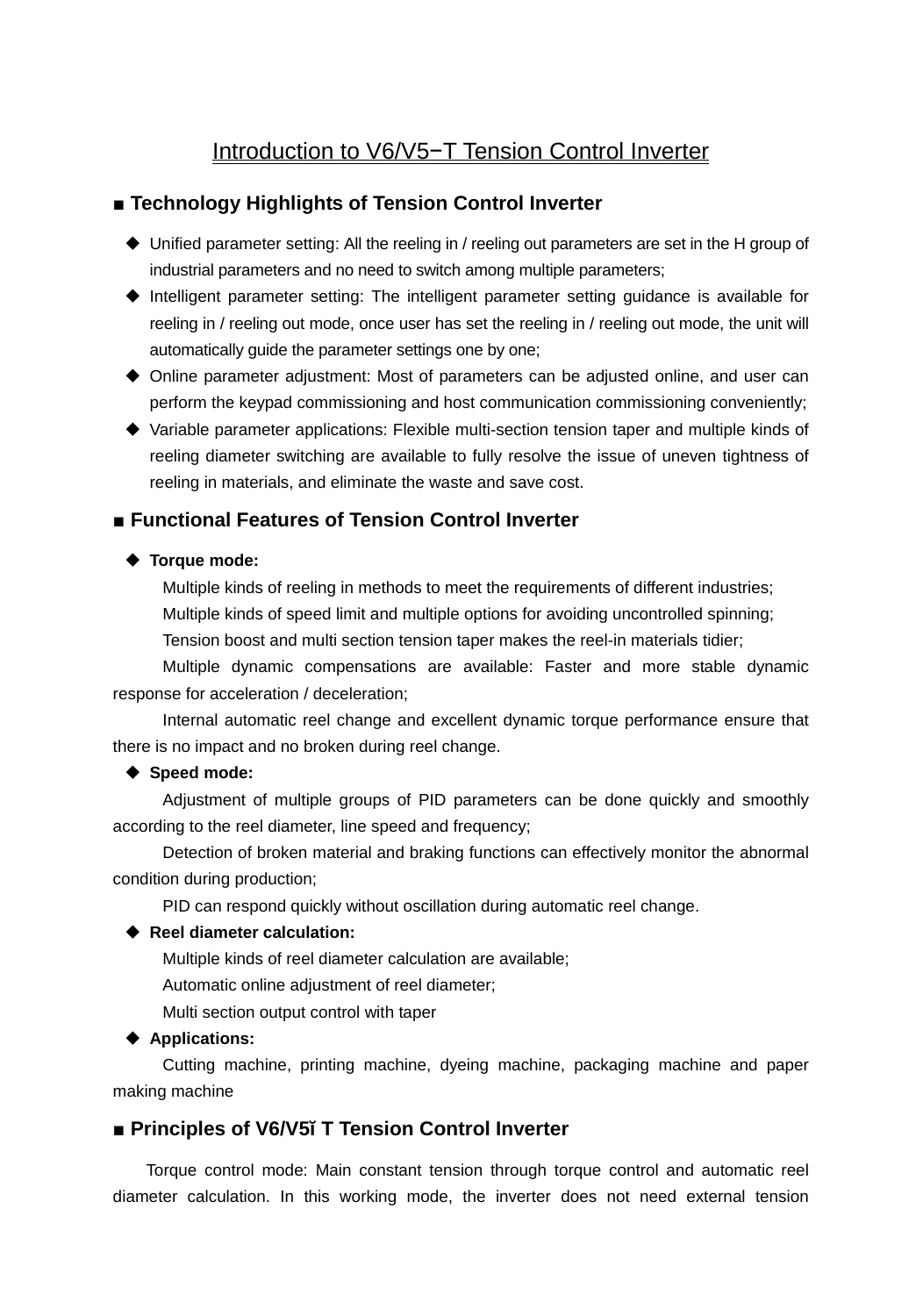controller, and does not need to feedback the current position or external tension signal, and even does not need to use speed feedback PG to realize constant tension control. However, in the tension control with a high requirement, speed feedback PG should be used.

Speed control mode: Realize precise speed PID regulation through external line speed reference and the feedback signals that represent the current position or tension, so as to make the position signal or tension feedback signal in preset balance position to realize constant tension control. In this working mode, the inverter does not need external tension controller and speed feedback PG, but needs the external signal that represents the current position or tension to realize constant tension control.

## ■ **Typical Reeling-in Tension Control**



#### **Figure 1 Constant tension control can be realized in torque control mode**



#### **Figure 2 Constant tension control can be realized in speed control mode**

## ■ **Introduction to Tension Control Solution**

#### **Torque solution**

Torque control mode means the inverter controls motor output torque instead of frequency, and the output frequency changes automatically with the speed change.

1) Simple tension control mode

In this mode, there is no tension feedback signal, no internal automatic reel diameter calculation, with the increase of reel diameter, the output torque of reel-in axis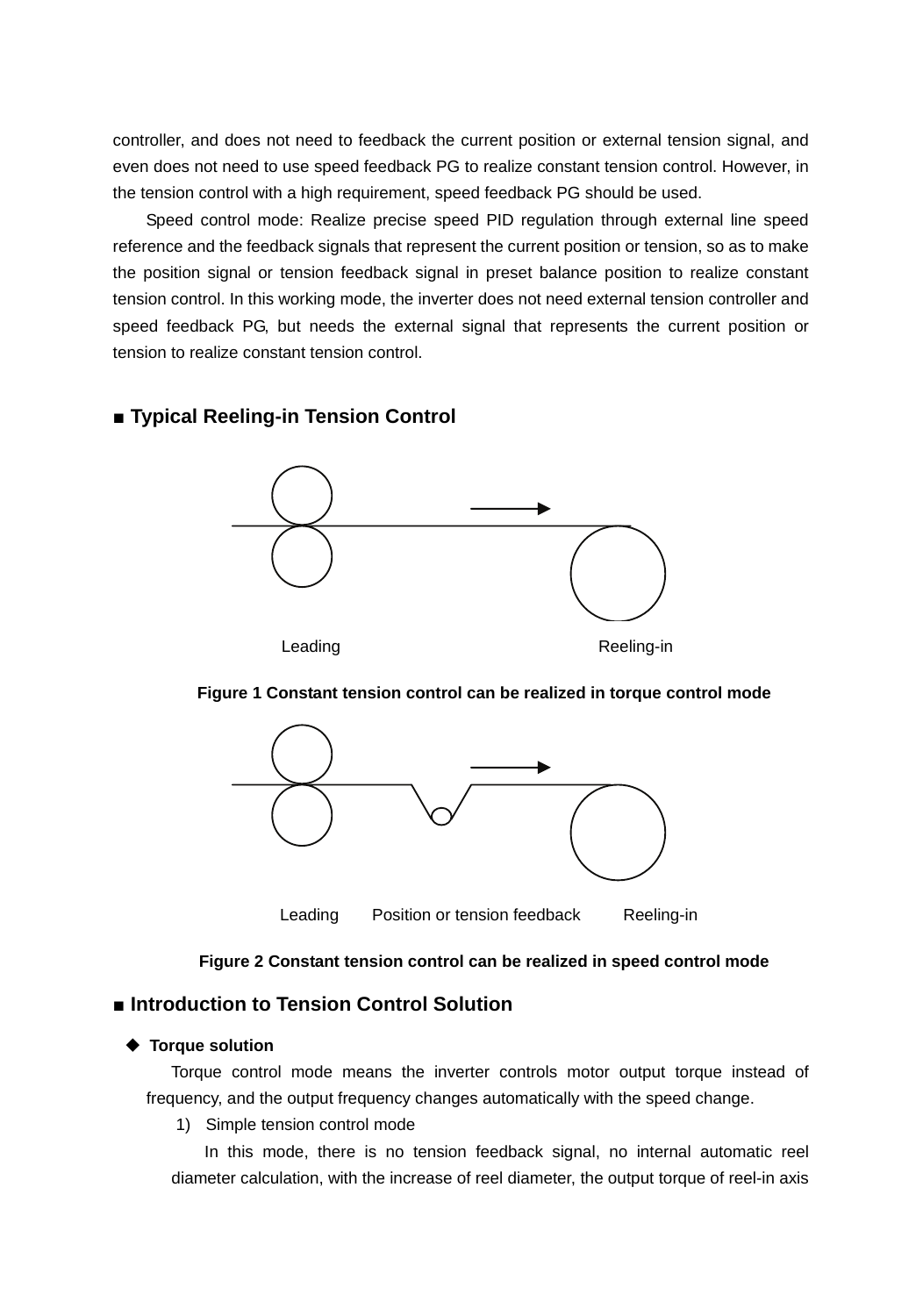is bigger and bigger, due to the adjustment of tension coefficient, and the output torque of reel-in axis becomes bigger also to realize the constant tension control.

2) Constant tension control mode

In this mode, there is no tension feedback signal, no internal automatic reel diameter calculation, with the increase of reel diameter, the output torque of reel-in axis changes according to the formula F=T/R (wherein, F: tension of material; T: torque of reel-in axis; R: radius of reel), so, to maintain constant F, with the increase of reel diameter, T=F\*R also increases to realize the constant tension control.

3) Torque PID control mode

Torque PID control mode needs tension feedback signal, the inverter automatically adjusts the output torque according to the feedback tension so as to realize the constant tension control.

#### **Functional module related to torque mode**

1) Tension setting part: Used to set the tension, user can set according to the materials and process requirement for reeling, and the tension taper can be used to decrease the tension with the increase of the reel diameter so as to improve the reel shape;

2) Reel diameter calculation part: Used for calculating or obtaining reel diameter and selecting calculating method according to different applications: Line speed mode, analog value mode and pulse mode;

3) Torque compensation part: Some part of the output torque is used to overcome the rotating inertia of the reeling-in(out) rod during acceleration or deceleration process, torque compensation can be made for the inertia according to the acceleration or deceleration rate through proper parameter settings automatically, so as to keep the stable tension during acceleration or deceleration process. The compensation for friction can overcome the affect of the system friction to the tension.

4) Automatic reel change part: Perform automatic reel change in running process, need to set the pre-drive function in torque mode.

#### **Speed Solution**

In speed mode, inverter can work in following modes: Vector control without speed PG feedback 1, vector control without speed PG feedback 2 and vector control with speed PG feedback 2.

1) Speed PID control mode

Speed PID control needs tension or position feedback signals to form a close loop regulation, and the inverter automatically regulate the output frequency according to the feedback signal to control the tension or position to achieve the preset value.

2) Constant line speed control mode

For some applications that require stable running but do not need fast adjustment of line speed, use constant line speed control mode to perform constant line speed control without PID regulator, more stable than common close loop control.

**Functional Module Related to Speed Mode**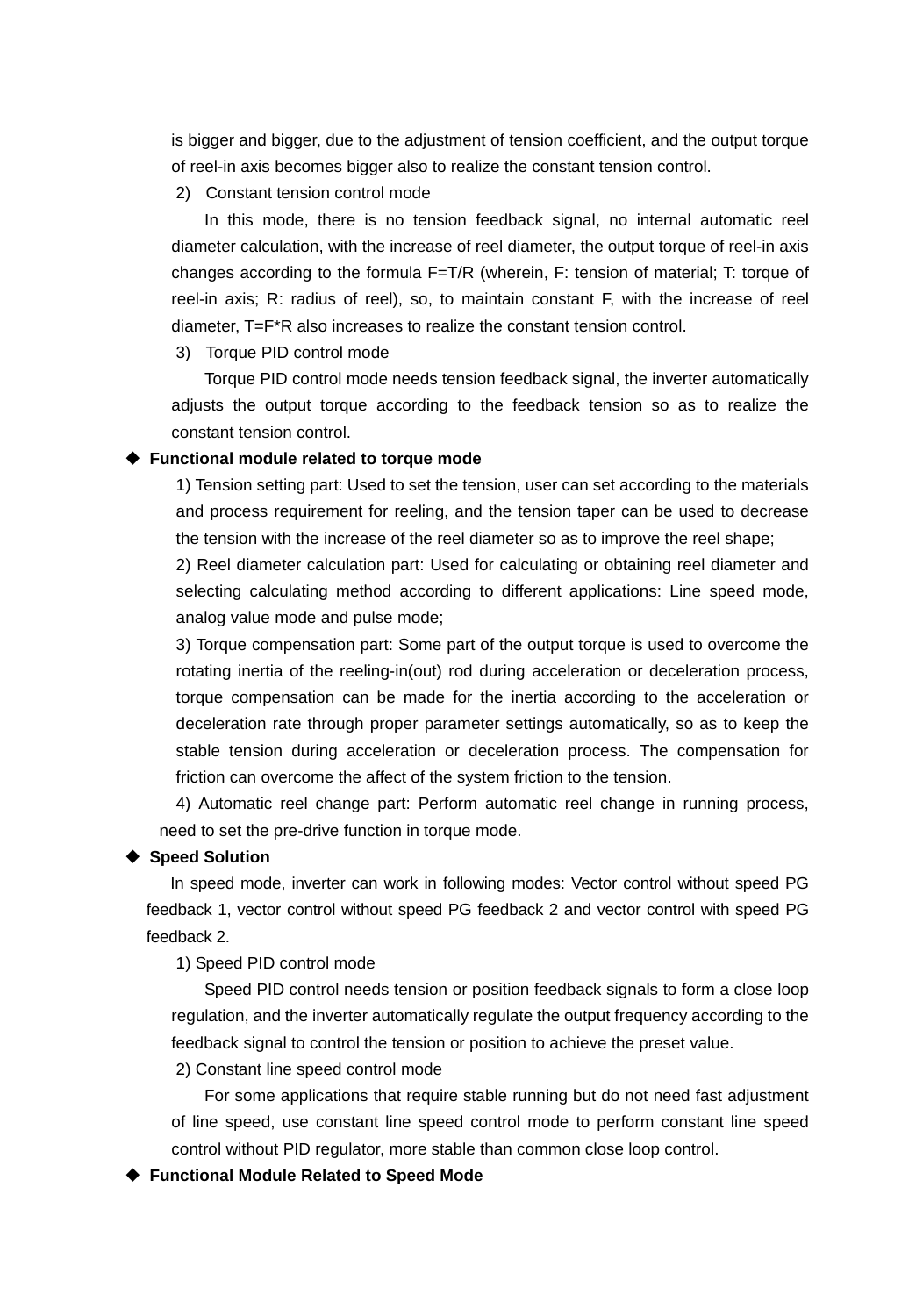1) PID part: The target value channel and feedback signal value of PID are set by H1 group of parameters, and the PID parameters are mainly set by P8 group, and the second group of PID parameters in H1 group can provide assistance to realize the linear switching between two sets of PID parameters and realize better result in the whole process.

2) Line speed input part: This part is important, and there are two functions: one is to calculate the matching frequency of the inverter through line speed and another is to calculate the reel diameter through line speed.

3) Reel diameter calculation part: Used for calculating or obtaining reel diameter and selecting calculating method according to different applications: Line speed mode, analog value mode and pulse mode;

4) Automatic reel change part: Perform automatic reel change in running process, need to set the pre-drive function in torque mode.

| <b>Function Codes</b>                   | <b>Functions in Tension Control</b>                                                |
|-----------------------------------------|------------------------------------------------------------------------------------|
| H <sub>0.00</sub> to H <sub>0.29</sub>  | Set reeling mode, reference tension and tension taper                              |
| H0.30 to H1.06                          | Line speed setting, reel diameter calculation, reel diameter reset                 |
| H <sub>1.0</sub> 7 to H <sub>1.09</sub> | PID regulated target value, feedback value and regulation mode                     |
| H <sub>1.10</sub> to H <sub>1.24</sub>  | Second group of PID parameters (See P8 group for first group of PID<br>parameters) |
| H <sub>1.25</sub> to H <sub>1.30</sub>  | Thread broken detection of feedback signal and braking                             |
| H <sub>1.31</sub> to H <sub>1.35</sub>  | Tension compensation part                                                          |
| H <sub>1.36</sub> to H <sub>1.40</sub>  | Auto reeling-out parameter                                                         |
| H <sub>1.41</sub> to H <sub>1.45</sub>  | Torque reeling-out parameters                                                      |
| H <sub>2.00</sub> to H <sub>2.02</sub>  | Line speed gain and offset under torque mode                                       |
| H <sub>2.0</sub> 7 to H <sub>2.12</sub> | Special applications                                                               |

#### **Setting of Tension Control Functions**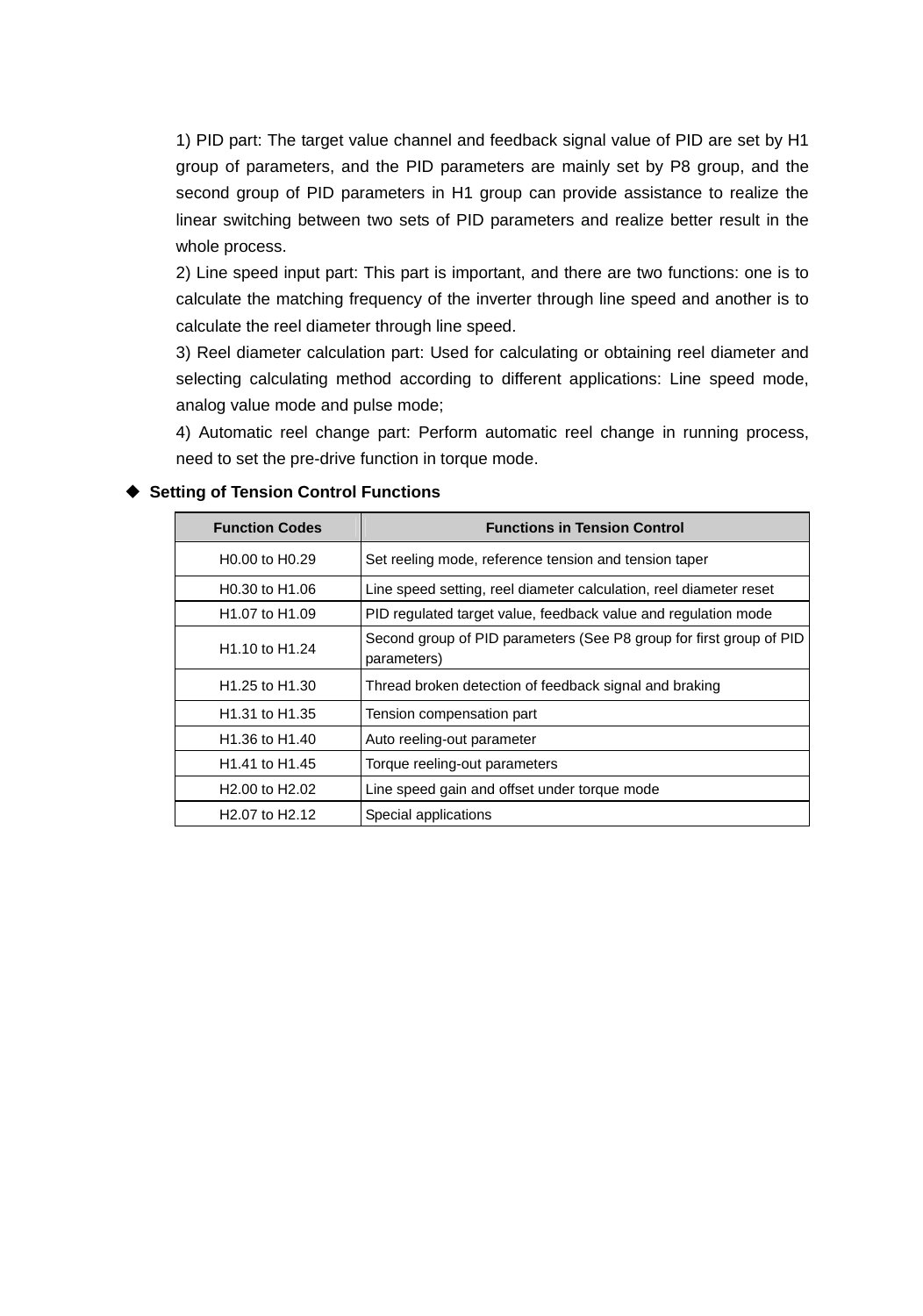**Parameter Index Function** (Note: At H0.00=0 when tension control mode is disabled, all H group parameters are displayed)

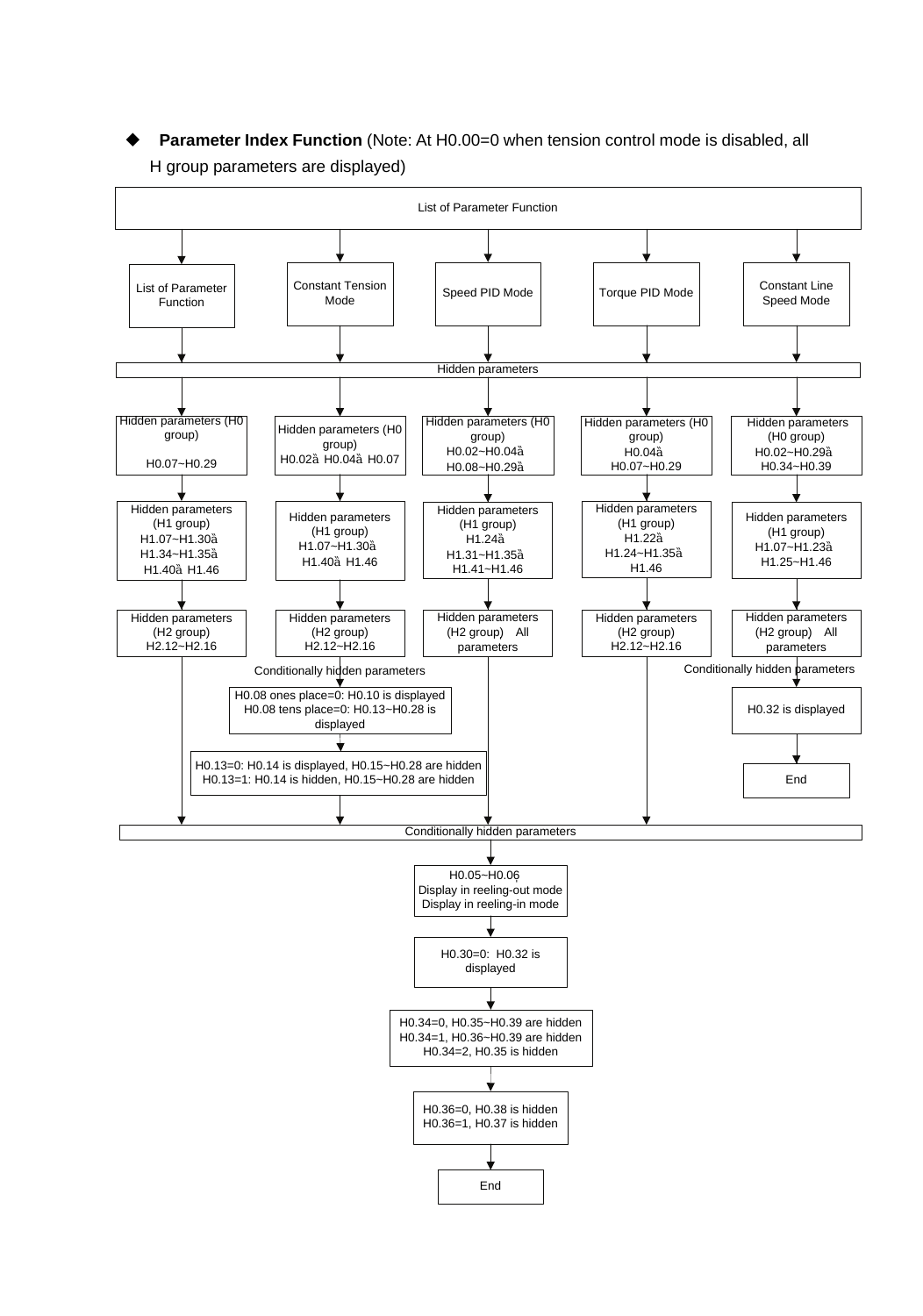Setting Process under Each Control Mode

1 Speed PID Control Mode with Pendulum Rod or Tension Feedback Signal

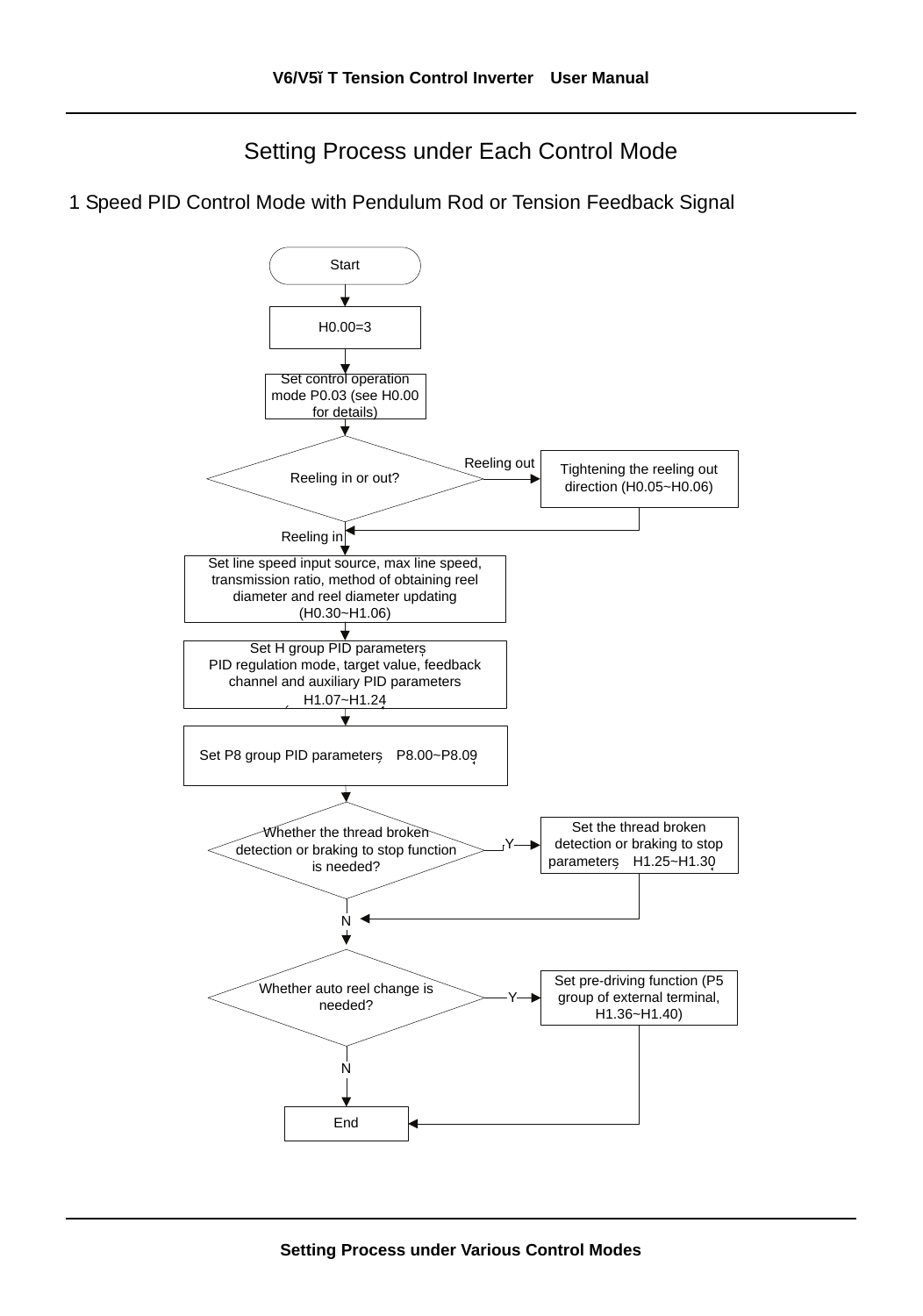2 Simple Tension and Constant Tension Control Mode without Pendulum Rod or Tension

#### Feedback Signal

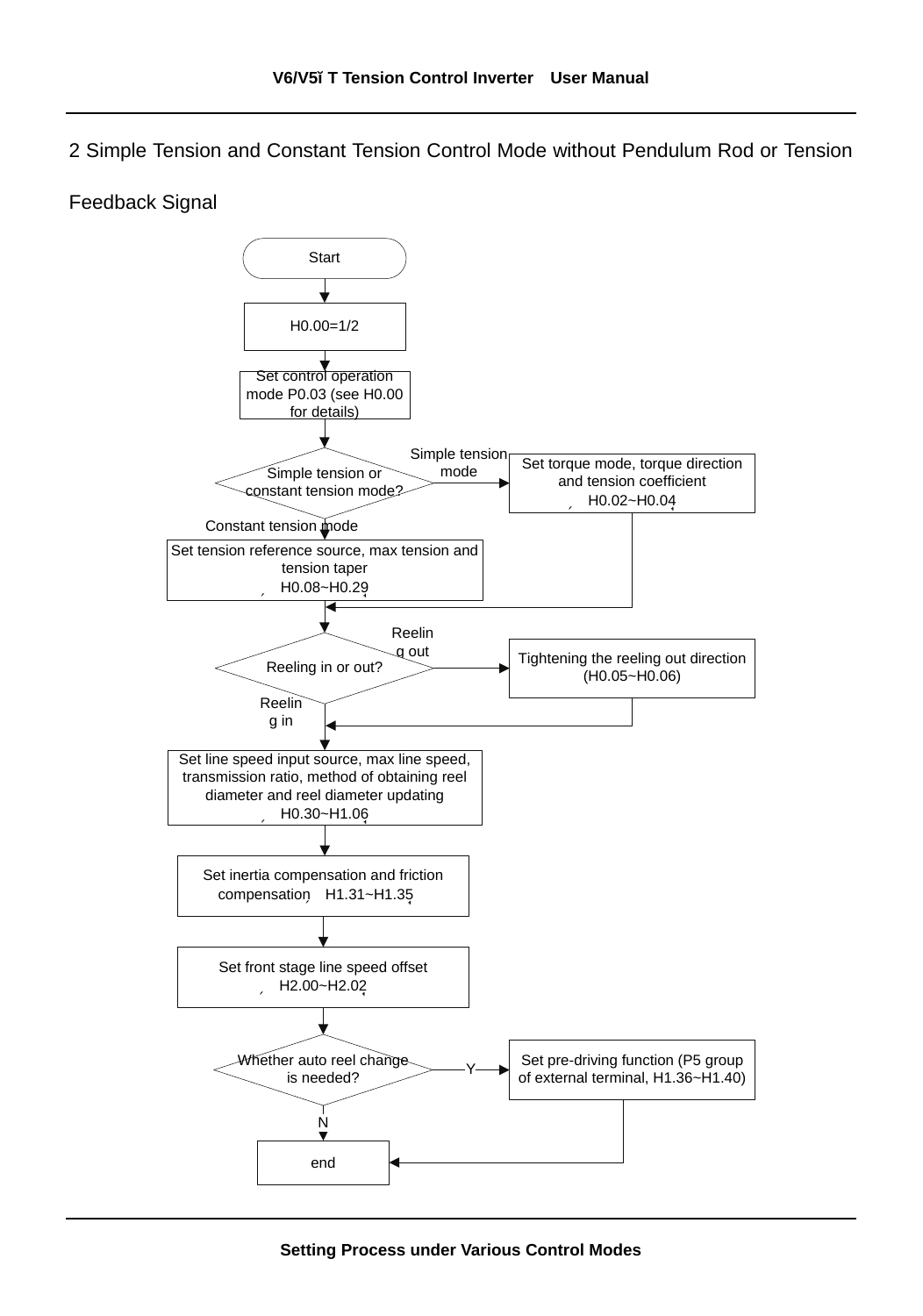3 Torque PID Control Mode with Tension Sensor

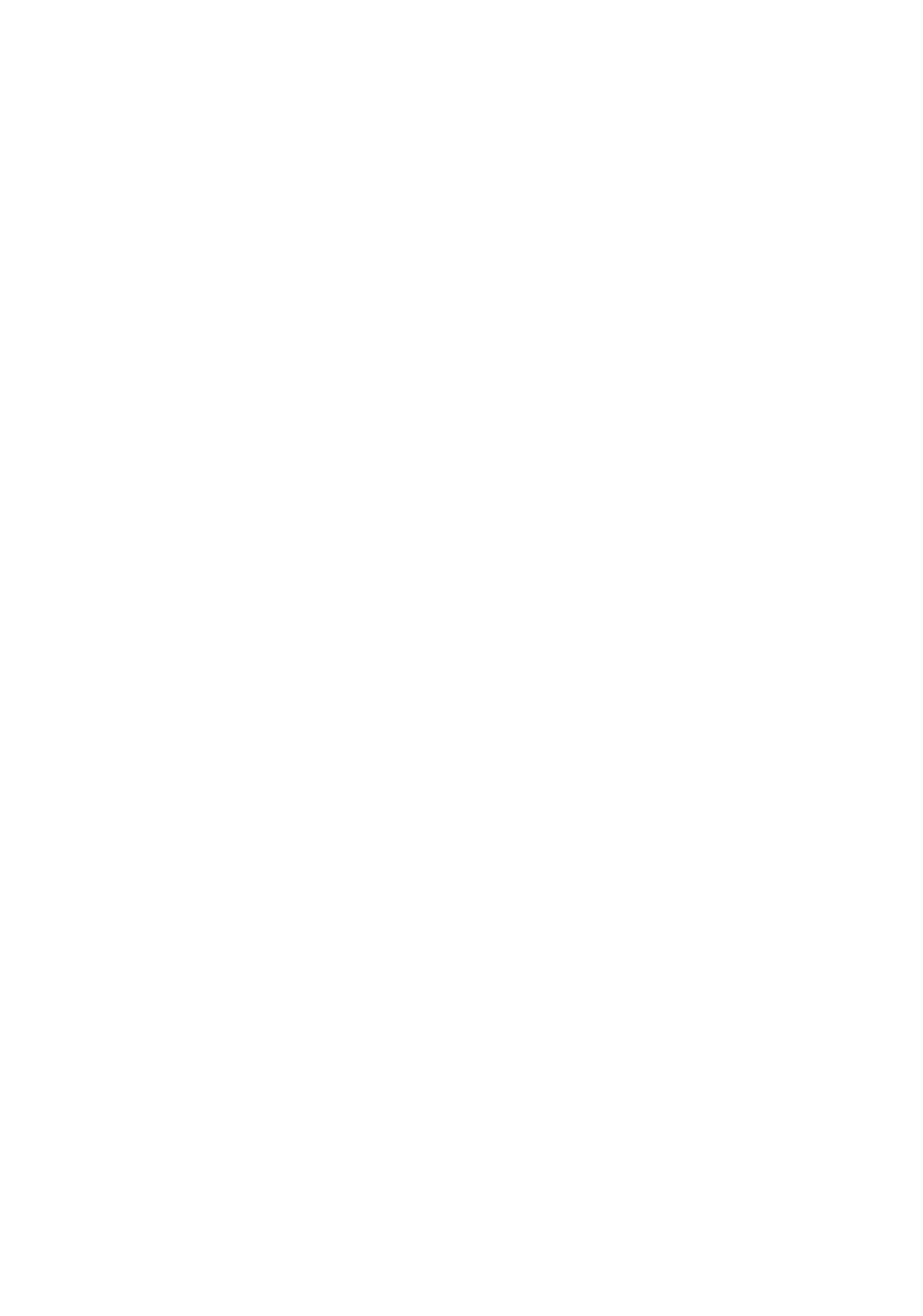# **Contents**

| 1.4 List of Input and Output Terminal Function Parameter Settings  11               |
|-------------------------------------------------------------------------------------|
|                                                                                     |
|                                                                                     |
|                                                                                     |
| 2.1.2 Line speed setting, reel diameter calculation and reel diameter reset 19      |
|                                                                                     |
|                                                                                     |
|                                                                                     |
|                                                                                     |
|                                                                                     |
|                                                                                     |
|                                                                                     |
|                                                                                     |
|                                                                                     |
| 1 Corresponded Register Addresses of Parameters Displayed on Operation Panel 31     |
| 2 Relationship between Inverter Function code and Register Address in Communication |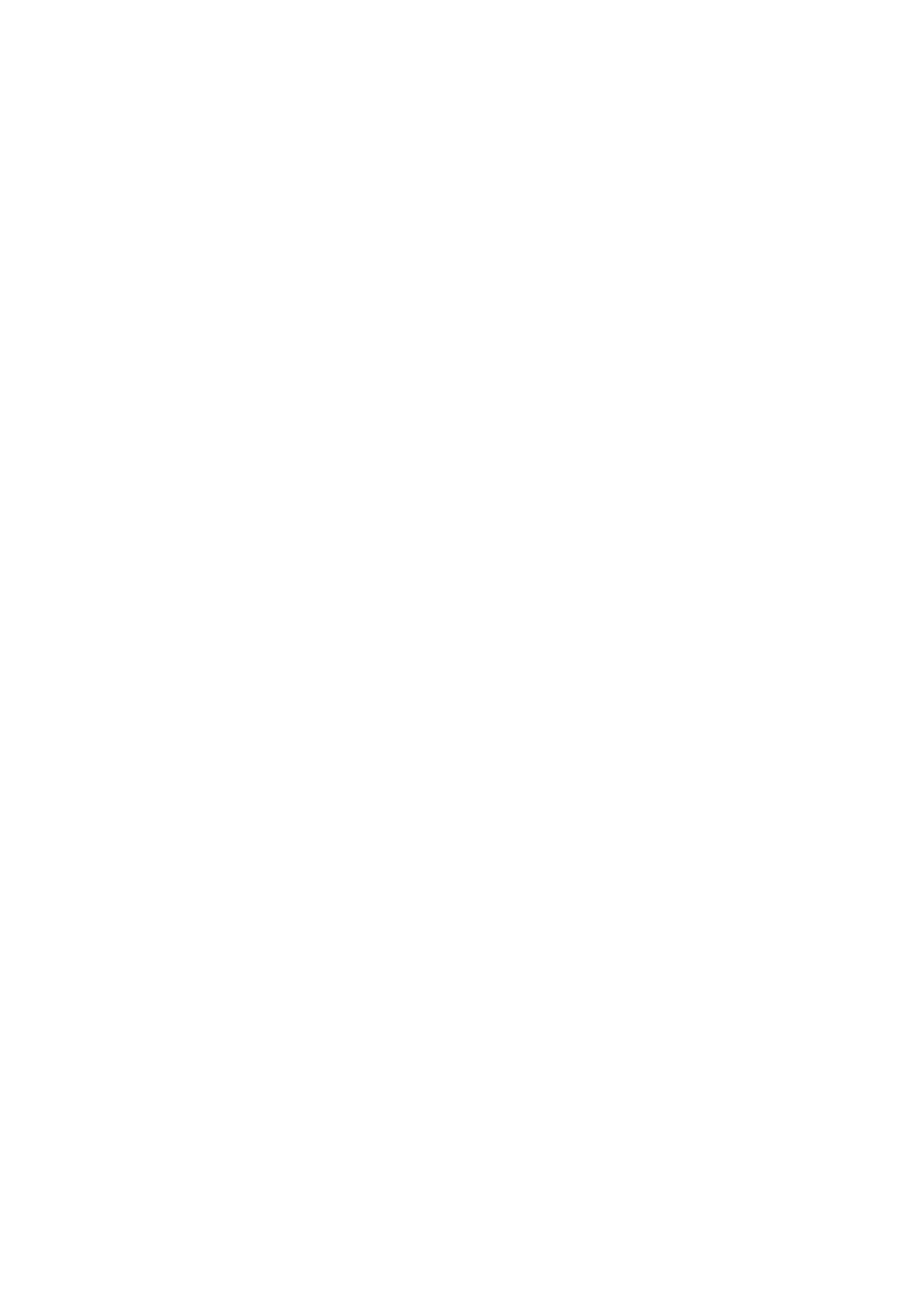## **Chapter 1 Tension Control Parameter Table**

## Meanings of Each Item in Function Code Parameter Table

| <b>Item</b>     | <b>Meanings</b>                                                                                                                                                                                              |
|-----------------|--------------------------------------------------------------------------------------------------------------------------------------------------------------------------------------------------------------|
| Function code   | The number of function code, such as H0.00                                                                                                                                                                   |
| Function code   | The name of function code, which explains the function code's meanings.                                                                                                                                      |
| Factory setting | Restore the settings of the function code after the inverter is delivered (see P0.01).                                                                                                                       |
| Setting range   | The value from minimum value to maximum value that can be set to this function code.                                                                                                                         |
| Unit            | V: Voltage; A: Current; ${}^0C$ : Celsius degree; $\Omega$ : Ohm; mH: Milli-henry; rpm: Rotating speed; %:<br>Percentage; bps: baud rate; Hz, kHz: Frequency; ms, s, min, h, kh: Time; kW: Power; /: No unit |
| Property        | $\circ$ : This function code can be changed during operation; x: This function code can only be changed<br>during stopping process; *: The setting of this function code is read-only and cannot be changed. |
| Function code   | Function code parameter setting list                                                                                                                                                                         |
| User setting    | Used for recording parameters by user                                                                                                                                                                        |

## 1.1 List of Function Codes for Tension Control

| <b>Funct</b><br>ion<br>code<br>numb<br>er | <b>Function code name</b>      | Factor<br>$\mathbf{v}$<br>setting | <b>Setting</b><br>range | <b>Unit</b> | Pro<br>per<br>ty | <b>Function code selection</b>                                                                                                                                                                                                                                                                                                                                                                                                                                                                                                                                                                                                                                                                     | <b>User</b><br>settin<br>g                                    |
|-------------------------------------------|--------------------------------|-----------------------------------|-------------------------|-------------|------------------|----------------------------------------------------------------------------------------------------------------------------------------------------------------------------------------------------------------------------------------------------------------------------------------------------------------------------------------------------------------------------------------------------------------------------------------------------------------------------------------------------------------------------------------------------------------------------------------------------------------------------------------------------------------------------------------------------|---------------------------------------------------------------|
|                                           | P0.01 Function code protection | 0                                 | $0$ to $5$              |             | $\mathsf{x}$     | 0: All the parameters can be modified;<br>1: All the parameters cannot be modified;<br>2: Restore parameters in zone P to factory<br>settings:<br>3: Restore parameters in zone P to factory<br>settings; (except for P9 group)<br>4: Recover the parameters in zone P and zone<br>A to factory settings;<br>5: Recover all the parameters to factory<br>settings.                                                                                                                                                                                                                                                                                                                                 | V5V6                                                          |
|                                           | P0.03 Control operation mode   | $\Omega$                          | $0$ to 11               |             | $\times$         | Note: When H0.00 is non zero, see H0.00 for<br>the settings of P0.03.<br>V/F control:<br>0: Open loop control process;<br>1: Analog value feedback process close loop<br>control:<br>2: PG feedback process close loop control;<br>3: Combined control mode:<br>Vector control without speed PG feedback:<br>4: Open loop control process;<br>5: Analog value feedback process close loop<br>control:<br>6: PG feedback process close loop control;<br>7: Combined control mode:<br>Vector control with speed PG feedback:<br>8: Open loop control process<br>9: Analog value feedback process close loop<br>control:<br>10: PG feedback process close loop control;<br>11: Combined control mode: | Optio<br>ns <sub>8</sub><br>to 11<br>are<br>only<br>for<br>Vß |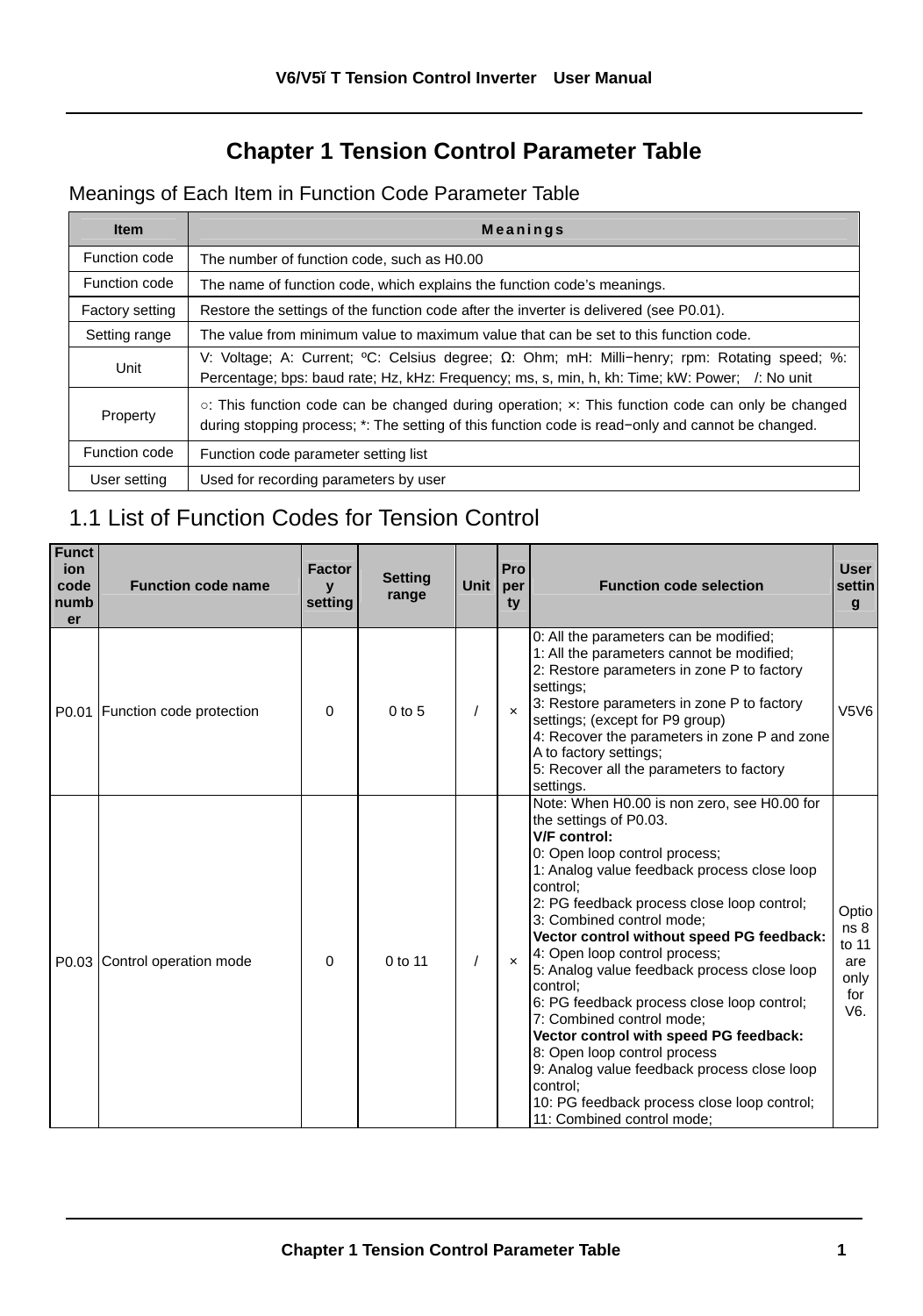|  | V6/V5-T Tension Control Inverter User Manual |  |
|--|----------------------------------------------|--|
|  |                                              |  |

| <b>Funct</b><br>ion<br>code<br>numb<br>er | <b>Function code name</b>                                                            | Factor<br>$\mathbf{v}$<br>setting | Settina<br>range | Unit                 | Pro<br>per<br>ty | <b>Function code selection</b>                                                                                                                                                                                                                                                                                                                                                                                                                                                                                                                                                                            | User<br>settin<br>g                           |
|-------------------------------------------|--------------------------------------------------------------------------------------|-----------------------------------|------------------|----------------------|------------------|-----------------------------------------------------------------------------------------------------------------------------------------------------------------------------------------------------------------------------------------------------------------------------------------------------------------------------------------------------------------------------------------------------------------------------------------------------------------------------------------------------------------------------------------------------------------------------------------------------------|-----------------------------------------------|
|                                           |                                                                                      |                                   |                  |                      |                  | Reeling mode selection, tension setting and taper setting (H0.00 to H0.29)                                                                                                                                                                                                                                                                                                                                                                                                                                                                                                                                |                                               |
|                                           | H0.00 Tension control mode                                                           | 0                                 | $0$ to $4$       | $\prime$             | $\pmb{\times}$   | 0: Disabled<br>1: Simple tension mode(Without position /<br>tension feedback signal)<br>Note: P0.03=4/8<br>2: Constant tension mode(Without position /<br>tension feedback signal)<br>Note: P0.03=4/8<br>3: Speed PID mode(With position / tension ns 1,<br>feedback signal)<br>Note: P0.03=3/7/11<br>4: Torque PID mode(With position / tension<br>feedback signal)<br>Note: P0.03=4/8<br>5: Constant line speed mode(With line speed<br>feedback signal)<br>Note: P0.03=0/4/8<br>Note: Pd.00 ones place(speed / torque mode)<br>auto updating                                                           | Optio<br>2 and<br>4 are<br>only<br>for<br>V6. |
| H0.01                                     | Reeling mode                                                                         | $\Omega$                          | $0$ to 1         | $\prime$             | $\circ$          | 0: Reeling in, 1: Reeling out                                                                                                                                                                                                                                                                                                                                                                                                                                                                                                                                                                             | <b>V5V6</b>                                   |
|                                           | Torque mode (without<br>H0.02 pendulum rod and tension<br>sensor feedback) selection | 12                                | 11 to 24         | $\sqrt{2}$           |                  | Ones place: Torque reference channel<br>1: AI1;2: AI2;3: AI3;4: DI;<br>Tens place: Torque reference selection<br>1: Torque reference 1;<br>2: Torque reference 2;<br>Note: P6.21(Function selection of analog<br>channel) auto updating<br>Ones place: Torque direction selection                                                                                                                                                                                                                                                                                                                         | V <sub>6</sub>                                |
| H <sub>0.03</sub>                         | Torque direction and reverse<br>running disabled                                     | 000                               | 000 to 112       | $\sqrt{\phantom{a}}$ | $\circ$          | (Ones place is automatically set based on<br>reeling-in/out mode)<br>0: Equivalent standard product(<br>$P6.21$ :<br>1: Same with commanded running direction;<br>2: Reverse to commanded running direction;<br>Tens place: Whether reverse running is<br>enabled in torque mode<br>0: Enabled;1: Disabled<br>Hundreds place: Auto or manual selection of<br>torque (tension) direction<br>0: Auto(Ones place is automatically updated<br>based on reeling-in/out mode);<br>1: Manual(Ones place is set manually based<br>on requirements);<br>Note: Pd.00 tens place (Torque direction) auto<br>updating | V <sub>6</sub>                                |
| H <sub>0.04</sub>                         | Coefficient for simple tension<br>mode                                               | $\mathbf 0$                       | 0.0 to 500.0%    | %                    | $\circ$          | 0.0 to 500.0%                                                                                                                                                                                                                                                                                                                                                                                                                                                                                                                                                                                             | V <sub>6</sub>                                |
|                                           | H0.05 Reeling-out tightening                                                         | 0                                 | 0 to 1           | $\prime$             | $\circ$          | 0: Disabled;1: Enabled                                                                                                                                                                                                                                                                                                                                                                                                                                                                                                                                                                                    | V5V6                                          |
|                                           | H0.06 Limit of tightening frequency                                                  | 1.00                              | 0.00 to 50.00    | Hz                   | $\circ$          | 0.00 to 50.00Hz                                                                                                                                                                                                                                                                                                                                                                                                                                                                                                                                                                                           | V5V6                                          |
| H0.07                                     | High limit of reverse running<br>frequency                                           | 0.00                              | 0 to 300.0       | Hz                   | $\circ$          | 0 to 300.0Hz                                                                                                                                                                                                                                                                                                                                                                                                                                                                                                                                                                                              | V5V6                                          |
| H0.08                                     | Tension and taper setting<br>source                                                  | 502                               | 000 to 544       | $\sqrt{2}$           | $\circ$          | Ones place: Tension setting source<br>0: Digital tension setting(H0.10);<br>1: Al1;2: Al2;3: Al3;4: DI;<br>Tens place: Taper setting source<br>0: Digital taper reference;                                                                                                                                                                                                                                                                                                                                                                                                                                | V <sub>6</sub>                                |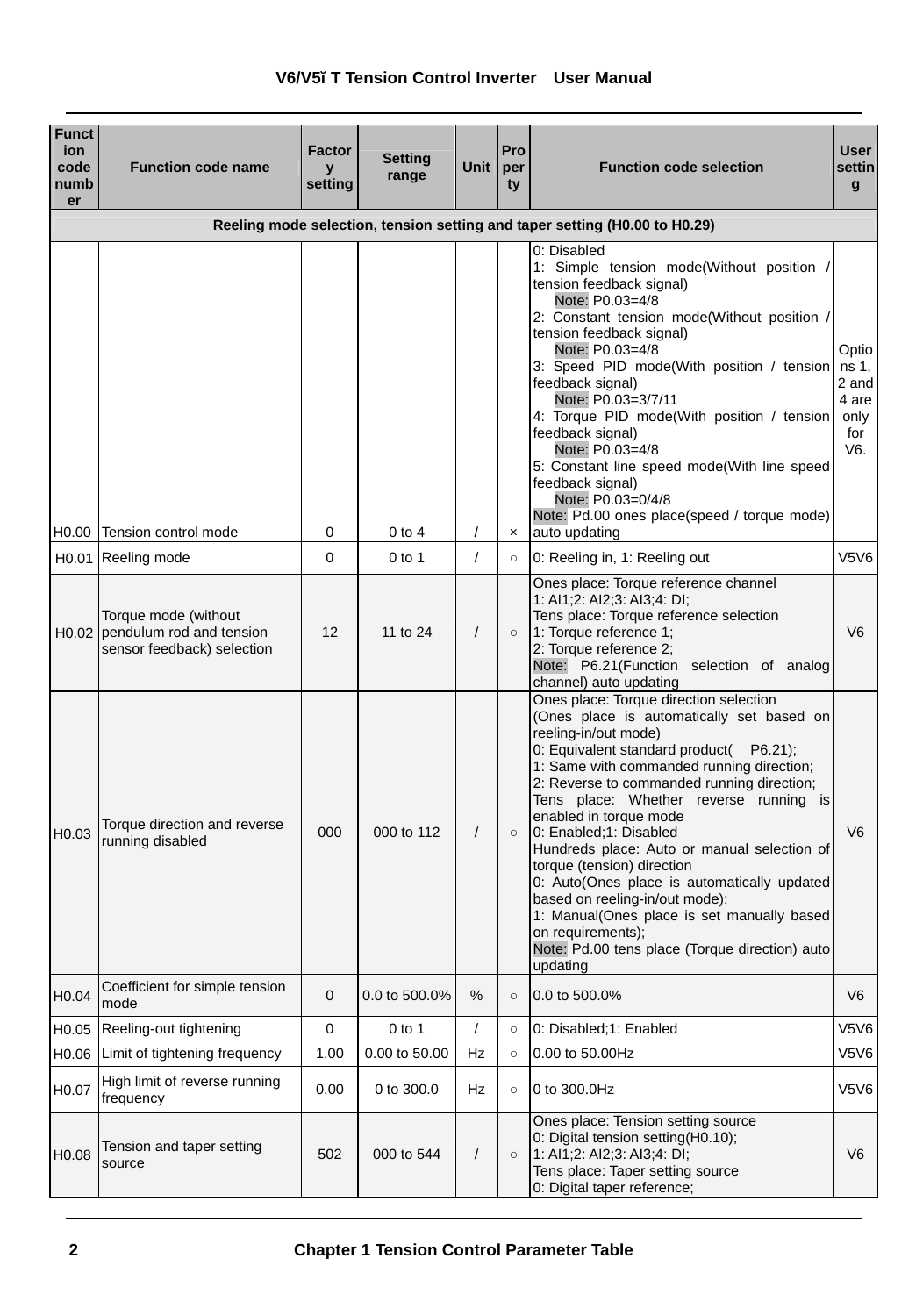| <b>Funct</b><br>ion<br>code<br>numb<br>er | <b>Function code name</b>                    | Factor<br>y<br>setting | Setting<br>range | <b>Unit</b> | Pro<br>per<br>ty          | <b>Function code selection</b>                                                                                                                                                                                                      | User<br>settin<br>$\mathbf{g}$ |
|-------------------------------------------|----------------------------------------------|------------------------|------------------|-------------|---------------------------|-------------------------------------------------------------------------------------------------------------------------------------------------------------------------------------------------------------------------------------|--------------------------------|
|                                           |                                              |                        |                  |             |                           | 1: AI1;2: AI2;3: AI3;4: DI;<br>Hundreds place: Reeling-out tension setting<br>source<br>0: Digital tension setting(H2.10);<br>1: AI1;2: AI2;3: AI3;4: DI;<br>5: Reeling-out tension source is determined by<br>ones place of H0.08; |                                |
| H <sub>0.09</sub>                         | Max tension setting                          | 0                      | 0 to 65535       | N           | $\boldsymbol{\mathsf{x}}$ | 0 to 65535N                                                                                                                                                                                                                         | V <sub>6</sub>                 |
| H <sub>0.10</sub>                         | Digital tension setting                      | 0                      | 0 to 65535       | N           | $\Omega$                  | 0 to 65535N                                                                                                                                                                                                                         | V <sub>6</sub>                 |
| H <sub>0.11</sub>                         | Tension boost at zero speed                  | 0.0                    | 0.0 to 200.0%    | %           | $\circ$                   | 0.0 to 200.0%                                                                                                                                                                                                                       | V <sub>6</sub>                 |
| H <sub>0.12</sub>                         | Threshold at zero speed                      | 0.0                    | 0.0 to 100.0%    | %           | $\circ$                   | 0.0 to 100.0%                                                                                                                                                                                                                       | V <sub>6</sub>                 |
| H <sub>0.13</sub>                         | Digital taper mode                           | 0                      | $0$ to 1         | $\sqrt{2}$  | $\circ$                   | 0: Single section taper(H0.14);<br>1: Multi section taper (H0.15 to H0.21);                                                                                                                                                         | V <sub>6</sub>                 |
| H <sub>0.14</sub>                         | Single section digital taper                 | 0.0                    | 0.0 to 200.0%    | %           | $\circ$                   | 0.0 to 200.0%                                                                                                                                                                                                                       | V <sub>6</sub>                 |
|                                           | H0.15 Multi section taper 1                  | 0.0                    | 0.0 to 200.0%    | %           | $\circ$                   | Bigger than reel diameter range 1, use this<br>taper                                                                                                                                                                                | V <sub>6</sub>                 |
| H <sub>0.16</sub>                         | Multi section taper 2                        | 0.0                    | 0.0 to 200.0%    | %           | $\circ$                   | Reel diameter range 2 to Reel diameter range<br>1, use this taper                                                                                                                                                                   | V <sub>6</sub>                 |
| H <sub>0.17</sub>                         | Multi section taper 3                        | 0.0                    | 0.0 to 200.0%    | %           | $\circ$                   | Reel diameter range 3 to Reel diameter range<br>2, use this taper                                                                                                                                                                   | V <sub>6</sub>                 |
| H <sub>0.18</sub>                         | Multi section taper 4                        | 0.0                    | 0.0 to 200.0%    | $\%$        | $\circ$                   | Reel diameter range 4 to Reel diameter range<br>3, use this taper                                                                                                                                                                   | V <sub>6</sub>                 |
|                                           | H0.19 Multi section taper 5                  | 0.0                    | 0.0 to 200.0%    | %           | $\circ$                   | Reel diameter range 5 to Reel diameter range<br>4, use this taper                                                                                                                                                                   | V <sub>6</sub>                 |
|                                           | H0.20 Multi section taper 6                  | 0.0                    | 0.0 to 200.0%    | %           | $\circ$                   | Reel diameter range 6 to Reel diameter range<br>5, use this taper                                                                                                                                                                   | V <sub>6</sub>                 |
|                                           | H0.21 Multi section taper 7                  | 0.0                    | 0.0 to 200.0%    | %           | $\circ$                   | Reel diameter range 7 to Reel diameter range<br>6, use this taper                                                                                                                                                                   | V <sub>6</sub>                 |
|                                           | H0.22 Reel diameter range 1                  | 0.0                    | 0.0 to 5000.0    | mm          | $\circ$                   | 0.0 to 5000.0mm, smaller than the diameter of<br>full reel                                                                                                                                                                          | V <sub>6</sub>                 |
|                                           | H0.23 Reel diameter range 2                  | 0.0                    | 0.0 to 5000.0    | mm          | $\circ$                   | 0.0 to 5000.0mm, reel diameter range 3 to reel<br>diameter range 1                                                                                                                                                                  | V <sub>6</sub>                 |
|                                           | H0.24 Reel diameter range 3                  | 0.0                    | 0.0 to 5000.0    | mm          | $\circ$                   | 0.0 to 5000.0mm, reel diameter range 4 to reel<br>diameter range 2                                                                                                                                                                  | V <sub>6</sub>                 |
|                                           | H0.25 Reel diameter range 4                  | 0.0                    | 0.0 to 5000.0    | mm          | $\circ$                   | 0.0 to 5000.0mm, reel diameter range 5 to reel<br>diameter range 3                                                                                                                                                                  | V <sub>6</sub>                 |
|                                           | H0.26 Reel diameter range 5                  | 0.0                    | 0.0 to 5000.0    | mm          | $\circ$                   | 0.0 to 5000.0mm, reel diameter range 6 to reel<br>diameter range 4                                                                                                                                                                  | V <sub>6</sub>                 |
|                                           | H0.27 Reel diameter range 6                  | 0.0                    | 0.0 to 5000.0    | mm          | $\circ$                   | 0.0 to 5000.0mm, reel diameter range 7 to reel<br>diameter range 5                                                                                                                                                                  | V <sub>6</sub>                 |
|                                           | H0.28 Reel diameter range 7                  | 0.0                    | 0.0 to 5000.0    | mm          | $\circ$                   | 0.0 to 5000.0mm, less than reel diameter<br>range 6                                                                                                                                                                                 | V <sub>6</sub>                 |
| H0.29                                     | Tension taper compensation<br>and correction | 0.0                    | 0.0 to 6553.5    | mm          | $\circ$                   | 0.0 to 6553.5mm                                                                                                                                                                                                                     | V <sub>6</sub>                 |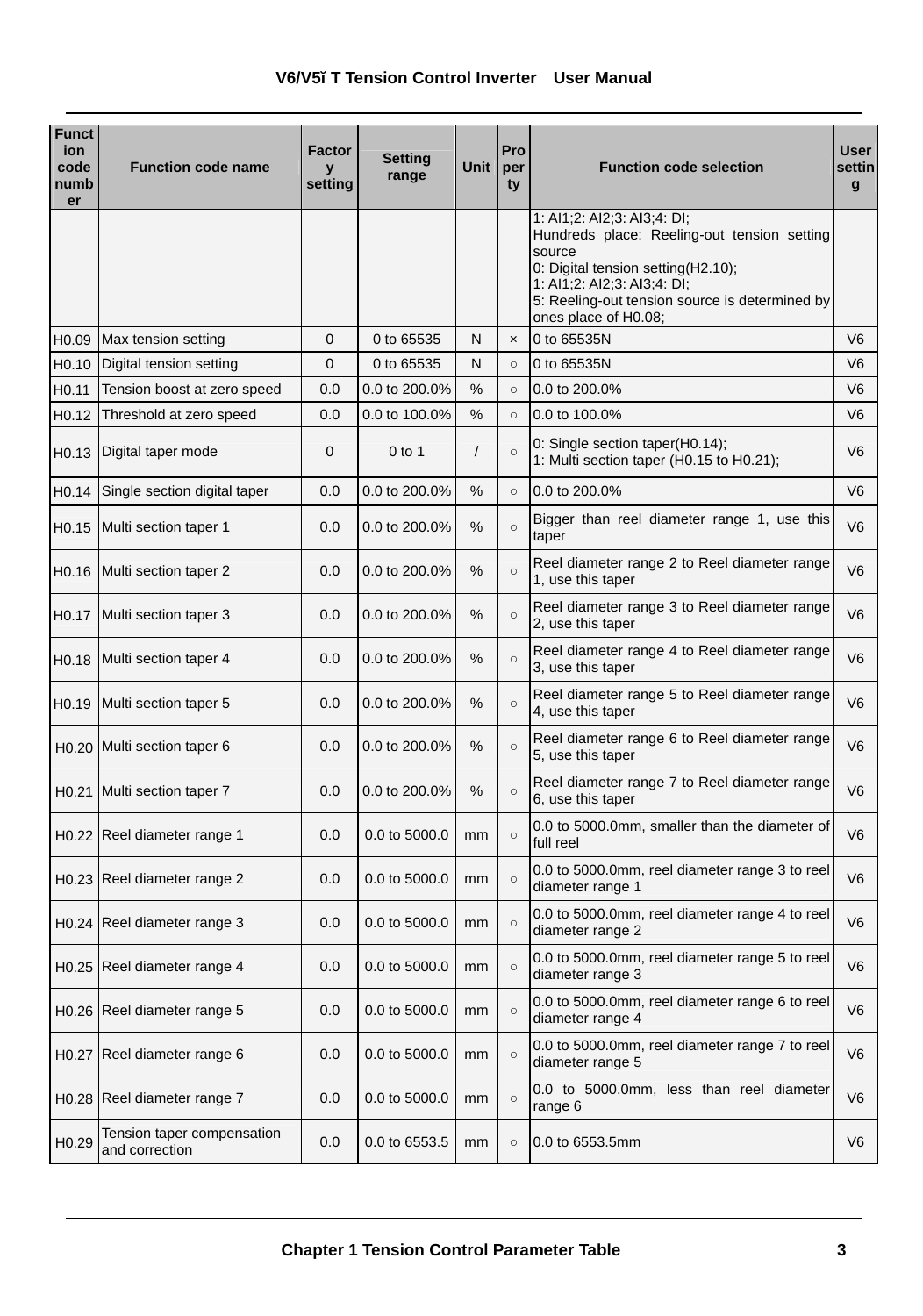| <b>Funct</b><br>ion<br>code<br>numb<br>er | <b>Function code name</b>                                          | Factor<br>y<br>setting | Setting<br>range     | Unit           | Pro<br>per<br>ty          | <b>Function code selection</b>                                                                                                                                                                                                                      | <b>User</b><br>settin<br>g |
|-------------------------------------------|--------------------------------------------------------------------|------------------------|----------------------|----------------|---------------------------|-----------------------------------------------------------------------------------------------------------------------------------------------------------------------------------------------------------------------------------------------------|----------------------------|
|                                           |                                                                    |                        |                      |                |                           | Line speed setting, reel diameter calculation and reel diameter reset (H0.30 to H1.06)                                                                                                                                                              |                            |
|                                           | H0.30 Line speed setting source                                    | 1                      | $0$ to $4$           | $\prime$       | $\circ$                   | 0: Digital line speed(H0.32)<br>1: AI1;2: AI2;3: AI3;4: DI;<br>Note:<br>P0.04(Open loop main reference mode);<br>P0.05(Open<br>loop<br>digital<br>frequency<br>reference);<br>P6.21(Function<br>selection<br>analog<br>οf<br>channel) auto updating | V5V6                       |
| H <sub>0.31</sub>                         | Max line speed                                                     | 300.0                  | 0.0 to 6000.0        | m/min          | $\circ$                   | 0.0 to 6000.0m/min                                                                                                                                                                                                                                  | V5V6                       |
|                                           | H0.32 Digital line speed                                           | 0.0                    | 0.0 to 6000.0        | m/min          | $\circ$                   | 0.0 to 6000.0m/min                                                                                                                                                                                                                                  | V5V6                       |
| H0.33                                     | Transmission ratio                                                 | 1.00                   | 0.20 to 50.00        | Hz             | $\circ$                   | 0.20 to 50.00Hz                                                                                                                                                                                                                                     | V5V6                       |
| H <sub>0.34</sub>                         | Method of obtaining reel<br>diameter accumulating                  | 0                      | $0$ to $2$           | $\overline{1}$ | $\circ$                   | 0: Line speed mode;<br>1: Analog value mode;<br>2: Pulse mode;                                                                                                                                                                                      | V5V6                       |
| H <sub>0.35</sub>                         | Selection of analog mode<br>channel for obtaining reel<br>diameter | $\mathbf{1}$           | $1$ to $4$           | $\prime$       | $\circ$                   | 1: Al1;2: Al2;3: Al3;4: DI;                                                                                                                                                                                                                         | V5V6                       |
| H <sub>0.36</sub>                         | Selection of pulse mode<br>channel for obtaining reel<br>diameter  | 0                      | $0$ to 1             | $\prime$       | $\circ$                   | 0: Pulse input from multi function terminals X1<br>to $X6$ :<br>1: PG pulse input at motor side of X7 / DI<br>terminal;                                                                                                                             | V5V6                       |
| H <sub>0.37</sub>                         | Number of pulses for each<br>layer in X pulse mode                 | 0                      | 0 to 65535           | $\prime$       | $\circ$                   | Total number of pulses for one more layer                                                                                                                                                                                                           | V5V6                       |
| H <sub>0.38</sub>                         | Number of rotations for each<br>layer in PG pulse mode             | 0                      | 0 to 65535           | $\overline{1}$ | $\circ$                   | Total number of rotations of motor for one more<br>layer                                                                                                                                                                                            | V5V6                       |
| H0.39                                     | Layer thickness setting                                            | 0.00                   | 0.00 to 655.35       | mm             | $\circ$                   | Thickness of each layer: 0.00 to 655.35mm                                                                                                                                                                                                           | V5V6                       |
| H <sub>0.40</sub>                         | Diameter setting 1 for full reel                                   | 600.0                  | 0.0 to 5000.0        | mm             | $\boldsymbol{\mathsf{x}}$ | 0.0 to 5000.0mm                                                                                                                                                                                                                                     | V5V6                       |
| H <sub>0.41</sub>                         | Diameter setting 1 for empty<br>reel                               | 100.0                  | 0.0 to 5000.0        | mm             | $\pmb{\times}$            | 0.0 to 5000.0mm                                                                                                                                                                                                                                     | V5V6                       |
| H <sub>0.42</sub>                         | Diameter setting 2 for full reel                                   | 600.1                  | 0.0 to 5000.0        | mm             | $\boldsymbol{\mathsf{x}}$ | 0.0 to 5000.0mm                                                                                                                                                                                                                                     | V5V6                       |
| H <sub>0.43</sub>                         | Diameter setting 2 for empty<br>reel                               | 100.1                  | 0.0 to 5000.0        | mm             | ×                         | 0.0 to 5000.0mm                                                                                                                                                                                                                                     | V5V6                       |
| H <sub>0.44</sub>                         | Diameter setting 3 for full reel                                   | 600.2                  | 0.0 to 5000.0        | mm             | ×                         | 0.0 to 5000.0mm                                                                                                                                                                                                                                     | V5V6                       |
| H <sub>0.45</sub>                         | Diameter setting 3 for empty<br>reel                               | 100.2                  | 0.0 to 5000.0        | mm             | $\boldsymbol{\mathsf{x}}$ | 0.0 to 5000.0mm                                                                                                                                                                                                                                     | V5V6                       |
| H <sub>0.46</sub>                         | Current reel diameter                                              | 100.0                  | 0.0 to 5000.0        | mm             | $\boldsymbol{\mathsf{x}}$ | 0.0 to 5000.0mm                                                                                                                                                                                                                                     | V5V6                       |
| H1.00                                     | Target reel diameter (read<br>only)                                | Actual<br>value        | 0.0 to 5000.0        | mm             | ×                         | 0.0 to 5000.0mm                                                                                                                                                                                                                                     | V5V6                       |
| H <sub>1.01</sub>                         | Reel diameter detection time                                       | 0.500                  | $0.000$ to<br>co ooc | s              | $\circ$                   | 0.000 to 65.535s                                                                                                                                                                                                                                    | V5V6                       |
| H1.02                                     | Reel diameter operation<br>setting                                 | <b>B000</b>            | 0000 to F111         | $\prime$       | $\circ$                   | Ones place: Current reel diameter during stop<br>0: Keep at the current diameter;<br>1: Auto recovery to the diameter of empty reel;<br>Tens place: Current reel diameter upon power<br>failure                                                     | V5V6                       |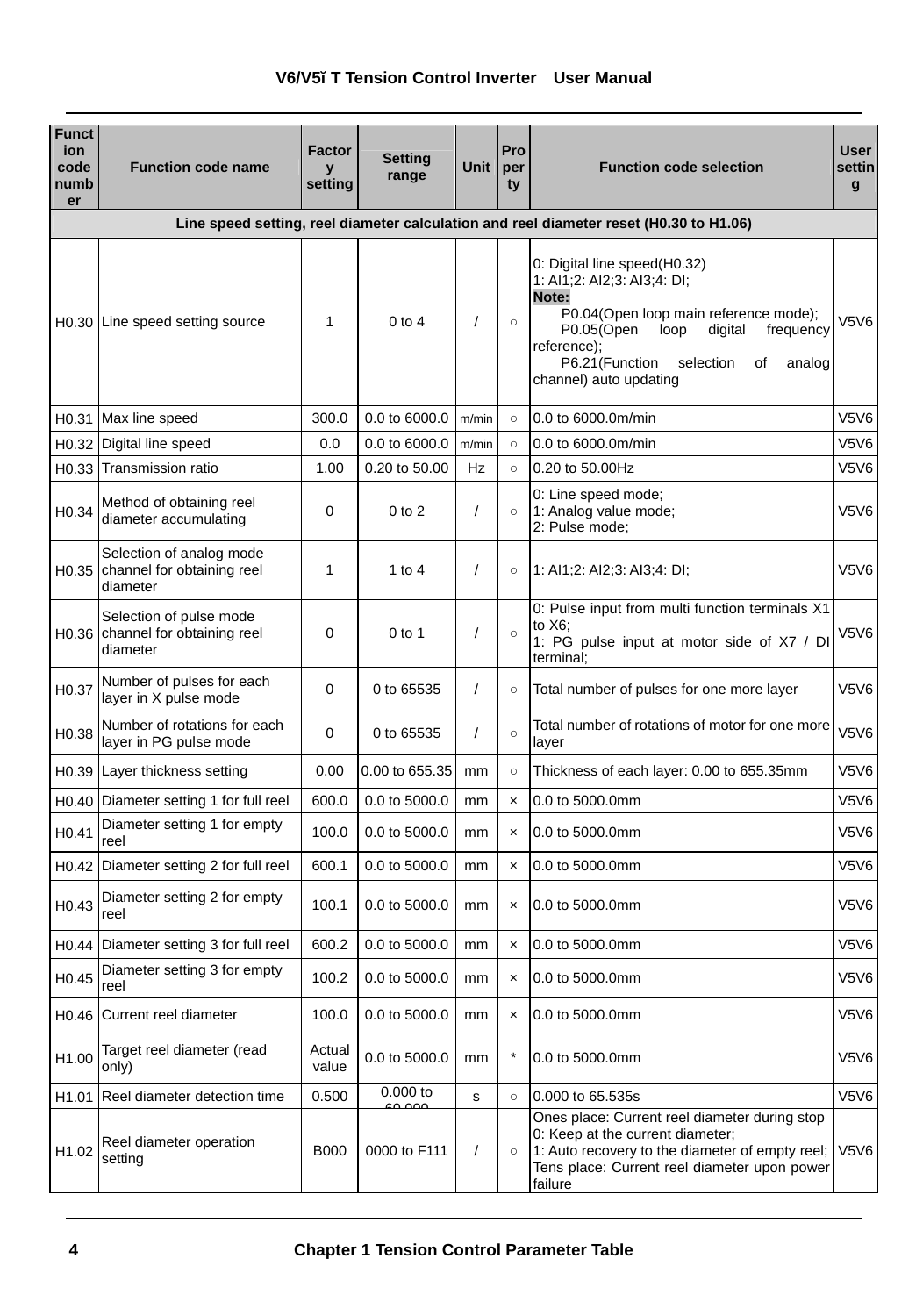| <b>Funct</b><br>ion<br>code<br>numb<br>er | <b>Function code name</b>                                | Factor<br>$\mathbf{v}$<br>setting | <b>Setting</b><br>range | <b>Unit</b>    | Pro<br>per<br>ty | <b>Function code selection</b>                                                                                                                                                                                                                                                                                                                                                                                                                                                                                                                                                                                                                                                             | User<br>settin<br>$\mathbf{g}$ |
|-------------------------------------------|----------------------------------------------------------|-----------------------------------|-------------------------|----------------|------------------|--------------------------------------------------------------------------------------------------------------------------------------------------------------------------------------------------------------------------------------------------------------------------------------------------------------------------------------------------------------------------------------------------------------------------------------------------------------------------------------------------------------------------------------------------------------------------------------------------------------------------------------------------------------------------------------------|--------------------------------|
|                                           |                                                          |                                   |                         |                |                  | 0: Keep at the current diameter;<br>1: Auto recovery to the diameter of empty reel;<br>Hundreds place: Reel diameter reset<br>0: Reset is not allowed during running;<br>1: Reset is allowed during running;<br>Thousands bit: Reel diameter filter coefficient<br>0~F, the bigger the value, the better the reel<br>diameter filtering effect, reel diameter has no<br>step change, but too big diameter results in<br>slow updating;                                                                                                                                                                                                                                                     |                                |
| H1.03                                     | Min line speed for reel<br>diameter updating             | 10.0                              | 0.0 to 6000.0 m/min     |                | $\circ$          | 0 to Max line speedH0.31                                                                                                                                                                                                                                                                                                                                                                                                                                                                                                                                                                                                                                                                   | <b>V5V6</b>                    |
| H1.04                                     | Min running frequency for reel<br>diameter updating      | 1.00                              | 0.00 to 50.00           | Hz             | $\Omega$         | 0.00 to 50.00Hz                                                                                                                                                                                                                                                                                                                                                                                                                                                                                                                                                                                                                                                                            | V5V6                           |
| H1.05                                     | Max line speed change rate for<br>reel diameter updating | 5.0                               | 0.0 to 5000.0           | m/s            | $\circ$          | 0.0 to 5000.0m/s                                                                                                                                                                                                                                                                                                                                                                                                                                                                                                                                                                                                                                                                           | V5V6                           |
| H1.06                                     | Startup transition time                                  | 5.0                               | 0.1 to 600.0            | s              | $\circ$          | 0.1 to 600.0s                                                                                                                                                                                                                                                                                                                                                                                                                                                                                                                                                                                                                                                                              | V5V6                           |
|                                           |                                                          |                                   |                         |                |                  | PID target value, feedback value and regulation mode(H1.07 to H1.09)                                                                                                                                                                                                                                                                                                                                                                                                                                                                                                                                                                                                                       |                                |
|                                           | H1.07 PID regulation selection                           | 0001                              | 0000 to 2123            | $\prime$       | $\circ$          | Ones place: PID gain transition mode<br>0: Only P8 group PID parameters are used;<br>1: Transition according to reel diameter (Dmax)<br>to Dmin):<br>2: Transition according to line speed (H0.31 to<br>$H1.03$ :<br>3: Transition according to frequency(P0.13 to<br>$P(0.14)$ ;<br>Tens place: PID result limit mode in speed<br>mode<br>0: No limit:<br>1: Relative max frequency limit;<br>2: Limit according to main reference;<br>Hundreds place: Torque PID mode<br>0: PID regulation;<br>1: Main reference torque + PID;<br>Thousands bit: PID result limit mode in torque<br>mode<br>0: No limit;<br>1: Limit according to Max torque;<br>2: Limit according to reference torque; | V5V6                           |
| H1.08                                     | Source of target value for PID<br>regulation             | $\mathbf 0$                       | $0$ to $4$              | $\overline{1}$ | $\circ$          | 0: Digital reference(P8.00);<br>1: Al1;2: Al2;3: Al3;4: DI;<br>Note: P1.02(Close loop control main reference<br>mode) auto updating                                                                                                                                                                                                                                                                                                                                                                                                                                                                                                                                                        | V5V6                           |
| H1.09                                     | Source of feedback value for<br>PID regulation           | 2                                 | 1 to $4$                | 7              | $\circ$          | 1: AI1;2: AI2;3: AI3;4: DI;<br>Note: P1.05(Close loop control main feedback V5V6<br>mode) auto updating                                                                                                                                                                                                                                                                                                                                                                                                                                                                                                                                                                                    |                                |
|                                           |                                                          |                                   | regulation parameters)  |                |                  | Parameters of second group of PID regulation(H1.10 to H1.24)(Note: Refer to P8.00 to P8.09 for the first group PID                                                                                                                                                                                                                                                                                                                                                                                                                                                                                                                                                                         |                                |
|                                           | H1.10 Auxiliary proportional gain Kp                     | 0.200                             | 0.000 to 10.00          |                | $\circ$          | 0.000 to 10.00                                                                                                                                                                                                                                                                                                                                                                                                                                                                                                                                                                                                                                                                             | V5V6                           |
|                                           | H1.11 Auxiliary integral gain Ki                         | 0.500                             | 0.000 to 10.00          | 1              | $\circ$          | 0.000 to 10.00                                                                                                                                                                                                                                                                                                                                                                                                                                                                                                                                                                                                                                                                             | V5V6                           |
|                                           | H1.12 Auxiliary differential gain Kd                     | 0                                 | 0.000 to 10.00          | $\prime$       | $\circ$          | 0.000 to 10.00                                                                                                                                                                                                                                                                                                                                                                                                                                                                                                                                                                                                                                                                             | V5V6                           |
| H1.13                                     | Filtering time of differential<br>value                  | 8                                 | 0 to 1024               | s              | $\circ$          | Kd filtering coefficient                                                                                                                                                                                                                                                                                                                                                                                                                                                                                                                                                                                                                                                                   | V5V6                           |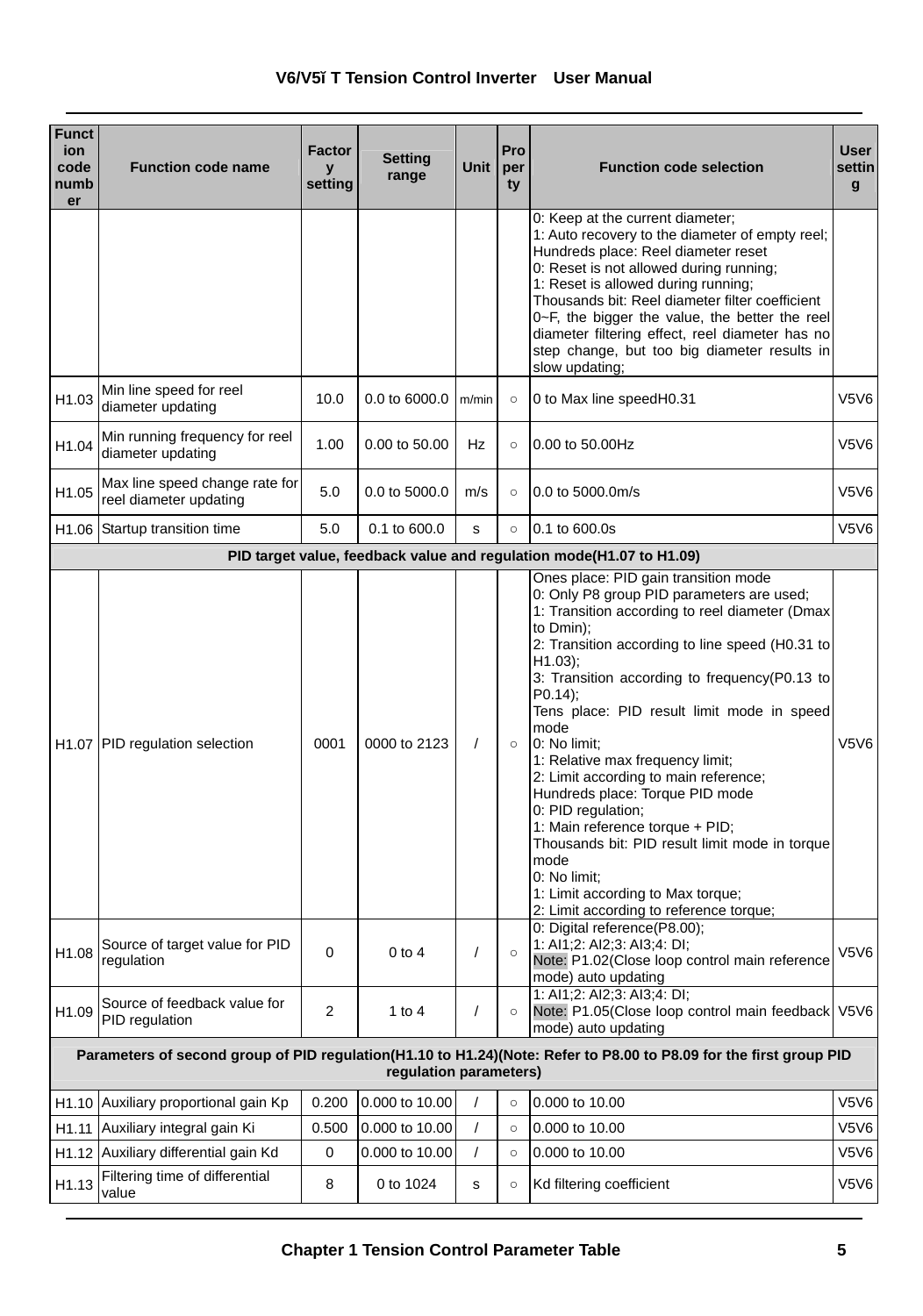| <b>Funct</b><br>ion<br>code<br>numb<br>er | <b>Function code name</b>                                                                     | Factor<br>y<br>setting | <b>Setting</b><br>range | <b>Unit</b>          | Pro<br>per<br>ty | <b>Function code selection</b>                                                                                                                                                                                                                                                                                   | <b>User</b><br>settin<br>g |
|-------------------------------------------|-----------------------------------------------------------------------------------------------|------------------------|-------------------------|----------------------|------------------|------------------------------------------------------------------------------------------------------------------------------------------------------------------------------------------------------------------------------------------------------------------------------------------------------------------|----------------------------|
|                                           | H1.14 PID result limit ratio                                                                  | 100.0%                 | 0 to 100.0%             | %                    | $\circ$          | 0 to 100.0%                                                                                                                                                                                                                                                                                                      | V5V6                       |
| H1.15                                     | PID integral limit ratio                                                                      | 100.0%                 | 0 to 100.0%             | $\%$                 | $\circ$          | 0 to 100.0%                                                                                                                                                                                                                                                                                                      | V5V6                       |
| H1.16                                     | Offset frequency for PID result<br>limit                                                      | 1.00                   | 0.00 to 50.00           | Hz                   |                  | 0.00 to 50.00Hz(Only tens place of H1.07=2:<br>Enabled when PID result limit is based on V5V6<br>main reference)                                                                                                                                                                                                 |                            |
| H1.17                                     | Selection of balance transition<br>mode                                                       | 0 <sub>0</sub>         | 00 to 21                | $\sqrt{\phantom{a}}$ | $\circ$          | Ones place: Transition between the upper and<br>lower positions<br>0: Disabled;<br>1: Enabled;<br>Tens place: Transition voltage in middle V5V6<br>positions<br>0: Disabled:<br>1: Separation of integral item;<br>2: Proportional item for acceleration;                                                        |                            |
| H1.18                                     | Transition adjustment for<br>balance in upper position                                        | 1000                   | 0 to 65535              | $\prime$             | $\Omega$         | 0 to 65535                                                                                                                                                                                                                                                                                                       | V5V6                       |
| H1.19                                     | Transition adjustment for<br>balance in lower position                                        | 2000                   | 0 to 65535              | $\prime$             | $\circ$          | 0 to 65535                                                                                                                                                                                                                                                                                                       | V5V6                       |
| H1.20                                     | Voltage for transition in middle<br>position                                                  | 0.35                   | 0 to 10.00              | $\vee$               | $\circ$          | 0 to 10,00V                                                                                                                                                                                                                                                                                                      | V5V6                       |
| H1.21                                     | Max deviation value for<br>stopping updating of target reel<br>diameter in PID mode           | 1.25                   | 0 to 10.00              | $\vee$               | $\circ$          | 0 to 10,00V                                                                                                                                                                                                                                                                                                      | V5V6                       |
|                                           | H1.22 PID regulation in speed mode                                                            | $\Omega$               | $0$ to 1                | $\prime$             | $\mathbf{x}$     | 0: PID regulation result not related to reel<br>diameter;<br>1: PID regulation result related to reel<br>diameter:                                                                                                                                                                                               | <b>V5V6</b>                |
| H1.23                                     | Whether PID is disabled at<br>non-constant speed                                              | $\Omega$               | $0$ to 1                | $\prime$             | $\circ$          | 0: Enabled;1: Disabled;                                                                                                                                                                                                                                                                                          | V5V6                       |
| H1.24                                     | Line speed feedback input<br>channel(Only H0.00=5,<br>enabled in constant line speed<br>mode) | $\overline{2}$         | 1 to $4$                | $\prime$             | $\circ$          | 1: Al1;2: Al2;3: Al3;4: DI;                                                                                                                                                                                                                                                                                      | V5V6                       |
|                                           |                                                                                               |                        |                         |                      |                  | Thread broken detection and braking to stop (H1.25 to H1.30)                                                                                                                                                                                                                                                     |                            |
| H1.25                                     | Thread broken detection<br>enabled                                                            | 0                      | $0$ to $4$              | $\prime$             | $\circ$          | 0: Thread broken detection disabled;<br>1 to 3: Al1 to Al3 are used as thread broken<br>detection signals;<br>4: DI is used as thread broken detection signal;                                                                                                                                                   | V5V6                       |
| H1.26                                     | Thread broken detection<br>voltage                                                            | 1.36                   | 0.00 to 10.00           | $\vee$               | $\circ$          | 0.00 to 10.00, thread broken happens if the<br>value is below this setting                                                                                                                                                                                                                                       | V5V6                       |
| H <sub>1.27</sub>                         | Thread broken detection time                                                                  | 3.0                    | 0.0 to 6553.5           | s                    | $\circ$          | 0.0 to 6553.5s, thread broken happens if the<br>detection lasts for this setting time                                                                                                                                                                                                                            | V5V6                       |
| H <sub>1.28</sub>                         | Stopping mode upon thread<br>broken                                                           | 00                     | 00 to 13                | $\sqrt{\phantom{a}}$ | $\circ$          | Ones place: Stopping mode definition<br>0: Deceleration to stop;1: Coast to stop;<br>2: Deceleration + DC injection braking;3:<br>Stopping at max speed;<br>Tens place: Alarm mode definition<br>0: No alarm and stop according to the mode<br>defined by ones place;<br>1: Alarm and forcing the coast-to-stop; | V5V6                       |
|                                           | H1.29 Braking frequency for stopping                                                          | 1.50                   | 0.0 to 300.0            | Hz                   | $\circ$          | 0.0 to 300.0Hz                                                                                                                                                                                                                                                                                                   | V5V6                       |
|                                           | H1.30 Braking time for stopping                                                               | 6.0                    | 0.0 to 600.0            | s                    | $\circ$          | 0.0 to 600.0s                                                                                                                                                                                                                                                                                                    | V5V6                       |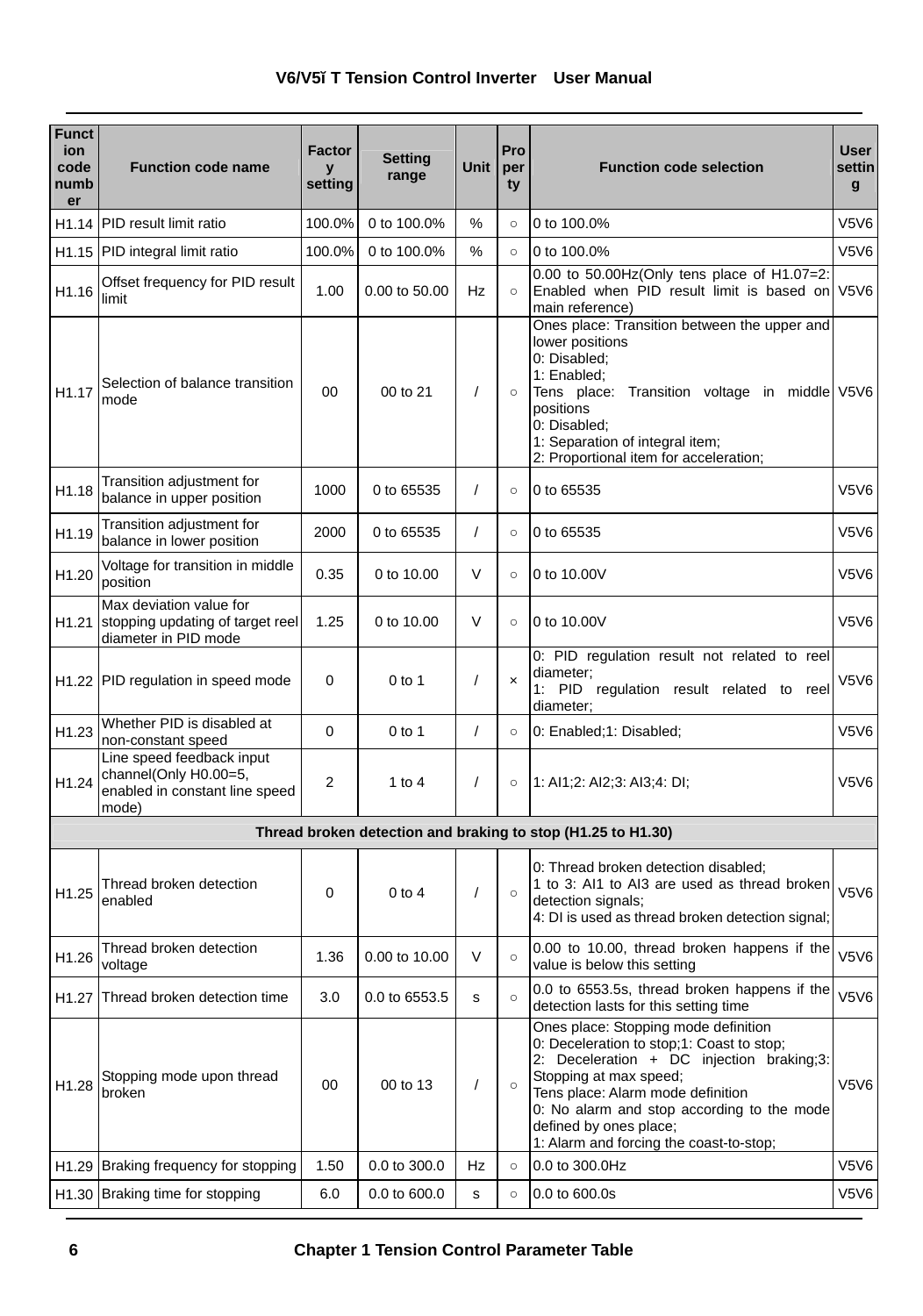| <b>Funct</b><br>ion<br>code<br>numb<br>er | <b>Function code name</b>                                                  | <b>Factor</b><br>y<br>setting | Setting<br>range                              | <b>Unit</b>   | Pro<br>per<br>ty | <b>Function code selection</b>                                                                                                                                                     | <b>User</b><br>settin<br>g |
|-------------------------------------------|----------------------------------------------------------------------------|-------------------------------|-----------------------------------------------|---------------|------------------|------------------------------------------------------------------------------------------------------------------------------------------------------------------------------------|----------------------------|
|                                           |                                                                            |                               | Tension compensation part(H1.31 to H1.35)     |               |                  |                                                                                                                                                                                    |                            |
| H1.31                                     | System inertia compensation<br>coefficient                                 | 10.0                          | 0.0 to 200.0                                  | %             | $\circ$          | 0.0 to 200.0                                                                                                                                                                       | V <sub>6</sub>             |
| H1.32                                     | Acceleration compensation<br>coefficient for material inertia              | 15.0                          | 0.0 to 200.0                                  | %             | $\circ$          | 0.0 to 200.0                                                                                                                                                                       | V6                         |
| H1.33                                     | Deceleration compensation<br>coefficient for material inertia              | 10.0                          | 0.0 to 200.0                                  | %             | $\Omega$         | 0.0 to 200.0                                                                                                                                                                       | V <sub>6</sub>             |
| H1.34                                     | Compensation value for high<br>speed sliding friction                      | 10.0                          | 0.0 to 100.0%                                 | %             | $\circ$          | 0.0 to 100.0%                                                                                                                                                                      | V <sub>6</sub>             |
| H1.35                                     | Compensation mode for high<br>speed sliding friction                       | 00                            | 00 to 11                                      | $\prime$      | $\circ$          | Ones place: Compensation reference<br>Compensate based on<br>0:<br>frequency;1:<br>Compensate based on line speed;<br>Tens place: Compensation direction<br>0: Forward;1: Reverse; | V <sub>6</sub>             |
|                                           |                                                                            |                               | Auto reeling-out parameter(H1.36 to H1.40)    |               |                  |                                                                                                                                                                                    |                            |
|                                           | H1.36 Pre-driving speed gain                                               | 100.0                         | 0.0 to 200.0                                  | %             | $\Omega$         | Set speed gain in pre-driving process                                                                                                                                              | V5V6                       |
| H1.37                                     | Amplitude limiting mode for<br>pre-driving torque                          | 0                             | $0$ to 1                                      | $\prime$      | $\circ$          | 0: Rated torque;1: Set amplitude limit<br>according to tension;                                                                                                                    | V5V6                       |
|                                           | H1.38 Pre-driving torque gain                                              | 100.0                         | 0 to 200.0%                                   | %             | $\circ$          | Set amplitude limit for torque in pre-driving<br>process                                                                                                                           | V5V6                       |
| H1.39                                     | Reel diameter calculation<br>delay after pre-driving ended                 | 5.0                           | 0.0 to 100.0                                  | s             | $\circ$          | After pre-driving, do not calculate reel diameter<br>until the preset time is out                                                                                                  | V5V6                       |
| H1.40                                     | PID calculation delay after<br>pre-driving ended                           | 0.0                           | 0.0 to 100.0                                  | s             | $\circ$          | After pre-driving, do not perform PID<br>calculation until the preset time is out                                                                                                  | V5V6                       |
|                                           |                                                                            |                               | Torque reeling-out parameters(H1.41 to H1.45) |               |                  |                                                                                                                                                                                    |                            |
| H <sub>1.41</sub>                         | Reel diameter position when<br>torque reeling-out changed to<br>speed mode | 0.0                           | 0.0 to 5000.0                                 | mm            | $\circ$          | 0.0 to 5000.0mm                                                                                                                                                                    | V6                         |
| H1.42                                     | Torque position when torque<br>reeling-out changed to speed<br>mode        | 0.0                           | 0.0 to 200.0                                  | $\frac{0}{0}$ | $\circ$          | 0.0 to 200.0%                                                                                                                                                                      | V <sub>6</sub>             |
| H1.43                                     | Driving torque limit in speed<br>mode                                      | 0.0                           | 0.0 to 200.0                                  | %             | $\circ$          | 0.0 to 200.0%                                                                                                                                                                      | V <sub>6</sub>             |
| H1.44                                     | Braking torque limit in speed<br>mode                                      | 0.0                           | 0.0 to 200.0                                  | %             | $\circ$          | 0.0 to 200.0%                                                                                                                                                                      | V6                         |
| H1.45                                     | Speed gain in speed mode                                                   | 100.0%                        | 0 to 200.0%                                   | %             | $\circ$          | 0.0 to 200.0%                                                                                                                                                                      | V6                         |
|                                           |                                                                            |                               |                                               |               |                  | Line speed gain and offset in front stage(H2.00 to H2.02)                                                                                                                          |                            |
| H <sub>2.00</sub>                         | Line speed gain                                                            | 100.0%                        | 0 to 200%                                     | %             | $\circ$          | 0.0 to 200.0%                                                                                                                                                                      | V6                         |
|                                           | H <sub>2.01</sub> Line speed offset mode                                   | $\mathbf 0$                   | $0$ to $2$                                    | $\sqrt{2}$    | $\circ$          | 0: Line speed offset;1: Frequency offset; 2:<br>Line speed offset is the max running frequency<br>with function of avoiding uncontrolled spinning;                                 | V <sub>6</sub>             |
|                                           | H2.02 Line speed offset value                                              | 5.0                           | 0.0 to 100.0%                                 | %             | $\circ$          | $H2.00=0$ :<br>Line speed offset value=H2.01*Max line<br>speed:<br>$H2.00=1$ :<br>Frequency offset value=H2.01 * Max running<br>frequency;                                         | V <sub>6</sub>             |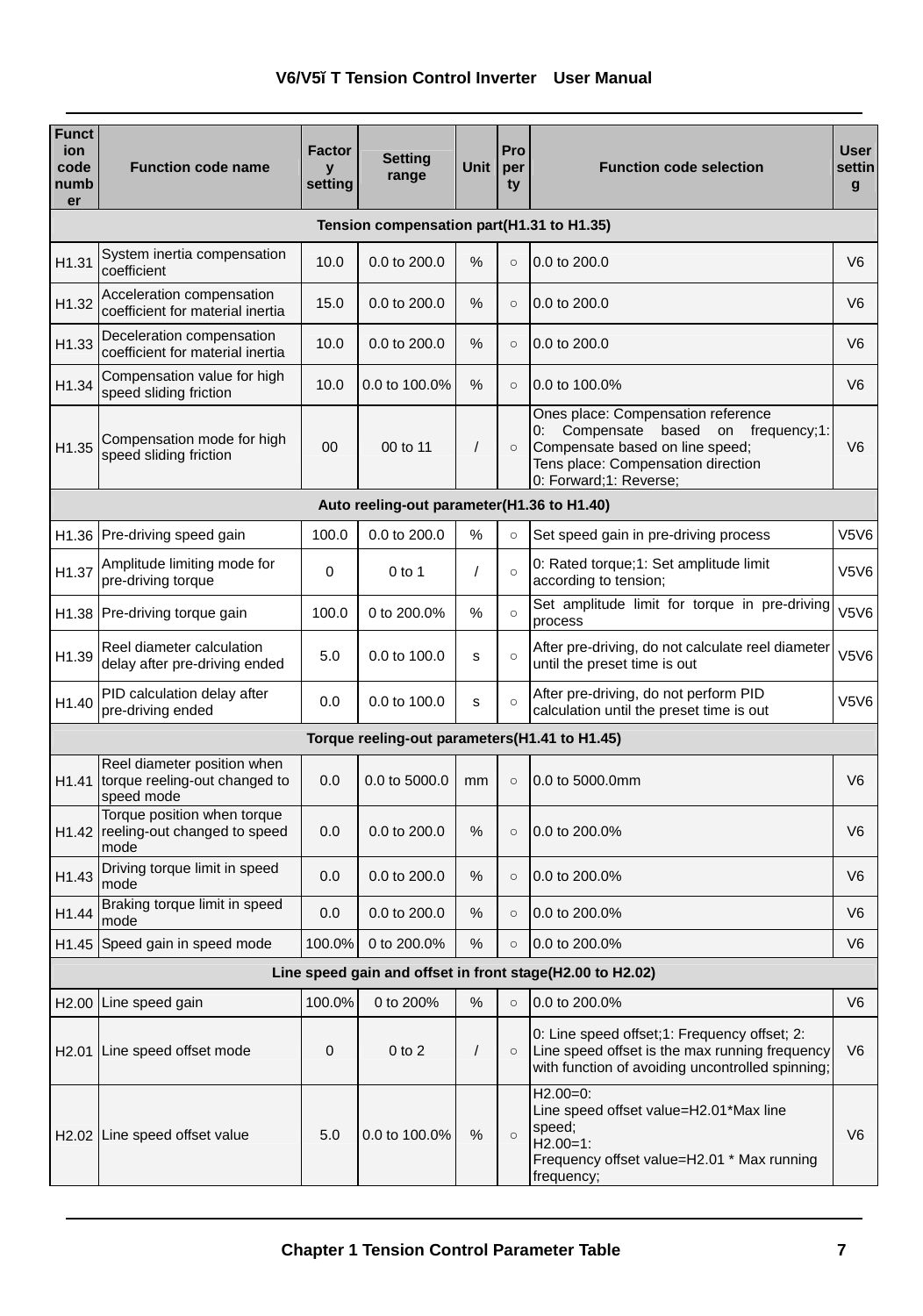| <b>Funct</b><br>ion<br>code<br>numb<br>er | <b>Function code name</b>                                                 | <b>Factor</b><br>$\mathbf{v}$<br>setting | <b>Setting</b><br>range | <b>Unit</b> | Pro<br>per<br>ty | <b>Function code selection</b>                                                                                                                                                                                                                                                                                                                                                                                                                                                                                                                                        | <b>User</b><br>settin<br>$\mathbf{q}$ |
|-------------------------------------------|---------------------------------------------------------------------------|------------------------------------------|-------------------------|-------------|------------------|-----------------------------------------------------------------------------------------------------------------------------------------------------------------------------------------------------------------------------------------------------------------------------------------------------------------------------------------------------------------------------------------------------------------------------------------------------------------------------------------------------------------------------------------------------------------------|---------------------------------------|
|                                           | Compensation for material<br>H2.07 inertia mode and tension taper<br>mode | 0115                                     | 0000 to F115            | $\prime$    | $\circ$          | Ones place: Compensation for material inertia<br>0 and 3: Quadratic curve:<br>1 and 4: Cubic curve:<br>2 and 5: Quartic curve:<br>Tens place: Whether tension taper is enabled<br>at zero speed<br>0: Enabled;1: Disabled;<br>Hundreds place: Selection of taper curve mode<br>0: Direct line;1: Curve;<br>Thousands bit: Filtering coefficient for tension<br>reference (only in constant tension mode)<br>0~F, the bigger the value, the less the step<br>change of tension, but response is slow, set<br>according to system response requirement;                 | V <sub>6</sub>                        |
| H <sub>2.09</sub>                         | Other operation modes<br>(used in special conditions)                     | 0111                                     | $0000 - 1111$           | $\prime$    | $\circ$          | Ones place: Reel diameter change direction<br>0: Single direction, 1: Dual direction;<br>Tens place: Tightening in reverse direction in<br>speed mode at zero speed (enabled in both<br>reeling-in and reeling out modes)<br>0: Not related to reel diameter, 1: Related to<br>reel diameter:<br>Hundreds place: Frequency direction in speed<br>mode at zero speed (enabled in both reeling-in<br>and reeling out modes)<br>0: Single direction, 1: Dual direction;<br>Thousands bit: Reel diameter updating mode<br>0: Closing gradually;<br>1: Fast skipping mode; | V5V6                                  |
| H <sub>2.10</sub>                         | Digital tension setting for<br>reeling-out                                | $\Omega$                                 | 0 to 65535              | N           | $\circ$          | 0 to 65535N                                                                                                                                                                                                                                                                                                                                                                                                                                                                                                                                                           | V <sub>6</sub>                        |
| H <sub>2.11</sub>                         | Tension control mode channel<br>(used in special conditions)              | 000                                      | $000 - 155$             | $\prime$    | $\circ$          | Ones place: Reeling-in mode<br>0~5: Tension control mode selection, refer to<br>H <sub>0.00</sub> :<br>Tens place: Reeling-out mode<br>$10-5$ : Tension control mode selection, refer to $V5V6$<br>H <sub>0.00</sub><br>Hundreds place: Tension control mode setting<br>channel<br>0: H0.00 setting is enabled;<br>1: H2.11 setting is enabled;                                                                                                                                                                                                                       |                                       |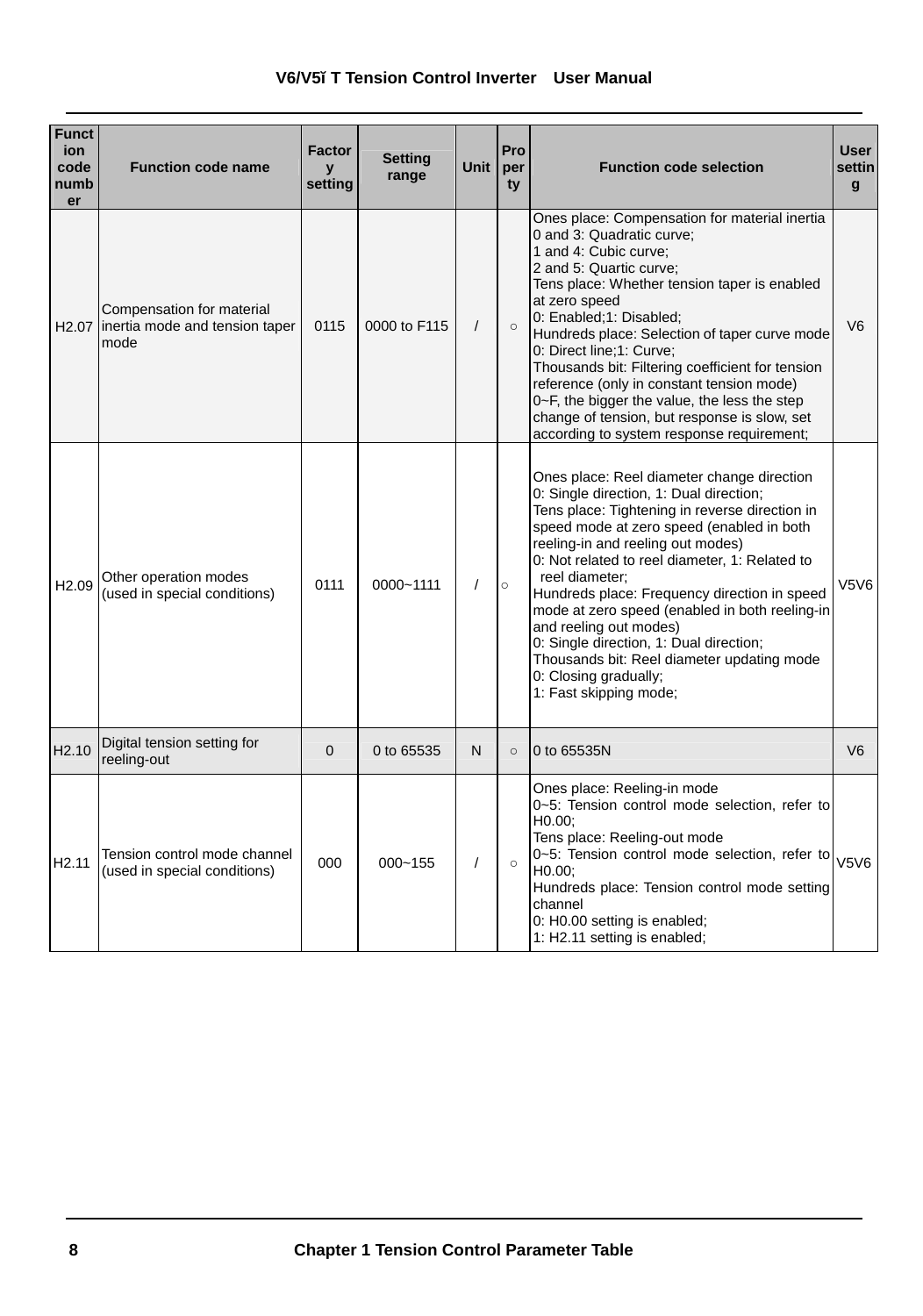## 1.2 Other Related Parameters

| <b>Functi</b><br>on<br>code<br>numbe<br>r | <b>Function code name</b>                                              | <b>Factory</b><br>setting | <b>Setting range</b> | Unit     | Prop<br>erty | <b>Function code selection</b>                                                                                                                                                                                                                                                                                                                                                                                                                                                                                                                                                                           | <b>User</b><br>settin<br>$\mathbf{g}$ |
|-------------------------------------------|------------------------------------------------------------------------|---------------------------|----------------------|----------|--------------|----------------------------------------------------------------------------------------------------------------------------------------------------------------------------------------------------------------------------------------------------------------------------------------------------------------------------------------------------------------------------------------------------------------------------------------------------------------------------------------------------------------------------------------------------------------------------------------------------------|---------------------------------------|
| P8.00                                     | Digital voltage reference for<br>analog feedback close loop<br>control | 0.00                      | $0.00$ to $10.00$    | V        | $\circ$      | 0.00 to 10.00V                                                                                                                                                                                                                                                                                                                                                                                                                                                                                                                                                                                           |                                       |
| P8.01                                     | Digital speed reference for PG<br>feedback close loop control          | $\Omega$                  | 0 to 30000           | rpm      | $\circ$      | 0 to 30000rpm                                                                                                                                                                                                                                                                                                                                                                                                                                                                                                                                                                                            |                                       |
| P8.02                                     | Number of pulses per rotation<br>of PG                                 | 1000                      | 1 to 9999            | 7        | $\mathsf{x}$ | 1 to 9999                                                                                                                                                                                                                                                                                                                                                                                                                                                                                                                                                                                                |                                       |
| P8.03                                     | Proportional gain KP                                                   | 0.200                     | 0.000 to 10.000      |          | $\circ$      | 0.000 to 10.000                                                                                                                                                                                                                                                                                                                                                                                                                                                                                                                                                                                          |                                       |
| P8.04                                     | Integral gain Ki                                                       | 0.500                     | 0.000 to 10.000      | $\prime$ | $\circ$      | 0.000 to 10.000                                                                                                                                                                                                                                                                                                                                                                                                                                                                                                                                                                                          |                                       |
| P8.05                                     | Differential gain Kd                                                   | 0.000                     | 0.000 to 10.000      | $\prime$ | $\circ$      | 0.000 to 10.000                                                                                                                                                                                                                                                                                                                                                                                                                                                                                                                                                                                          |                                       |
| P8.06                                     | Sampling cycle                                                         | 0.002                     | 0.001 to 30.000      | s        | $\circ$      | 0.001 to 30.000s                                                                                                                                                                                                                                                                                                                                                                                                                                                                                                                                                                                         |                                       |
| P8.07                                     | <b>Deviation limit</b>                                                 | 00.2                      | 0.0 to 20.0          | $\%$     | $\circ$      | 0.0 to 20.0%                                                                                                                                                                                                                                                                                                                                                                                                                                                                                                                                                                                             |                                       |
| P8.08                                     | PID regulation selection                                               | 10                        | 00 to 11             |          | $\circ$      | Ones place: Integral mode<br>0: Frequency reaches high/low limit,<br>stop integral regulation;<br>1: Frequency reaches high/low limit,<br>continue integral regulation;<br>Tens place: Output frequency<br>0: Must be consistent with preset<br>running direction;<br>1: Reverse to the preset running<br>direction; Ones place: Integral mode<br>0: Frequency reaches high/low limit,<br>stop integral regulation;<br>1: Frequency reaches high/low limit,<br>continue integral regulation<br>Tens place: output frequency<br>0: Be consistent with preset direction;<br>1: Reverse to preset direction |                                       |
| P8.09                                     | PID reverse enabled                                                    | 0                         | $0$ to 1             |          | $\circ$      | 0: PID forward<br>1: PID reverse                                                                                                                                                                                                                                                                                                                                                                                                                                                                                                                                                                         |                                       |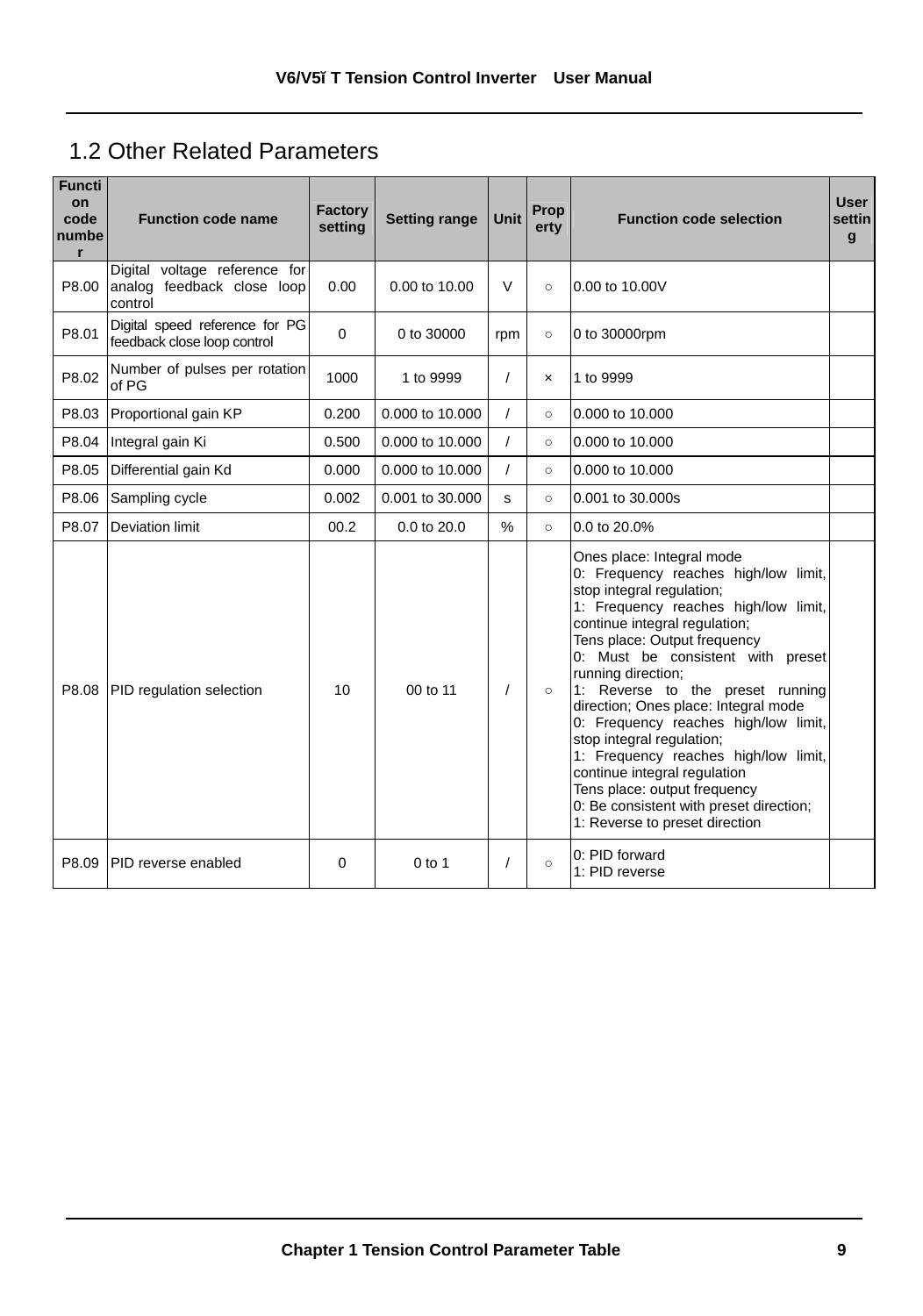## 1.3 List of Parameter Settings Displayed by Operation Panel

| <b>Functio</b><br>n code<br>number | <b>Function code name</b>                                | Factory<br>setting | <b>Setting</b><br>range | Unit     | Prope<br>rty | <b>Function code selection</b>                                                                                                                                                                                                                                                                                                                                                                                                                                                                                           | <b>User</b><br>settin<br>$\alpha$ |
|------------------------------------|----------------------------------------------------------|--------------------|-------------------------|----------|--------------|--------------------------------------------------------------------------------------------------------------------------------------------------------------------------------------------------------------------------------------------------------------------------------------------------------------------------------------------------------------------------------------------------------------------------------------------------------------------------------------------------------------------------|-----------------------------------|
| P <sub>2.02</sub>                  | Selection of operating<br>parameters                     | 1CB <sub>0</sub>   | 0000 to FFFF            | $\prime$ | $\circ$      | LED ones place:<br>0: Reference frequency (Hz); 1:<br>Bus voltage(V);<br>2: AI1(V); 3: AI2(V);<br>4: Al3 (V); 5: DI (%);<br>6: Tension setting(N); 7: Actual line<br>speed(m/min);<br>8: Close loop reference (%); 9:<br>Close loop feedback (%);<br>A: Reference torque(%); B:<br>Running frequency(Hz);<br>C: Output current (A);<br>D:<br>Output torque (%);<br>E: Reel diameter(mm);<br>F:<br>Front stage reference line<br>speed(m/min);<br>LED tens place, hundreds place<br>and thousands bit: Same with<br>above |                                   |
| P2.03                              | Selection of parameters<br>displayed in stopping process | 3210               | 0000 to FFFF            | $\prime$ | $\circ$      | LED ones place:<br>0: Reference frequency (Hz); 1:<br>Bus voltage(V);<br>2: AI1(V); 3: AI2(V);<br>4: AI3 (V); 5: DI (%);<br>6: Tension setting(N); 7: Actual line<br>speed(m/min);<br>8: Close loop reference (%); 9:<br>Close loop feedback (%);<br>A: Reference torque(%); B:<br>Running frequency(Hz);<br>C: Output current (A);<br>D:<br>Output torque (%);<br>E: Reel diameter(mm);<br>E:<br>Front stage reference line<br>speed(m/min);<br>LED tens place, hundreds place<br>and thousands bit: Same with<br>above |                                   |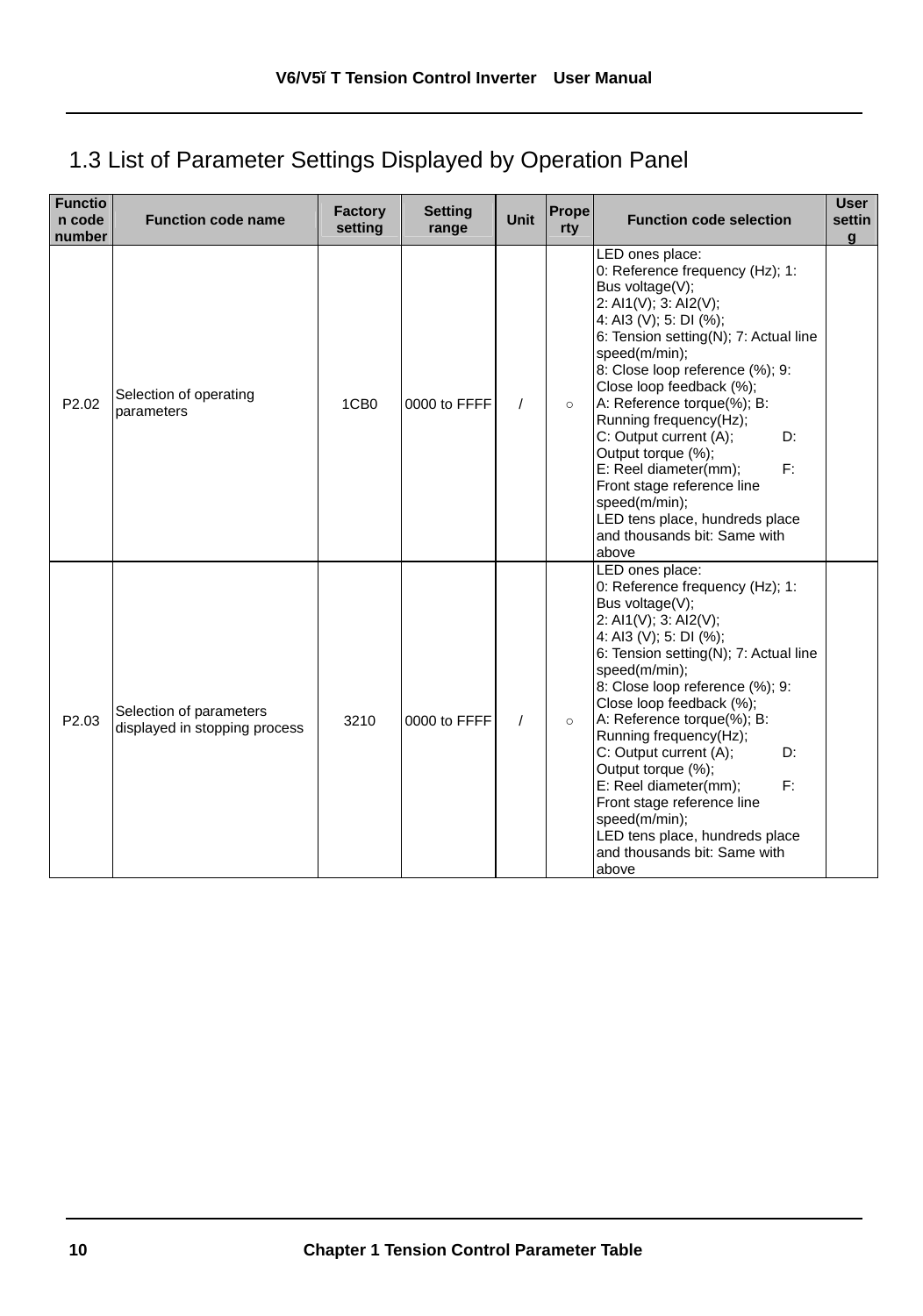## 1.4 List of Input and Output Terminal Function Parameter Settings

| P5.00             | Selection of Terminal X1<br>input function     | 99       | 0 to 99      | 1        | $\boldsymbol{\mathsf{x}}$ | 32: Diameter 1 of full reel<br>33: Diameter 2 of full reel                                                                                                                                                                                                                                                                                                                                                                                         |  |
|-------------------|------------------------------------------------|----------|--------------|----------|---------------------------|----------------------------------------------------------------------------------------------------------------------------------------------------------------------------------------------------------------------------------------------------------------------------------------------------------------------------------------------------------------------------------------------------------------------------------------------------|--|
| P5.01             | Selection of Terminal X2<br>input function     | 99       | $0$ to 99    | $\prime$ | $\mathbf{x}$              | 34: Diameter 3 of full reel<br>35: Diameter 1 of empty reel                                                                                                                                                                                                                                                                                                                                                                                        |  |
| P5.02             | Selection of Terminal X3<br>input function     | 99       | 0 to 99      | $\prime$ | $\mathbf{x}$              | 36: Diameter 2 of empty reel<br>37: Diameter 3 of empty reel                                                                                                                                                                                                                                                                                                                                                                                       |  |
| P5.03             | Selection of Terminal X4<br>input function     | 99       | 0 to 99      | $\prime$ | $\boldsymbol{\mathsf{x}}$ | 38: Stopping reel diameter calculation<br>39: Forced thread broken detection                                                                                                                                                                                                                                                                                                                                                                       |  |
| P5.04             | Selection of Terminal X5<br>input function     | 99       | $0$ to 99    | $\prime$ | $\times$                  | disabled<br>40: Reserved                                                                                                                                                                                                                                                                                                                                                                                                                           |  |
| P5.05             | Selection of Terminal X6<br>input function     | 99       | 0 to 99      | $\prime$ | $\times$                  | 41: Switch between reeling-in and<br>reeling-out                                                                                                                                                                                                                                                                                                                                                                                                   |  |
| P <sub>5.06</sub> | Selection of X7/DI terminal<br>input function  | 99       | $0$ to $99$  | $\prime$ | $\mathbf{x}$              | 42: Pre-driving enabled<br>43: Tension control disabled<br>See Table 1-1                                                                                                                                                                                                                                                                                                                                                                           |  |
| P6.21             | Selection of analog channel<br>function        | 0000     | 0000 to 6666 | $\prime$ | $\mathbf{x}$              | LED ones place: AI1 function selection<br>0: Open loop frequency or close loop<br>analog reference;<br>1: Torque reference 1;<br>2: Torque reference 2;<br>3: Reserved<br>4: Reserved<br>5: Motor temperature feedback<br>6: Speed limit;<br>LED tens place: AI2 function selection is<br>same with above<br>LED hundreds place: AI3 function<br>selection is same with above<br>LED thousands bit: DI<br>function<br>selection is same with above |  |
| P7.00             | Selection of Y1 terminal<br>output function    | $\Omega$ | 0 to 47      | 1        | $\circ$                   | See Table 1-2                                                                                                                                                                                                                                                                                                                                                                                                                                      |  |
| P7.01             | Selection of Y2/DO terminal<br>output function | 1        | 0 to 71      | $\prime$ | $\circ$                   | See Table 1-2 and Table 1-3                                                                                                                                                                                                                                                                                                                                                                                                                        |  |
| P7.02             | Selection of relay terminal<br>output function | 14       | 0 to 47      | 1        | $\circ$                   | See Table 1-2                                                                                                                                                                                                                                                                                                                                                                                                                                      |  |
| P7.03             | Selection of Terminal AO1<br>output function   | 48       | 48 to 71     | $\prime$ | $\circ$                   | See Table 1-3                                                                                                                                                                                                                                                                                                                                                                                                                                      |  |
| P7.04             | Selection of Terminal AO2<br>output function   | 49       | 48 to 71     | 1        | $\circ$                   |                                                                                                                                                                                                                                                                                                                                                                                                                                                    |  |

## ◆ **Table 1−1 Definition of Multi Function Input Terminal**

| No.             | <b>Function Definition</b>                  | No. | <b>Function Definition</b>                                  |
|-----------------|---------------------------------------------|-----|-------------------------------------------------------------|
| $\Omega$        | Forward jog                                 |     | Reverse jog                                                 |
| 2               | Run forward(FWD)                            | 3   | Run reverse(REV)                                            |
| 4               | 3-wire running control                      | 5   | Pulse frequency DI input (only valid for<br>X7/DI terminal) |
| 6               | Multi section digital voltage terminal 1    |     | Multi section digital voltage terminal 2                    |
| 8               | Multi section digital voltage terminal 3    | 9   | Multi section frequency terminal 1                          |
| 10 <sup>1</sup> | Multi section frequency terminal 2          | 11  | Multi section frequency terminal 3                          |
| 12              | Multi section frequency terminal 4          | 13  | Acceleration / deceleration time terminal 1                 |
| 14              | Acceleration / deceleration time terminal 2 | 15  | Clearing of digital regulation frequency                    |
| 16              | Frequency increase command                  | 17  | Frequency decrease command                                  |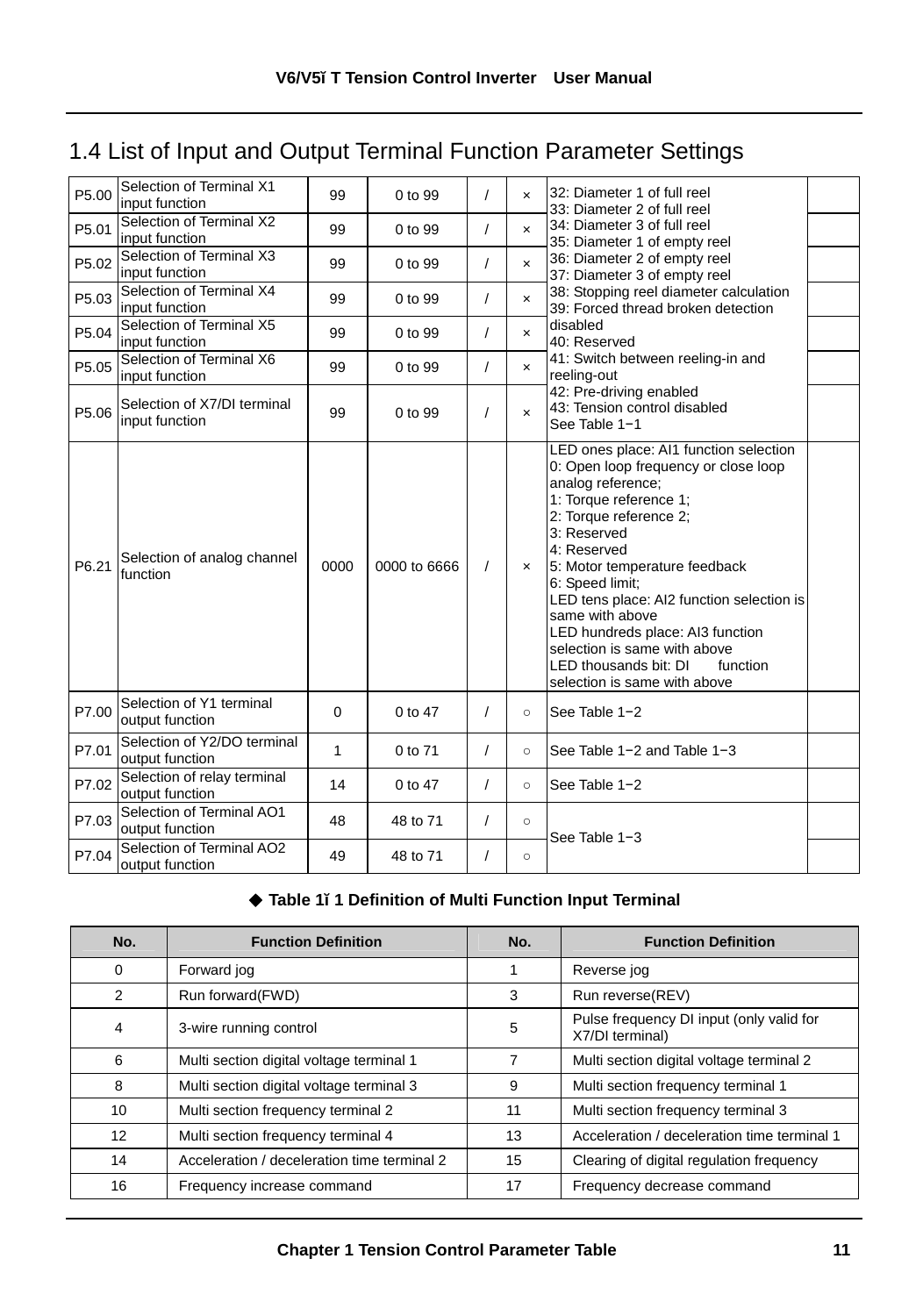| No.      | <b>Function Definition</b>                                                          | No.      | <b>Function Definition</b>                                  |
|----------|-------------------------------------------------------------------------------------|----------|-------------------------------------------------------------|
| 18       | Acceleration / deceleration disabled<br>command                                     | 19       | <b>External fault input</b>                                 |
| 20       | Terminal reset input upon fault                                                     | 21       | External interrupt contact input                            |
| 22       | Inverter running disabled                                                           | 23       | Stopping via terminal                                       |
| 24       | Coast to stop via terminal                                                          | 25       | DC braking 1 via terminal                                   |
| 26       | Emergent stop 1(Stopping at max speed)                                              | 27       | DC braking 2 via terminal                                   |
| 28       | Counter trigger input                                                               | 29       | Counter trigger clearing                                    |
| 30 to 31 | Reserved                                                                            | 32       | Current reel diameter forced to diameter 1<br>of full reel  |
| 33       | Current reel diameter forced to diameter 2<br>of full reel                          | 34       | Current reel diameter forced to diameter 3<br>of full reel  |
| 35       | Current reel diameter forced to diameter 1<br>of empty reel                         | 36       | Current reel diameter forced to diameter 2<br>of empty reel |
| 37       | Current reel diameter forced to diameter 3<br>of empty reel                         | 38       | Stopping reel diameter calculation                          |
| 39       | Forced thread broken detection disabled                                             | 40       | Reserved                                                    |
| 41       | Switch between reeling-in and reeling-out                                           | 42       | Pre-driving enabled                                         |
| 43       | Tension control disabled                                                            | 44 to 46 | Reserved                                                    |
| 47       | Single phase input for PG pulse close loop<br>feedback                              | 48       | Command switching to operation panel                        |
| 49       | Command switching to terminal                                                       | 50       | Command switching to host                                   |
| 51       | Switching between Close loop input and<br>open loop input for main frequency source | 52       | Main frequency source switching to digital                  |
| 53       | Reserved                                                                            | 54       | Main frequency source switching to Al1                      |
| 55       | Main frequency source switching to AI2                                              | 56       | Main frequency source switching to AI3                      |
| 57       | Main frequency source switching to DI                                               | 58       | Auxiliary frequency source switching to<br>disabled         |
| 59       | PID enabled                                                                         | 60       | Auxiliary frequency source switching to Al1                 |
| 61       | Auxiliary frequency source switching to AI2                                         | 62       | Auxiliary frequency source switching to AI3                 |
| 63       | Auxiliary frequency source switching to DI                                          | 64       | Switching between speed control and<br>torque control       |
| 65       | Forcing speed limit to Pd.06 and Pd.07                                              | 66       | Terminal for enabling zero servo                            |
| 67       | Forcing close loop output to 0                                                      | 68       | PID reverse                                                 |
| 69 to 98 | Reserved                                                                            |          |                                                             |

## **V6/V5−T Tension Control Inverter User Manual**

## ◆**Table 1−2 Definition of Multi Function of Digital Output**

| <b>Function</b><br><b>Setting</b> | <b>Meaning</b>                                                | <b>Function</b><br><b>Setting</b> | <b>Meaning</b>                           |
|-----------------------------------|---------------------------------------------------------------|-----------------------------------|------------------------------------------|
| 0                                 | Inverter in running process (RUN)                             |                                   | Frequency arrival signal (FAR)           |
| 2                                 | Frequency level detection signal 1(FDT1)                      | 3                                 | Frequency level detection signal 2(FDT2) |
| $\overline{4}$                    | Inverter or motor overload pre-alarm detection<br>signal (OL) | 5                                 | Low voltage locking (LU)                 |
| 6                                 | Stop due to external fault (EXT)                              |                                   | Frequency high limit (FHL)               |
| 8                                 | Frequency low limit (FLL)                                     | 9                                 | Inverter in zero speed running           |
| 10                                | Preset counting value tripping                                | 11                                | Arrival counting value tripping          |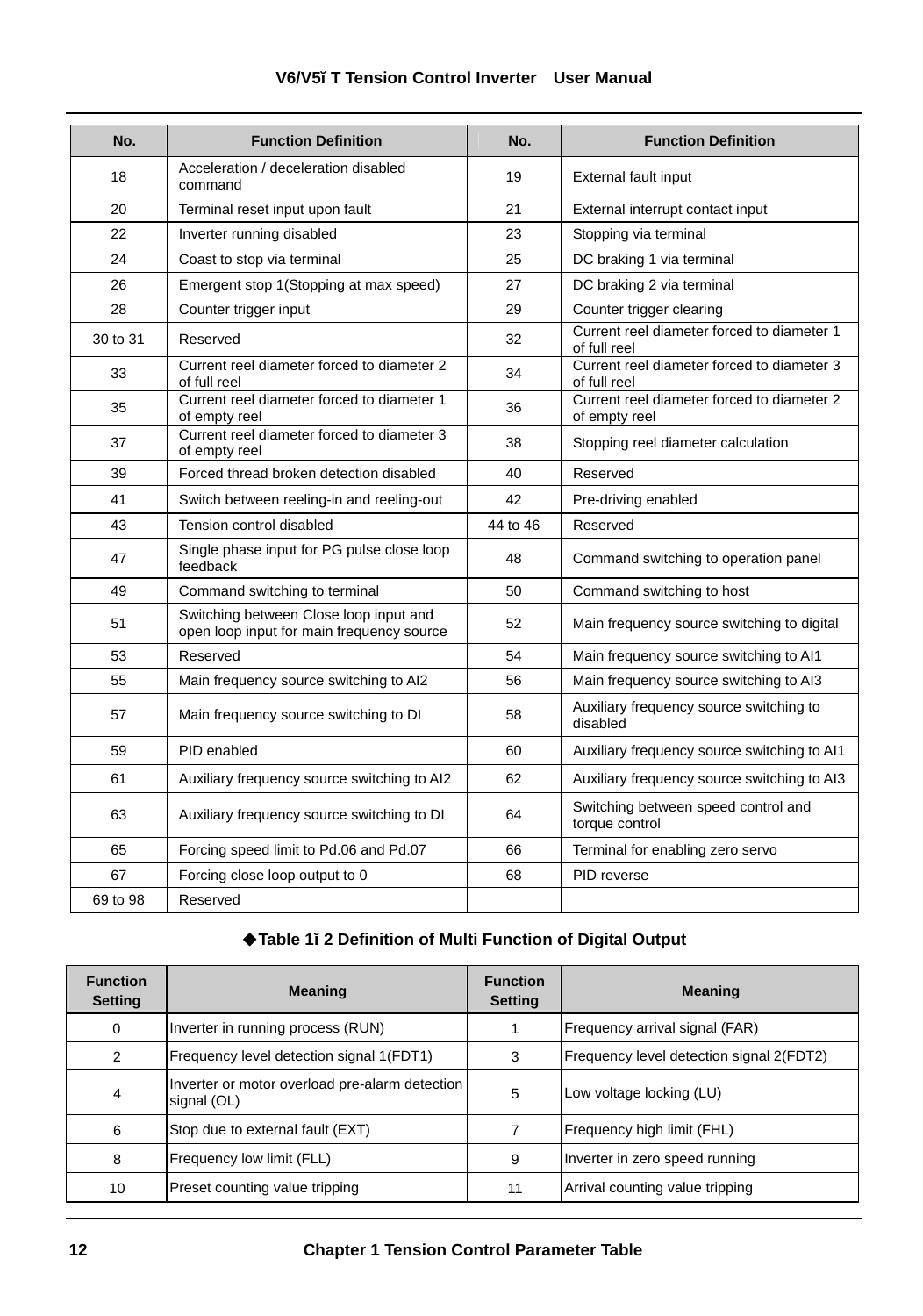| V6/V5-T Tension Control Inverter User Manual |  |  |  |
|----------------------------------------------|--|--|--|
|                                              |  |  |  |

| <b>Function</b><br><b>Setting</b> | <b>Meaning</b>                           | <b>Function</b><br><b>Setting</b> | <b>Meaning</b>              |
|-----------------------------------|------------------------------------------|-----------------------------------|-----------------------------|
| 12                                | Reserved                                 | 13                                | Inverter ready to run (RDY) |
| 14                                | Inverter fault                           | 15                                | Inverter alarm              |
| 16 to 18                          | Reserved                                 | 19                                | Output X1                   |
| 20                                | Output X2                                | 21                                | Reserved                    |
| 22                                | Zero current detected (related to motor) | 23                                | Stopping command indication |
| 24 to 33                          | Reserved                                 | 34                                | Braking signal indication   |

## ◆**Table 1−3 Definition of Functions of Multi Function Analog Output and Pulse Output**

| <b>Function</b><br>Setting | Selection of<br><b>Output Signal</b> | <b>Definition of Analog Output Range</b>                       | <b>Definition of Pulse Output Range</b>                      |
|----------------------------|--------------------------------------|----------------------------------------------------------------|--------------------------------------------------------------|
| 48                         | Output<br>frequency                  | Max frequency P0.11 corresponds to<br>10V/20mA                 | Max frequency P0.11 corresponds to P7.10                     |
| 49                         | Frequency<br>setting                 | Max frequency P0.11 corresponds to<br>10V/20mA                 | Max frequency P0.11 corresponds to P7.10                     |
| 50                         | Output current                       | 2 times of inverter rated current<br>corresponds to 10V/20mA   | 2 times of inverter rated current corresponds to<br>P7.10    |
| 51                         | Motor current                        | 2 times of motor rated current<br>corresponds to 10V/20mA      | 2 times of motor rated current corresponds to<br>P7.10       |
| 52                         | Output torque                        | 2 times of motor rated torque<br>corresponds to 10V/20mA       | 2 times of motor rated torque corresponds to P7.10           |
| 53                         | Output voltage                       | 2 times of max output voltage P0.12<br>corresponds to 10V/20mA | 2 times of max output voltage P0.12 corresponds<br>to P7.10  |
| 54                         | Bus voltage                          | 1000V corresponds to 10V/20mA                                  | 1000V corresponds to P7.10                                   |
| 55                         | AI1                                  | 10V corresponds to 10V/20mA; 20mA<br>corresponds to 5V/10mA    | 10V corresponds to P7.10;20mA corresponds to<br>50% of P7.10 |
| 56                         | AI2                                  | Same with Al1                                                  | Same with Al1                                                |
| 57                         | AI3                                  | -10V to 10V corresponds to 0 to<br>10V/20mA                    | -10V to 10V corresponds to 0 to P7.10                        |
| 58                         | <b>DI</b>                            | Max input pulse frequency P5.10<br>corresponds to 10V/20mA     | Max input pulse frequency P5.10 corresponds to<br>P7.10      |
| 59                         | Output power                         | 2 times motor rated output power<br>corresponds to 10V/20mA    | 2 times motor rated output power corresponds to<br>P7.10     |
| 60                         | Percent ratio of<br>host             | 10000 corresponds to 10V/20mA                                  | 10000 corresponds to P7.10                                   |
| 61                         | Heatsink<br>temperature              | 0 to 100°C corresponds to 0 to<br>10V/20mA                     | 100℃ corresponds to P7.10                                    |
| 62                         | Output<br>frequency 2                | Max frequency P0.11 corresponds to 0<br>to 10V/20mA            | Max frequency P0.11 corresponds to P7.10                     |
| 65                         | Reel diameter<br>output              | Max reel diameter corresponds to<br>10V/20mA                   | Max reel diameter corresponds to P7.10                       |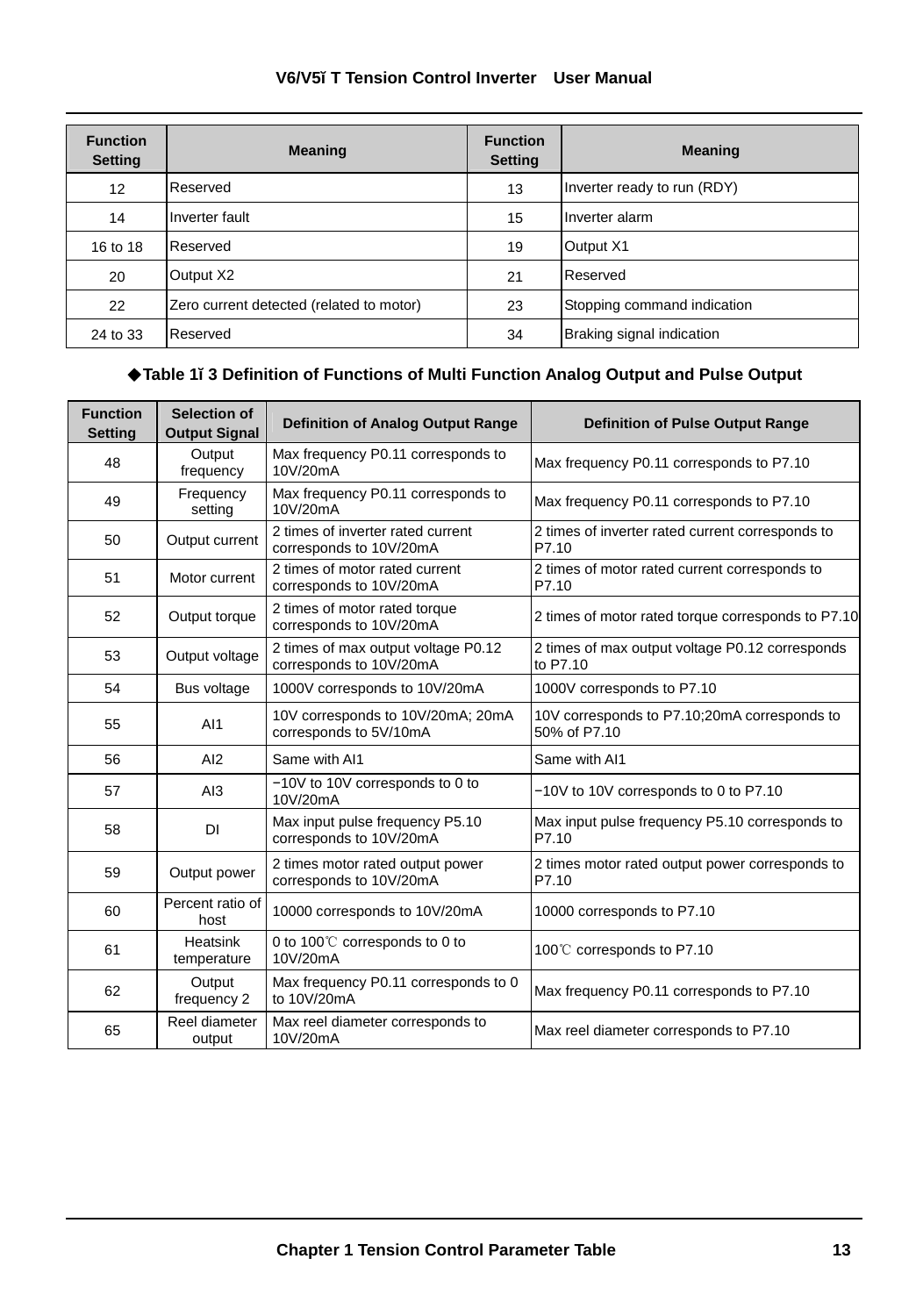## **Chapter 2 Description of Tension Control Parameters**

## 2.1 Tension Control Function Parameters (H Zone)

2.1.1 Reeling mode selection, tension setting and taper setting

| Tension control mode | $\mathcal{L}$ to $\mathcal{L}$ |
|----------------------|--------------------------------|
|                      |                                |

0: Disabled: Tension control function is disabled and the inverter is the same with the standard inverter;

1: Simple tension mode (Without position / tension feedback signal): No need of tension detection and feedback, and the inverter roughly controls the tension of the material through controlling the torque. This function is suitable for the application where the material is thick and has no high requirement for precision. Reference torque=Initial torque × (1+Tension coefficient×(Current reel diameter / diameter of empty reel −1)). Initial torque is set in H0.02 and tension coefficient is set in H0.04. The running mode P0.03 should be set to 4/8.

If H0.04 is set to 0, this is equivalent to constant torque mode.

2: Constant tension mode (Without position / tension feedback signal): No need of tension detection and feedback, and the inverter precisely controls the tension of the material through controlling the torque. The running mode P0.03 should be set to 4/8.

3: Speed PID mode (With position / tension feedback signal): Need tension detection and feedback, and the inverter controls the tension through controlling the output frequency. The running mode P0.03 should be set to 3/7/11.

4: Torque PID mode (With position / tension feedback signal): Need tension detection and feedback, and the inverter controls the tension by controlling the output torque through PID close loop. The running mode P0.03 should be set to 4/8.

5: Constant line speed mode(With line speed feedback signal): For the applications that require stable operation but do not need quick line speed regulation, use constant line speed control to realize constant line speed without the need for PID regulation, which is more stable than common close loop control operation. Line speed target value is set in H0.30, and line speed feedback value is set in H1.24, and the reel diameter obtaining mode of H0.34 is automatically set to line speed mode. P0.03 should be set to 4/8.

Note: Pd.00 ones place (speed / torque mode) is automatically updated and manual setting is not needed.

| 301<br>HU.O | Reeling mode | to |
|-------------|--------------|----|
|             |              |    |

0: Reeling in 1: Reeling out

Use the reeling mode together with the terminal for switching between reeling-in and reeling-out, when the terminal for switching between reeling-in and reeling-out is disabled, the actual reeling mode is consistent with the function code setting, when the terminal is enabled, the actual reeling mode is reverse to the function code setting.

In torque mode: During reeling in, the torque direction is the same with the speed direction. During reeling out, the torque direction is reverse to the speed direction. During the process of switching between reeling-in and reeling-out, you need to change H0.01 or use the terminal for switching between reeling-in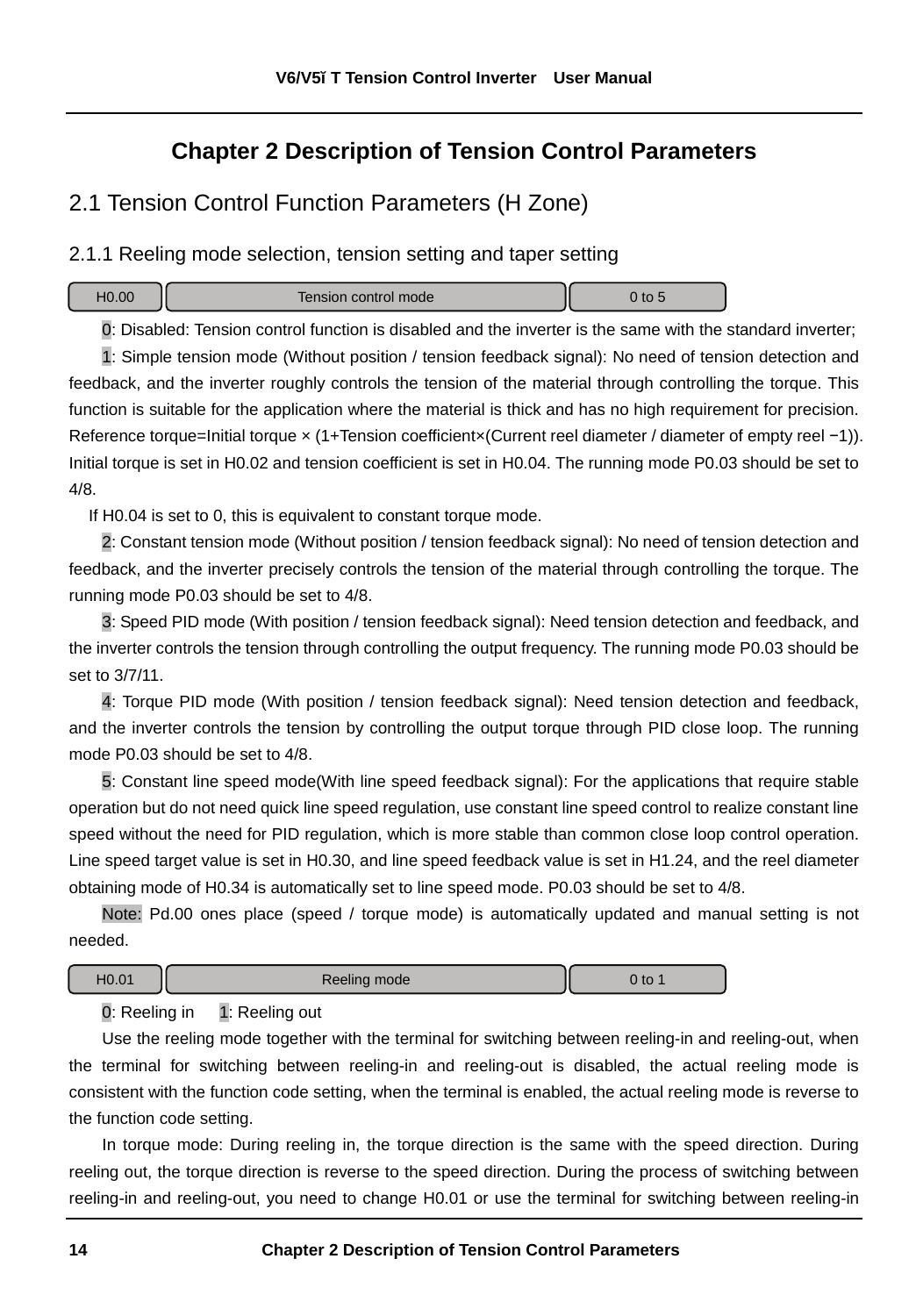and reeling-out to realize the switching.

Note: In speed mode, use #41 terminal to switch between the reeling in and reeling out, and the running direction is switched to the reverse direction automatically and the PID forward is also switched to PID reverse.



Note: This function is only enabled in simple tension mode. P6.21 will be updated automatically, manual setting is not needed.

Ones place: Torque reference channel cannot be overlapped with H0.30 (line speed reference channel), otherwise the tension control function is disabled.

**Torque reference 1:** Use the Per Unit value converted from the analog value to determine the torque reference. 0 to 100% Per Unit value corresponds to 0 to 200% positive torque input, for example, the positive half axis in Figure 1−1. When using AI3 to input −10V to 10V, the −100% to 100% Per Unit value converted from the input analog value corresponds to −200% to 200% input torque in both positive and negative directions, for example, the positive and negative half axis in Figure 1−1.

**Torque reference 2:** Use the Per Unit value converted from the analog value to determine the torque reference. 0 to 100% Per Unit value A is corrected through (A-50%) ×2, so the 0 to 100% Per Unit value A corresponds to −200% to 200% torque reference in both positive and negative directions, as shown in Figure 1−2.

Note: When using AI3 to input 0 to 10V, use torque reference 2, when using AI3 to input −10V to 10V, please use torque reference 1.





**Figure 2−1 Torque reference 1 Figure 2−2 Torque reference 2** 

|  | $-10.03$ | Torque direction and reverse running disabled | 000 to 112 |  |
|--|----------|-----------------------------------------------|------------|--|
|--|----------|-----------------------------------------------|------------|--|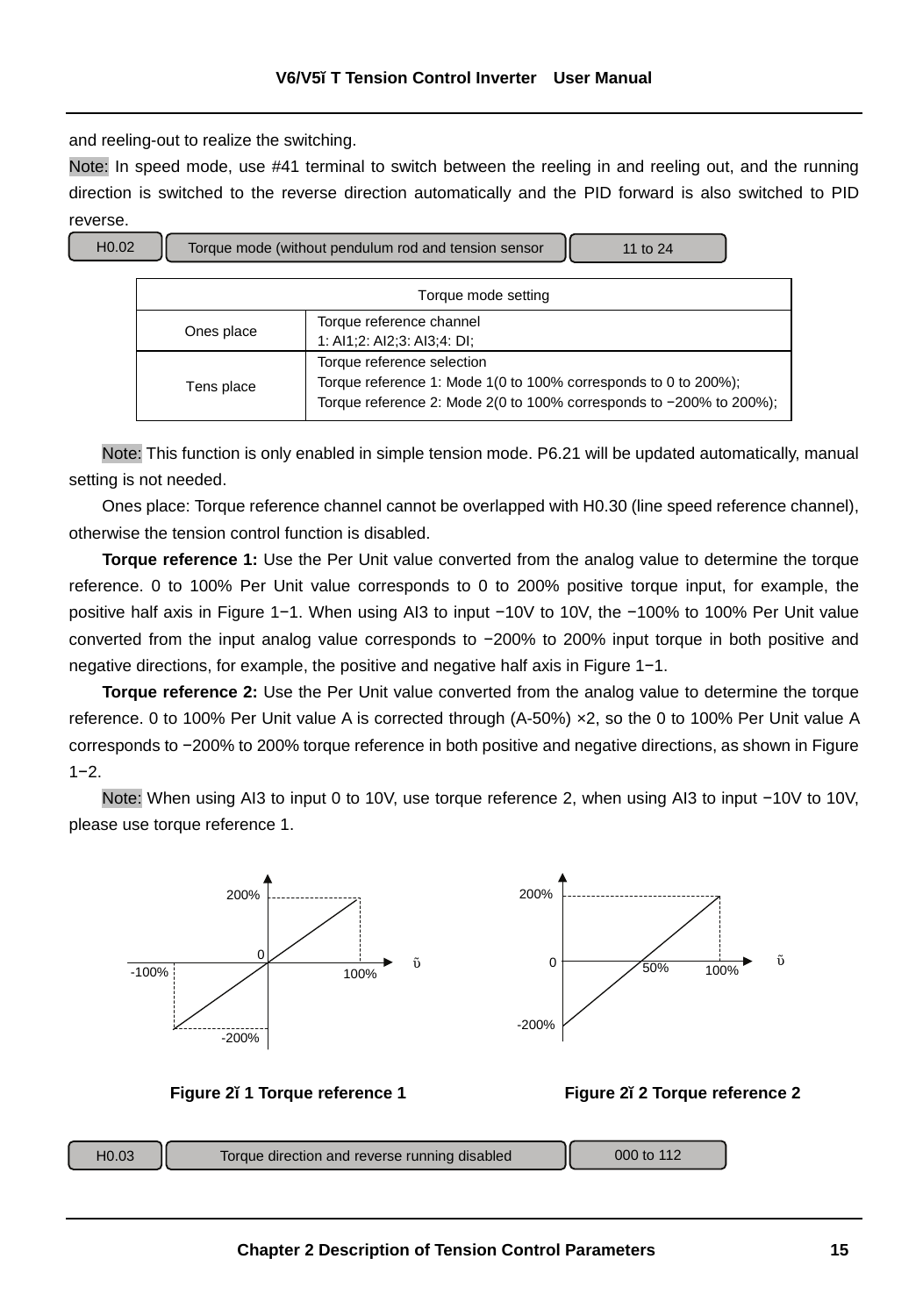| Torque direction and reverse running disabled |                                                                                                                                                                                                                                    |  |
|-----------------------------------------------|------------------------------------------------------------------------------------------------------------------------------------------------------------------------------------------------------------------------------------|--|
| Ones place                                    | Torque direction selection<br>(Ones place is automatically set based on reeling-in/out mode)<br>0: Equivalent standard product( P6.21);<br>1: Same with commanded running direction;<br>2: Reverse to commanded running direction; |  |
| Tens place                                    | Whether reverse running is enabled in torque mode:<br>0: Enabled;1: Disabled                                                                                                                                                       |  |
| <b>Hundreds</b><br>place                      | Auto or manual selection of torque (tension) direction<br>0: Auto(Ones place is automatically updated based on reeling-in/out mode);<br>1: Manual(Ones place is set manually based on requirements);                               |  |

Ones place: Torque direction selection

1: When there is a run forward command, the torque reference is +20%. When there is a run reverse command, the torque reference is −20%;

2: When there is a run forward command, the torque reference is −20%; When there is a run reverse command, the torque reference is +20%;

0: The torque reference is always +20% no matter it is run forward or run reverse command.

Note:

 $\triangleq$  In torque mode, reel in when the hundreds place is 0, and the ones place is automatically set to 0; Reel out and the ones place is automatically set to 2.

◆ Pd.00 tens place (torque direction) will be automatically updated, and manual setting is not needed.

Tens place: Whether the run reverse is enabled in torque mode:

0: Enabled;

1: Disabled;

Hundreds place: Auto or manual selection of torque (tension) direction

0: Auto (Ones place is automatically updated based on reeling-in/out mode);

1: Manual (Ones place is set manually based on requirements);

| Coefficient for simple tension mode<br>40.04 | 500.0%<br>$10$ |  |
|----------------------------------------------|----------------|--|
|----------------------------------------------|----------------|--|

In simple tension mode, use this coefficient to automatically correct the reference for torque control;

Reference torque Initial torquex(1+tension coefficient H0.04x(Current reel diameter/diameter of empty reel-1)).

| H <sub>0.05</sub> | Reeling-out tightening | 0 to |
|-------------------|------------------------|------|
|-------------------|------------------------|------|

0: Reverse tightening disabled

1: Reverse tightening enabled

In torque mode and speed mode, select whether the motor can run reversely to actively tighten the materials during reeling-out control process, and the limit of tightening frequency is set in H0.06.

In speed mode: When the inverter runs forward to reel out, the run reverse frequency can be limited by setting the high limit of reverse running frequency H0.07.

| 0.00 to 50.00Hz<br>$-0.06$<br>Limit of tightening frequency |
|-------------------------------------------------------------|
|-------------------------------------------------------------|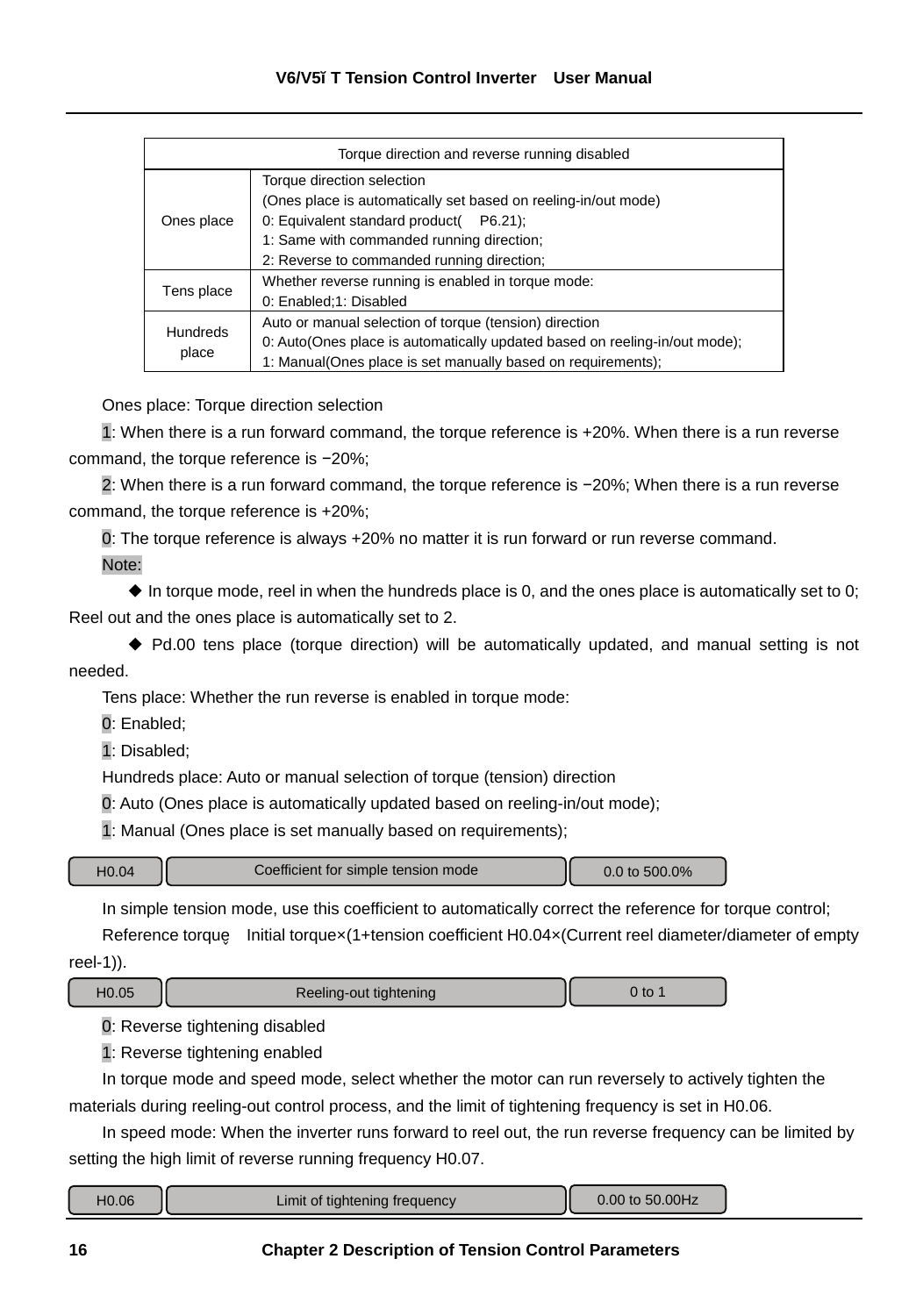When H0.05=1, the reeling-out tightening is enabled, H0.06 is the high limit of tightening frequency.

| H <sub>0.0</sub> 7<br>0.00 to 300.0Hz<br>High limit for reverse running frequency |
|-----------------------------------------------------------------------------------|
|-----------------------------------------------------------------------------------|

In speed mode, when this function is set to 0, the high limit of reverse running frequency is P0.11. When the function is set to non zero, the high limit of reverse running frequency is determined by the function code.

| H <sub>0.08</sub> | Tension and taper setting source | 000 to 544 |  |
|-------------------|----------------------------------|------------|--|
|-------------------|----------------------------------|------------|--|

| Tension and taper setting source |                                                                                                                                                                                |  |
|----------------------------------|--------------------------------------------------------------------------------------------------------------------------------------------------------------------------------|--|
| Ones place                       | Tension setting source<br>0: Digital tension setting(H0.10);<br>1: Al1;2: Al2;3: Al3;4: DI;                                                                                    |  |
| Tens place                       | Taper setting source<br>0: Digital taper reference;<br>1: Al1;2: Al2;3: Al3;4: DI;                                                                                             |  |
| Hundreds place                   | Reeling-out tension setting source<br>0: Digital tension setting(H2.10);<br>1: Al1;2: Al2;3: Al3;4: DI;<br>5: Reeling-out tension source is determined by ones place of H0.08; |  |

Ones place: Tension setting source

0: Reference tension is set in H0.10, max tension shall not exceed H0.09;

1 to 4: Reference tension is determined by the Per Unit value converted from analog value;

Tens place: Taper setting source

0: The taper is digital reference, whether it is single section or multi digital section is determined by  $H<sub>0</sub>$  13 $\cdot$ 

1 to 4: Taper reference is determined by the Per Unit value converted from analog value, 0 to 10.0V/0 to 20.00mA corresponds to 0.0 to 200.0% taper.

Hundreds place: Reeling out tension setting source

0: Digital tension setting (H2.10);

1~4: Reference tension is determined by the Per Unit value converted from analog value;

5: Reeling-out tension source is determined by ones place of H0.08;

| H <sub>0.09</sub><br><b>EOFM</b><br>Max tension setting<br>65535N |
|-------------------------------------------------------------------|
|-------------------------------------------------------------------|

Set the high limit of tension, and the setting of H0.10 should not be greater than the max tension setting of H0.09. The max value of analog value or pulse input corresponds to H0.09.

| 10.10 | Digital tension setting | 0 to 65535N |  |
|-------|-------------------------|-------------|--|
|       |                         |             |  |

When the ones place of H0.08 is set to 0, the tension setting is enabled when it is set by digital values.

| $-10.11$<br>0.0%<br>Tension boost at zero speed |
|-------------------------------------------------|
|-------------------------------------------------|

In order to overcome the static friction when the system runs at zero speed, provide preset boosted tension.

Boosted tension =H0.11\* reference tension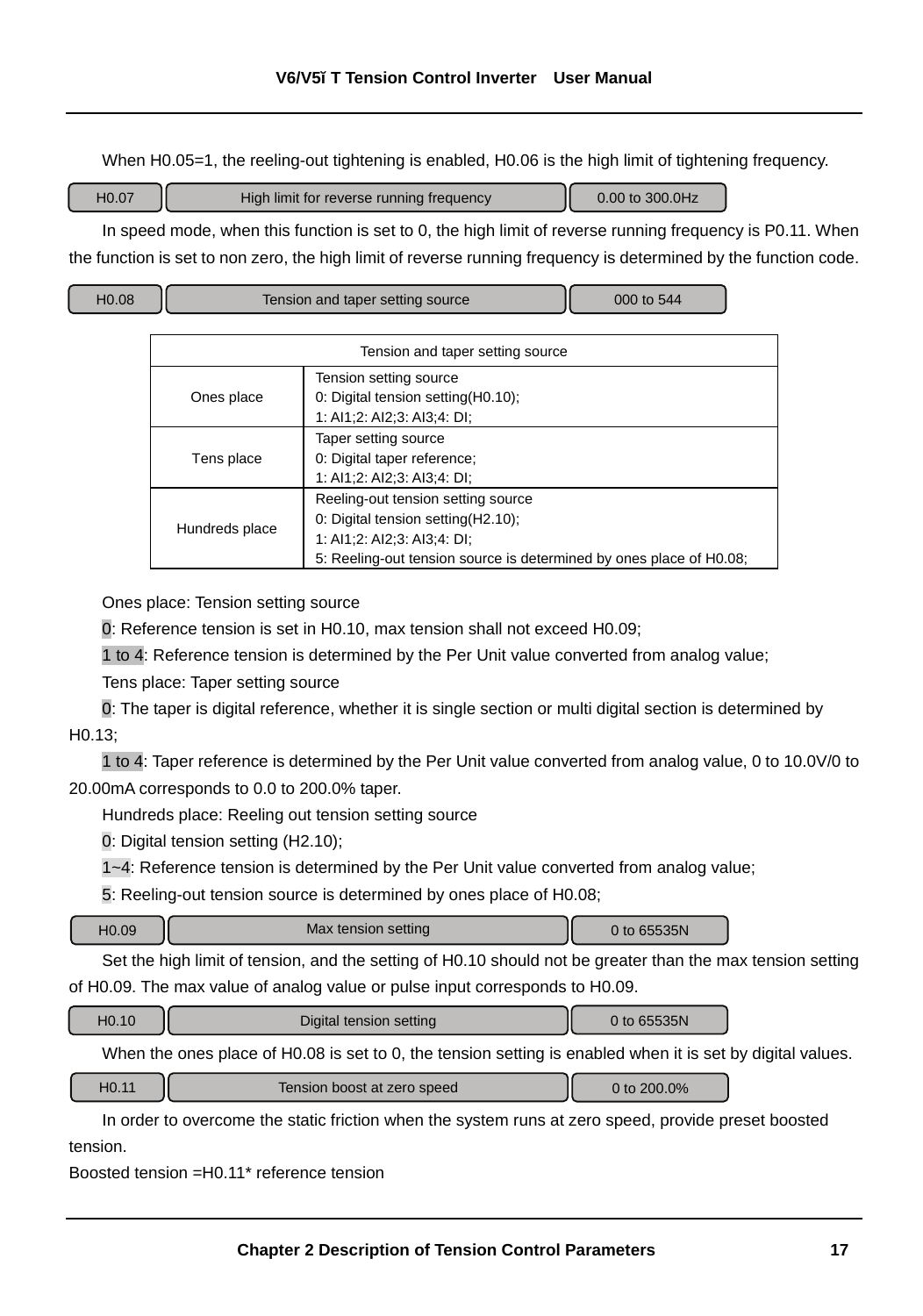## **V6/V5−T Tension Control Inverter User Manual**

| H <sub>0.12</sub><br>Threshold at zero speed                                                                                                                                                                                                                                                                                                                                                                                                  | 0.0 to 100.0% |  |  |
|-----------------------------------------------------------------------------------------------------------------------------------------------------------------------------------------------------------------------------------------------------------------------------------------------------------------------------------------------------------------------------------------------------------------------------------------------|---------------|--|--|
| Used together with H0.11, when the inverter running speed is less than this setting, then the system is                                                                                                                                                                                                                                                                                                                                       |               |  |  |
| considered to be running at zero speed, and the threshold at zero speed is a percentage value with                                                                                                                                                                                                                                                                                                                                            |               |  |  |
| reference to max frequency P0.11.                                                                                                                                                                                                                                                                                                                                                                                                             |               |  |  |
| H <sub>0.13</sub><br>Digital taper mode                                                                                                                                                                                                                                                                                                                                                                                                       | $0$ to 1      |  |  |
| 0: Single section taper (H0.14); 1: Use multi section taper (H0.15 to H0.21) according to reel diameter;<br>Set different taper adding mode according to different manufacturing processes:<br>When the hundreds place of H2.07 is 0, the tension taper is as follows:<br>Corrected tension Tension before correctionx{1-tension taperx[(Current reel diameter – diameter of<br>empty reel)/(diameter of full reel -diameter of empty reel)]} |               |  |  |
| When the hundreds place of H2.07 is 1, the tension taper is as follows:<br>Corrected tension Tension before correctionx{1-tension taperx[1-(diameter of empty                                                                                                                                                                                                                                                                                 |               |  |  |
| reel+H0.29)/(Current reel diameter+H0.29)]}                                                                                                                                                                                                                                                                                                                                                                                                   |               |  |  |
| H <sub>0.14</sub><br>Single section digital taper                                                                                                                                                                                                                                                                                                                                                                                             | 0.0 to 200.0% |  |  |
|                                                                                                                                                                                                                                                                                                                                                                                                                                               |               |  |  |
| Enabled when H0.13=0.                                                                                                                                                                                                                                                                                                                                                                                                                         |               |  |  |
| H <sub>0.15</sub><br>Multi section taper 1                                                                                                                                                                                                                                                                                                                                                                                                    | 0.0 to 200.0% |  |  |
| H0.13=1, when current reel diameter is greater reel diameter range 1, the multi section taper 1 is                                                                                                                                                                                                                                                                                                                                            |               |  |  |
| enabled;                                                                                                                                                                                                                                                                                                                                                                                                                                      |               |  |  |
| H <sub>0.16</sub><br>Multi section taper 2                                                                                                                                                                                                                                                                                                                                                                                                    | 0.0 to 200.0% |  |  |
| H0.13=1, when current reel diameter is in the range of (Reel diameter range 2 to Reel diameter range 1),<br>the multi section taper 2 is enabled;                                                                                                                                                                                                                                                                                             |               |  |  |
| H <sub>0.17</sub><br>Multi section taper 3                                                                                                                                                                                                                                                                                                                                                                                                    | 0.0 to 200.0% |  |  |
| H0.13=1, when current reel diameter is in the range of (Reel diameter range 3 to Reel diameter range 2),                                                                                                                                                                                                                                                                                                                                      |               |  |  |
| the multi section taper 3 is enabled;                                                                                                                                                                                                                                                                                                                                                                                                         |               |  |  |
| H <sub>0.18</sub><br>Multi section taper 4                                                                                                                                                                                                                                                                                                                                                                                                    | 0.0 to 200.0% |  |  |
| H0.13=1, when current reel diameter is in the range of (Reel diameter range 4 to Reel diameter range 3),                                                                                                                                                                                                                                                                                                                                      |               |  |  |
| the multi section taper 4 is enabled;                                                                                                                                                                                                                                                                                                                                                                                                         |               |  |  |
| H <sub>0.19</sub><br>Multi section taper 5                                                                                                                                                                                                                                                                                                                                                                                                    | 0.0 to 200.0% |  |  |
| H0.13=1, when current reel diameter is in the range of (Reel diameter range 5 to Reel diameter range 4),                                                                                                                                                                                                                                                                                                                                      |               |  |  |
| the multi section taper 5 is enabled;                                                                                                                                                                                                                                                                                                                                                                                                         |               |  |  |
| H <sub>0.20</sub><br>Multi section taper 6                                                                                                                                                                                                                                                                                                                                                                                                    | 0.0 to 200.0% |  |  |
| H0.13=1, when current reel diameter is in the range of (Reel diameter range 6 to Reel diameter range 5),                                                                                                                                                                                                                                                                                                                                      |               |  |  |
| the multi section taper 6 is enabled;                                                                                                                                                                                                                                                                                                                                                                                                         |               |  |  |
| H <sub>0.21</sub><br>Multi section taper 7                                                                                                                                                                                                                                                                                                                                                                                                    | 0.0 to 200.0% |  |  |
| H0.13=1, when current reel diameter is in the range of (Reel diameter range 7 to Reel diameter range 6),                                                                                                                                                                                                                                                                                                                                      |               |  |  |
| the multi section taper 7 is enabled.                                                                                                                                                                                                                                                                                                                                                                                                         |               |  |  |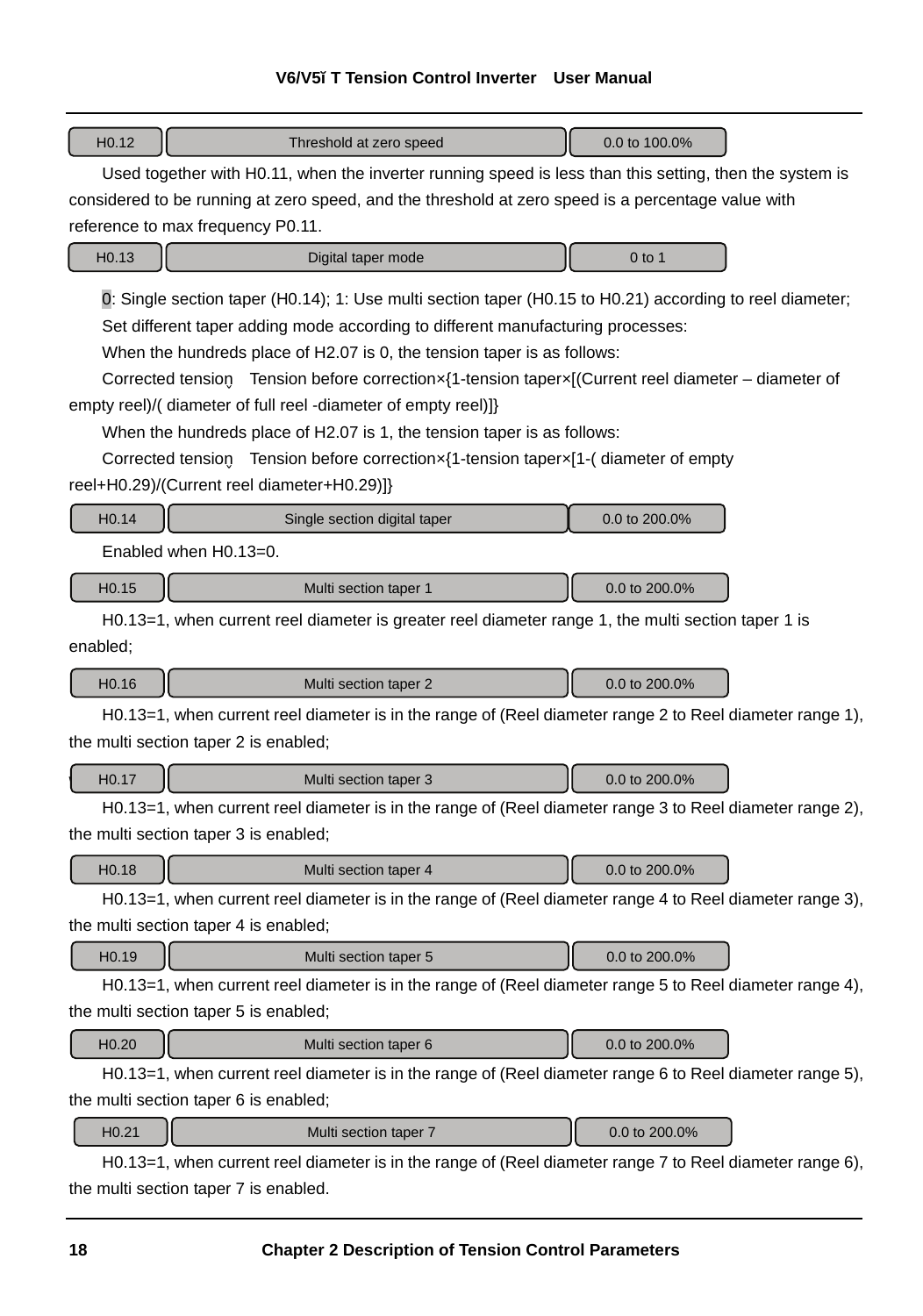| H <sub>0.22</sub> | Reel diameter range 1                     | 0.0 to 5000.0mm |
|-------------------|-------------------------------------------|-----------------|
| H <sub>0.23</sub> | Reel diameter range 2                     | 0.0 to 5000.0mm |
| H <sub>0.24</sub> | Reel diameter range 3                     | 0.0 to 5000.0mm |
| H <sub>0.25</sub> | Reel diameter range 4                     | 0.0 to 5000.0mm |
| H <sub>0.26</sub> | Reel diameter range 5                     | 0.0 to 5000.0mm |
| H <sub>0.27</sub> | Reel diameter range 6                     | 0.0 to 5000.0mm |
| H <sub>0.28</sub> | Reel diameter range 7                     | 0.0 to 5000.0mm |
| H <sub>0.29</sub> | Tension taper compensation and correction | 0.0 to 6553.5mm |

#### **V6/V5−T Tension Control Inverter User Manual**

When the hundreds place of H2.07 is 1, and when the selected tension taper is a curve, the tension taper compensation and correction is enabled, the bigger the H0.29, the slower the decrease of tension with the reel diameter.

## 2.1.2 Line speed setting, reel diameter calculation and reel diameter reset

| 10.30 | Line speed setting source | ) to |
|-------|---------------------------|------|
|-------|---------------------------|------|

Line speed setting source selection channel:

0: From digital line speed (H0.32), can write in H0.32 through host communication to provide line speed reference through communication;

1 to 3: From analog channels AI1 to AI3;

4: From X7/DI terminal input pulse;

Note: P0.04(Open loop main reference mode) P0.05(Open loop digital frequency reference) P6.21(Function selection of analog channel) will be automatically updated, and manual setting is not needed. The ones place of H0.30 cannot overlap with that of H0.02, otherwise the tension function is disabled.

| H <sub>0.31</sub> | Max line speed                                                                         | 0.0 to 6000.0m/min |
|-------------------|----------------------------------------------------------------------------------------|--------------------|
|                   | Set the line speed when the inverter runs at the preset max frequency.                 |                    |
| H <sub>0.32</sub> | Digital line speed                                                                     | 0.0 to 6000.0m/min |
|                   | When H0.30=0 and the line speed is provided by digital value, the function is enabled. |                    |
| H <sub>0.33</sub> | <b>Transmission ratio</b>                                                              | 0.20 to 50.00      |

Transmission ratio is the motor speed / reel shaft speed. The motor shaft and the reel shaft are connected through a conveyor belt, the transmission ratio is the ratio of the diameter of reeling-in shaft to motor shaft.

| 10.34<br>Method of obtaining reel diameter accumulating | $\gamma$ to . |
|---------------------------------------------------------|---------------|
|---------------------------------------------------------|---------------|

Reel diameter accumulating mode:

0: Line speed mode;

The most common mode, the AO output of the drive unit represents the analog value of the current line speed; The reeling-in / out drive inverter inputs the analog value of the current line speed through AI terminal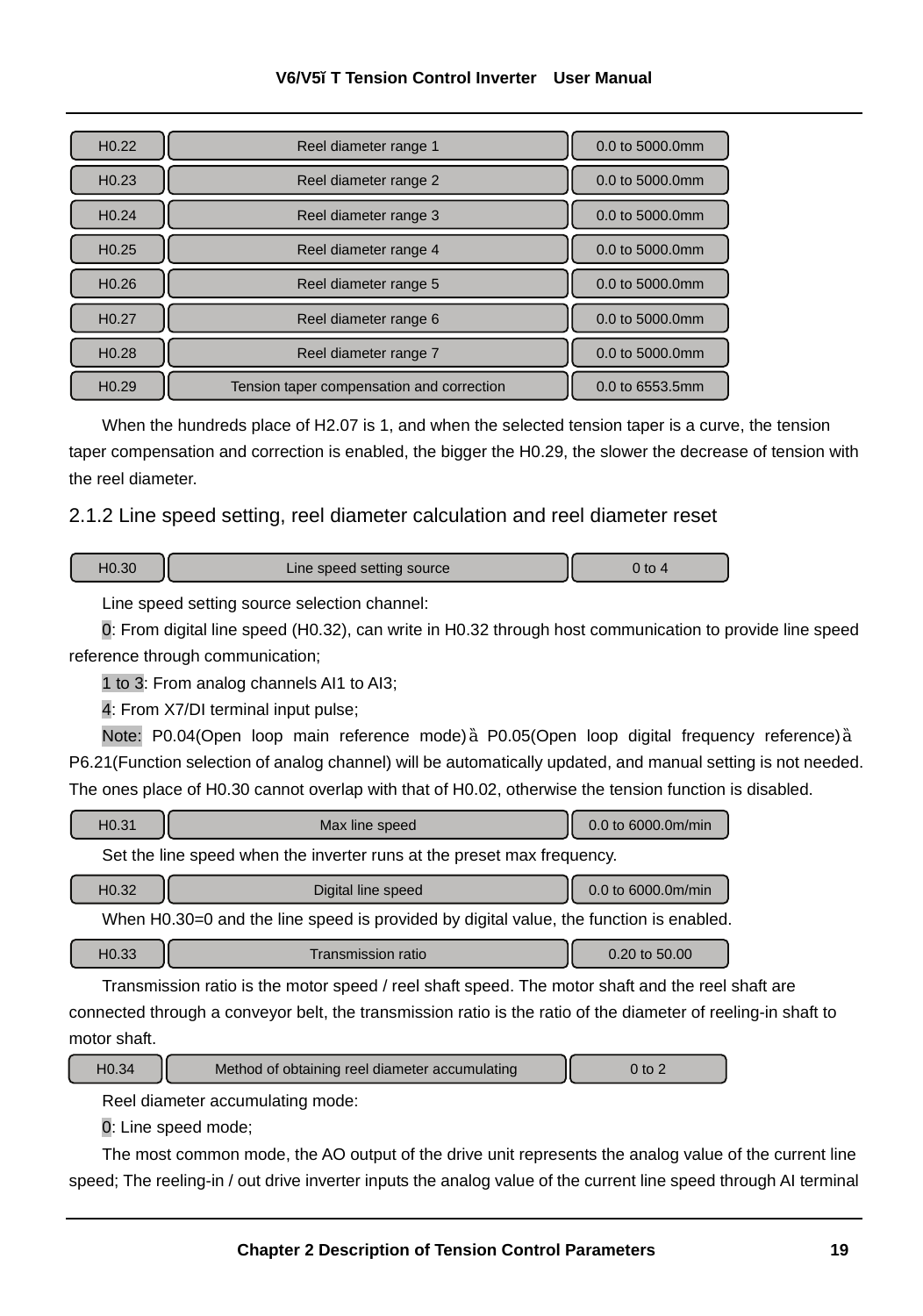to calculate the reel diameter.

1: Analog value mode;

Input an analog value or pulse frequency that represents the current reel diameter through AI or DI terminal, and you need to select input channel in H0.35.

2: Pulse mode;

Use proximity switch or PG feedback signal to represent the current line speed, and accumulate the current reel diameter through the settings of H0.36 to H0.39.

| H <sub>0.35</sub> | Selection of analog mode channel for obtaining reel | 1 to 4 |
|-------------------|-----------------------------------------------------|--------|
|                   | When H0.34 1, this function is enabled,             |        |
|                   |                                                     |        |

1 to 3: Reel diameter is provided through AI1 to AI3;

4: Reel diameter is provided through X7/DI input pulse;

| H <sub>0.36</sub> |  | Selection of pulse mode channel for obtaining reel | 0 to 1 |
|-------------------|--|----------------------------------------------------|--------|
|-------------------|--|----------------------------------------------------|--------|

When H0.34 2, this function is enabled to select the pulse input mode.

0: Pulse input from multi function terminals X1 to X6

Applicable to the 0 to 300Hz pulse input of proximity switch, select any terminal among X1 to X6 for pulse input and the set the terminal function to 28.

1: PG pulse input at motor side of X7 / DI terminal

Applicable to the high speed pulse input with PG installed, select X7/DI terminal input, and the set the terminal function to 47.

| 40.37<br>0 to 65535<br>Number of pulses for each layer in X pulse mode |  |
|------------------------------------------------------------------------|--|
|------------------------------------------------------------------------|--|

When H0.36 0, this function is enabled to set the number of pulses for adding or removing one layer on the reel.

H0.38 Number of rotations for each layer in PG pulse mode | 0 to 65535

When H0.36 1, this function is enabled to set the number of rotations of motor for adding or removing one layer on the reel.

| 10.39 | Layer thickness setting |           |  | 0.00 to 655.35mm |  |  |  |
|-------|-------------------------|-----------|--|------------------|--|--|--|
|       |                         | $\cdot$ . |  |                  |  |  |  |

The increased or decreased thickness after one layer of silk thread is added or removed from the reel.

| H <sub>0.40</sub> | Diameter setting 1 for full reel       | 0.0 to 5000.0mm |
|-------------------|----------------------------------------|-----------------|
|                   | Initial default diameter for full reel |                 |
| H <sub>0.41</sub> | Diameter setting 1 for empty reel      | 0.0 to 5000.0mm |
|                   | Initial default diameter of reel shaft |                 |
| H <sub>0.42</sub> | Diameter setting 2 for full reel       | 0.0 to 5000.0mm |
| H <sub>0.43</sub> | Diameter setting 2 for empty reel      | 0.0 to 5000.0mm |
| H <sub>0.44</sub> | Diameter setting 3 for full reel       | 0.0 to 5000.0mm |
| H <sub>0.45</sub> | Diameter setting 3 for empty reel      | 0.0 to 5000.0mm |

Select the diameter for full reel or empty reel through multi function terminal, refer to definition table for multi function input terminals for details.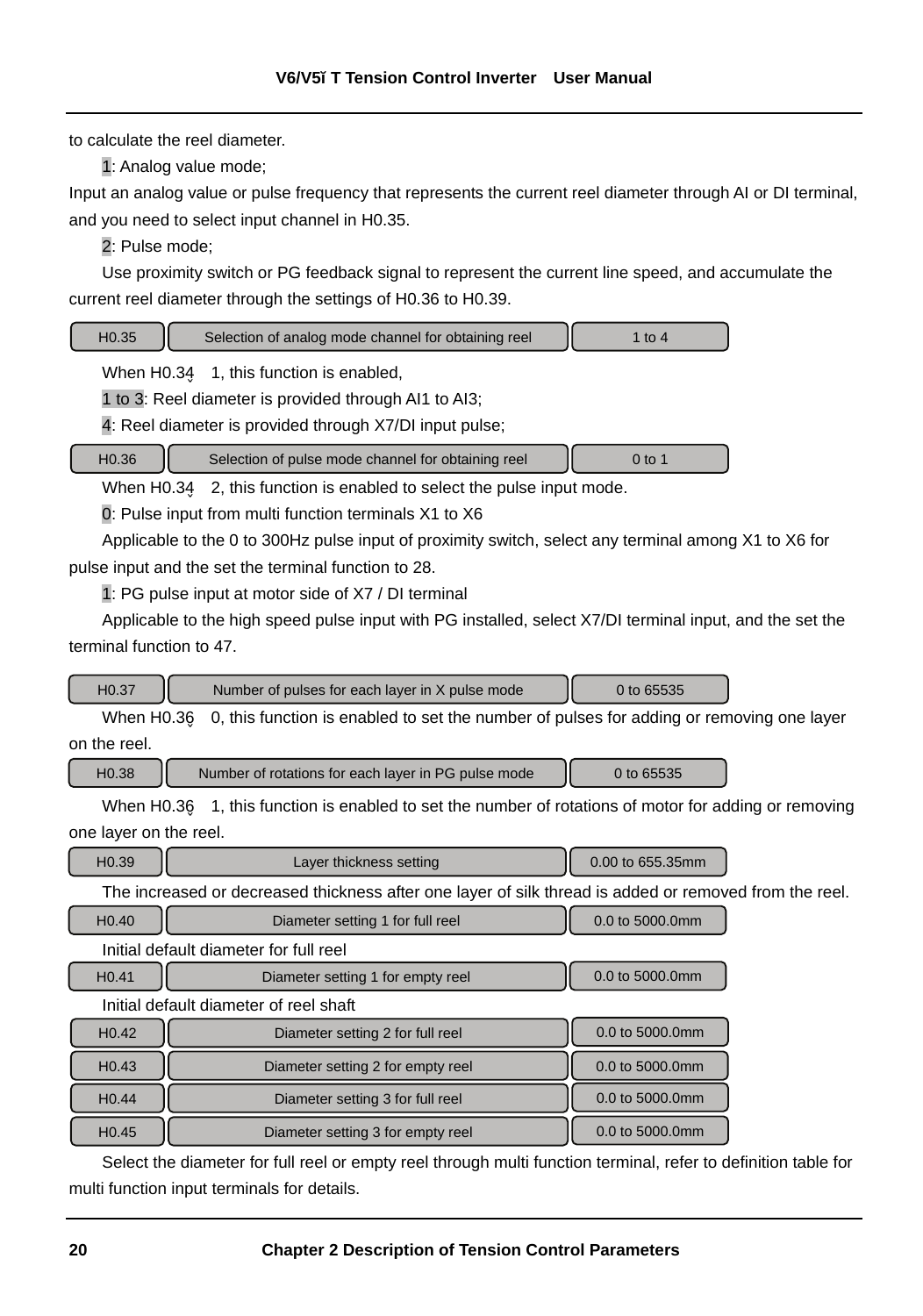# **V6/V5−T Tension Control Inverter User Manual**

| 0.0 to 5000.0mm<br>Current reel diameter | H <sub>0.46</sub> |
|------------------------------------------|-------------------|
|------------------------------------------|-------------------|

Means the actual reel diameter during reeling-in / out operation, and the diameter can be set manually prior to operation, and can also be cleared to the diameter for full reel or empty reel through multi function terminal, and the value will be automatically updated.

| H <sub>1.00</sub>                    | Target reel diameter (read only) | 0.0 to 5000.0mm  |
|--------------------------------------|----------------------------------|------------------|
| Display current target reel diameter |                                  |                  |
| H <sub>1.01</sub>                    | Reel diameter detection time     | 0.000 to 60.000s |

The time needed for automatically updating the current reel diameter when the system runs stably in reeling-in / out operation mode.

| H <sub>1.02</sub><br>Reel diameter operation setting | 0000 to F111 |
|------------------------------------------------------|--------------|
|------------------------------------------------------|--------------|

L

Select initialization or saving current reel diameter through reel diameter operation setting or whether the reel diameter reset is allowed during stopping or power failure process.

|                 | Reel diameter operation setting                                                               |
|-----------------|-----------------------------------------------------------------------------------------------|
|                 | Current reel diameter during stop                                                             |
| Ones place      | 0: Keep at the current diameter;                                                              |
|                 | 1: Auto recovery to the diameter of empty reel;                                               |
|                 | Current reel diameter upon power failure                                                      |
| Tens place      | 0: Keep at the current diameter;                                                              |
|                 | 1: Auto recovery to the diameter of empty reel;                                               |
|                 | Reel diameter reset                                                                           |
| Hundreds place  | 0: Reset is not allowed during running;                                                       |
|                 | 1: Reset is allowed during running;                                                           |
| Thousands place | Reel diameter filter coefficient                                                              |
|                 | $0\nu$ -F, the bigger the value, the better the reel diameter filtering effect, reel diameter |
|                 | has no step change, but too big diameter results in slow updating;                            |

H1.03 | Min line speed for reel diameter updating | 0 to 6000.0m/min

Set the min speed for starting calculating the reel diameter. When the inverter detects that the line speed is less than this value, the inverter stops calculating the reel diameter. Correctly setting this value can effectively avoid the big deviation of reel diameter calculation at low speed. Generally this value is set to 10% of max line speed.

| H <sub>1.04</sub> | Min running frequency for reel diameter updating          | 0.00 to 50.00Hz  |
|-------------------|-----------------------------------------------------------|------------------|
|                   | Set the min running frequency for reel diameter updating. |                  |
| H <sub>1.05</sub> | Max line speed change rate for reel diameter updating     | 0.0 to 5000.0m/s |

Set the max line speed change rate for reel diameter updating to avoid the step change of reel diameter during acceleration / deceleration of main unit.

| H1.06 | Startup transition time | 0.1 to 600.0s |  |
|-------|-------------------------|---------------|--|
|-------|-------------------------|---------------|--|

In tension control mode, the current reel diameter will not be automatically updated within this time setting after the system starts up.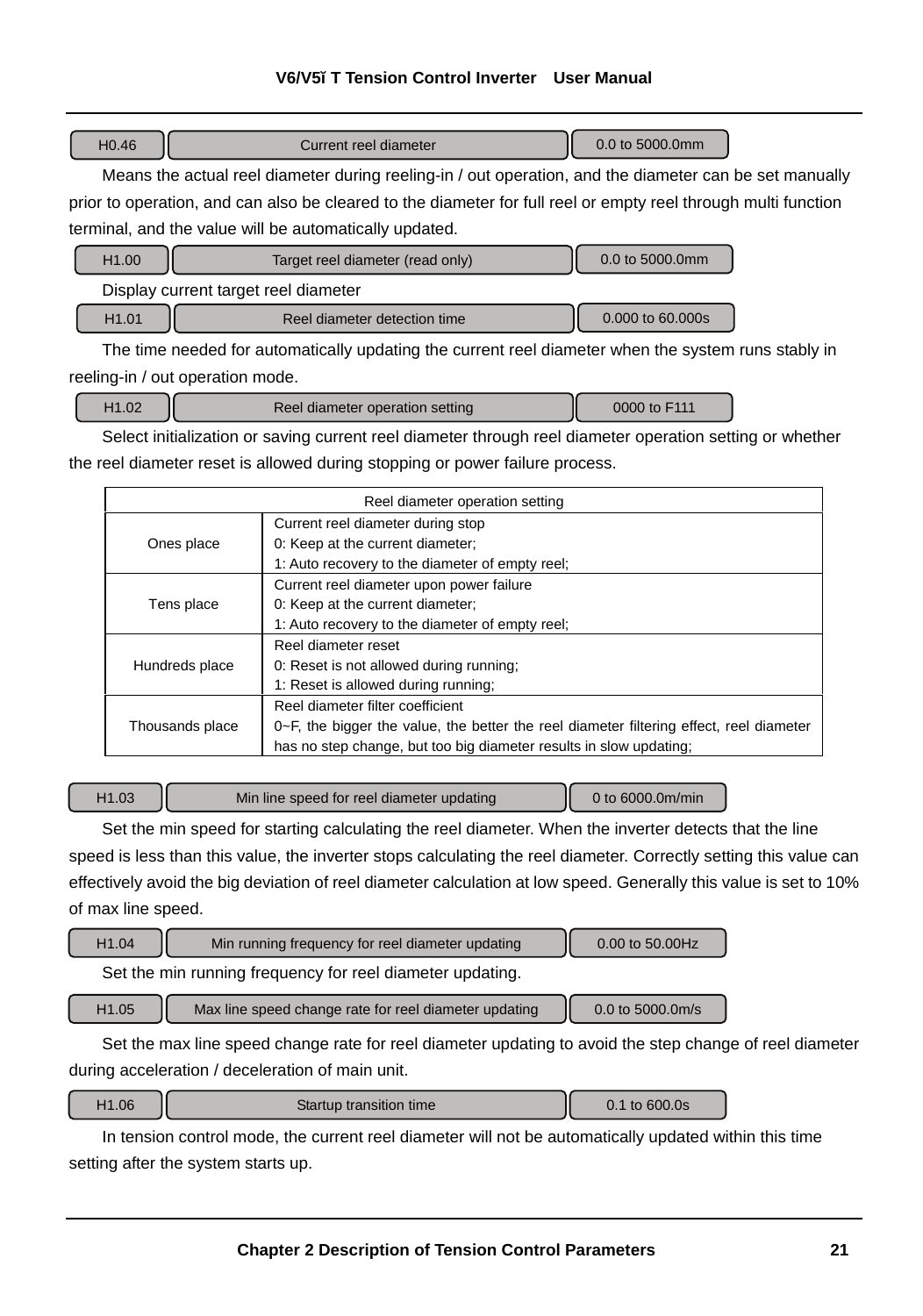## 2.1.3 PID target value, feedback value and regulation mode

|  |  | H1.07 |  |
|--|--|-------|--|

PID regulation selection 2123

|                 | PID regulation mode setting                             |
|-----------------|---------------------------------------------------------|
|                 | PID gain transition mode                                |
|                 | 0: Only P8 group PID parameters are used;               |
| Ones place      | 1: Transition according to reel diameter(Dmax to Dmin); |
|                 | 2: Transition according to line speed(H0.31 to H1.03);  |
|                 | 3: Transition according to frequency (P0.13 to P0.14)   |
|                 | PID result limit mode in speed mode                     |
| Tens place      | 0: No limit; 1: Relative max frequency limit;           |
|                 | 2: Limit according to main reference                    |
|                 | Torque PID mode                                         |
| Hundreds place  | 0: PID regulation;1: Main reference torque + PID        |
|                 | PID result limit mode in torque mode                    |
| Thousands place | 0: No limit; 1: Limit according to Max torque;          |
|                 | 2: Limit according to reference torque                  |

Ones place: Transition mode of gain

0: Only P8 group PID gain parameters are used;

- 1: Transition according to reel diameter: At empty reel diameter, the P8 group PID parameters have the most significant effect, and the H1 group PID parameters have the weakest effect. At full reel diameter, the P8 group PID parameters have the weakest effect, and the H1 group PID parameters have the most significant effect.
- 2: Transition according to line speed: At min line speed H1.03, the P8 group PID parameters have the most significant effect, and the H1 group PID parameters have the weakest effect. At max line speed H0.31, the P8 group PID parameters have the weakest effect, and the H1 group PID parameters have the most significant effect.
- 3: Transition according to frequency: At min frequency P0.14, the P8 group PID parameters have the most significant effect, and the H1 group PID parameters have the weakest effect. At max frequency P0.13, the P8 group PID parameters have the weakest effect, and the H1 group PID parameters have the most significant effect.

Tens place: PID result limit mode in speed mode

0: No limit, the max frequency of PID regulation is P0.11;

1: Relative max frequency limit, the limit ratio is set by H1.14 and H1.15;

2: Limit according to main reference, the limit ratio is set by H1.14 and H1.15;

Hundreds place: Torque PID mode

0: PID regulation, that is, the output torque is regulated by PID, and only 0 and 1 of thousands place is enabled for torque mode PID result limit;

1: Main reference torque + PID, the main reference torque channel is set by the ones place of H0.02;

Thousands bit: PID result limit mode in torque mode

0: No limit, PID regulation result can reach the max torque;

1: Limit according to Max torque, the limit ratio is set by H1.14 and H1.15;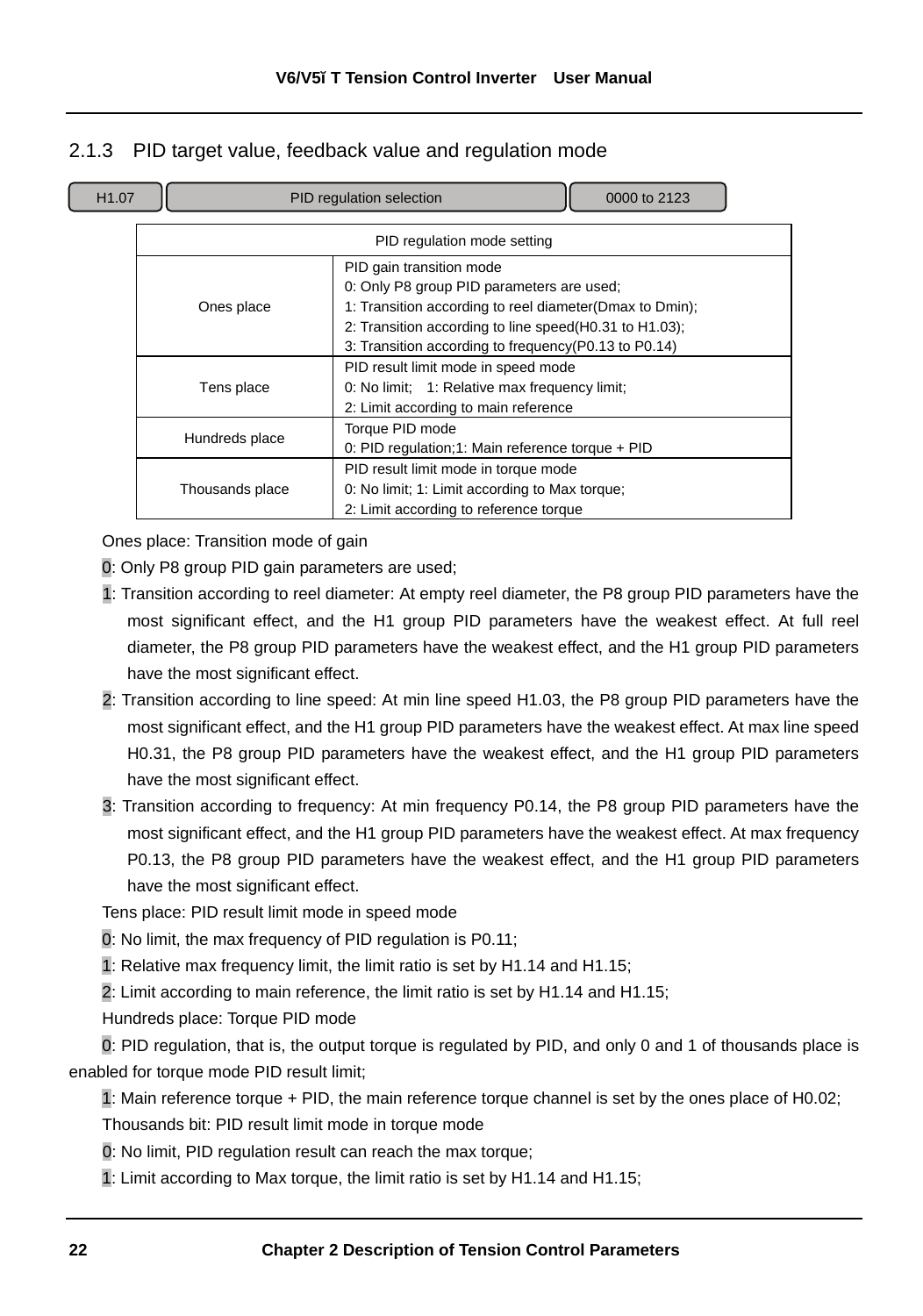2: Limit with reference to main reference torque, the limit ratio is set by H1.14 and H1.15;

Note: During reeling-in, the max torque is the drive torque limit of Pd.08. During reeling-out, the max torque is the drive torque limit of Pd.09.

| $\Omega$<br>H |  |
|---------------|--|

Source of target value for PID regulation  $\vert$  0 to 4

Set the target value for tension or position feedback signal, the target value source is:

0: From digital value (P8.00);

1 to 3: From analog channels AI1 to AI3;

4: From pulse input of X7/DI terminals;

Note: P1.02 (Close loop control main reference mode) is automatically updated, and manual setting is not needed.

## H1.09 **I** Source of feedback value for PID regulation **I** 1 to 4

Set the feedback channel for tension or position feedback signals, and the channel is:

1 to 3: From analog channels AI1 to AI3;

4: From pulse input of X7/DI terminals;

Note: P1.05 (Close loop control main feedback mode) is automatically updated, and manual setting is not needed.

## 2.1.4 Second group of PID regulation parameters

| H1.10             | Auxiliary proportional gain Kp | 0.000 to 10.000 |
|-------------------|--------------------------------|-----------------|
| H <sub>1.11</sub> | Auxiliary integral gain Ki     | 0.000 to 10.000 |
| H <sub>1.12</sub> | Auxiliary differential gain Kd | 0.000 to 10.000 |

In close loop tension control mode, they are the complement parameters for PID close loop gain regulation, and the regulation transition mode is set by the ones place of H1.07.

| H <sub>1.13</sub> | Filtering time of differential value | 0 to 1024s |  |
|-------------------|--------------------------------------|------------|--|
|-------------------|--------------------------------------|------------|--|

In close loop tension control mode, the parameter is used to regulate the quick jittering of pendulum rod. Too long filtering time will slow the response to the reeling-in / out driving operation, and will cause oscillation of pendulum rod.

| H <sub>1</sub><br>H1.14 | <b>PID result limit ratio</b> | 100.0%<br>0 to |  |
|-------------------------|-------------------------------|----------------|--|
|-------------------------|-------------------------------|----------------|--|

Set the PID regulation limit value, in speed PID mode, limit according to the limit mode set by the tens place of H1.07; In torque PID mode, limit according to the limit mode set by the thousands place of H1.07.

| H1.15 | PID integral limit ratio | 0 to 100.0% |  |
|-------|--------------------------|-------------|--|
|-------|--------------------------|-------------|--|

Set the limit of PID integral item, when the setting is 0, there is no limit. When the setting is non-zero, in speed PID mode, limit according to the limit mode set by the tens place of H1.07; In torque PID mode, limit according to the limit mode set by the thousands place of H1.07.

| H1.16<br>Offset frequency for PID result limit | 00.00 to 50.00 |  |
|------------------------------------------------|----------------|--|
|------------------------------------------------|----------------|--|

In speed PID mode: The tens place of H1.07 is 2, and the PID result is valid when the limit is according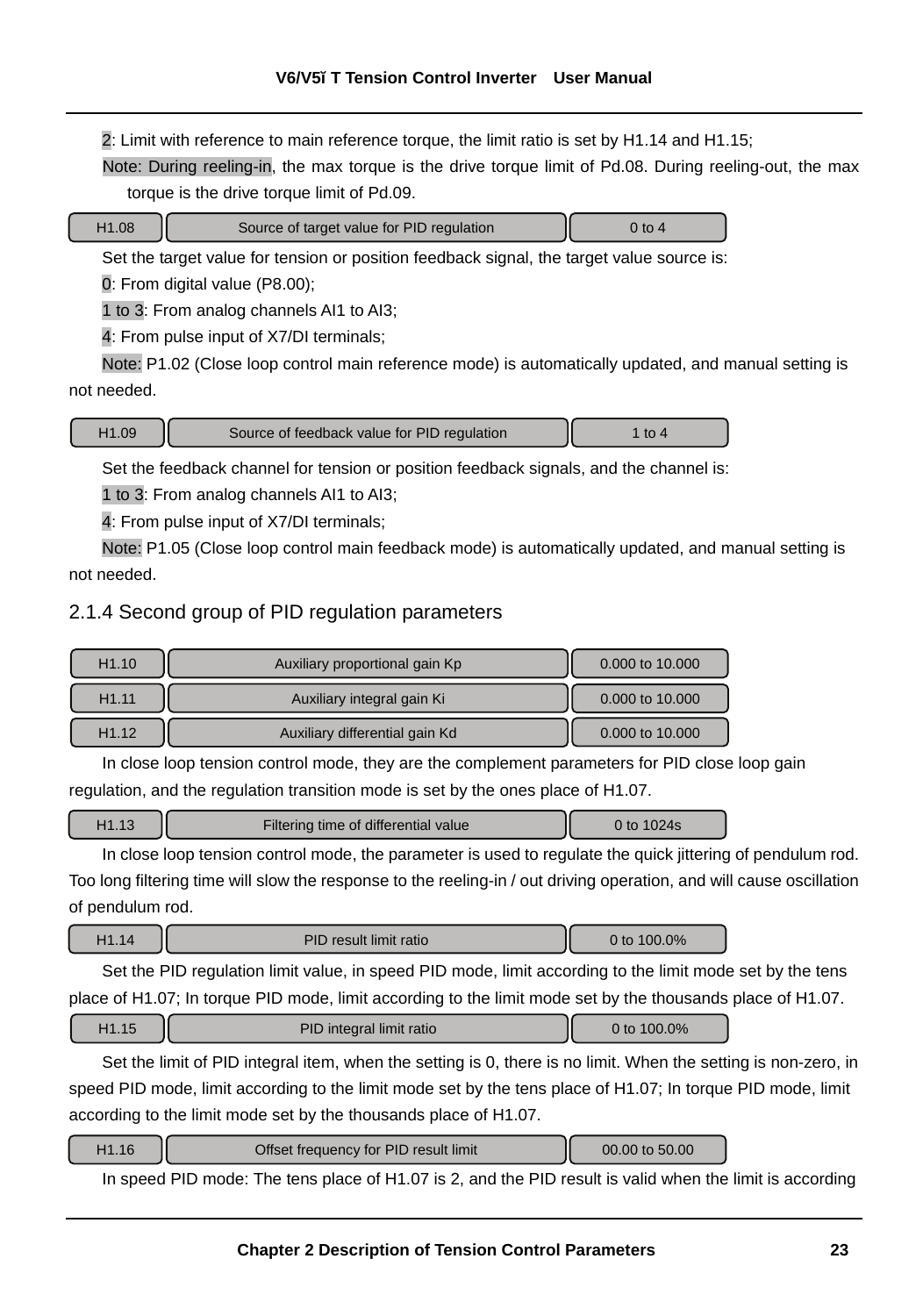to main reference.

Max frequency of PID regulation Main reference frequency x H1.14 + H1.16

For example: The tens place of H1.07 is 2, the main reference frequency is 20.00Hz, H1.14=50.0%, H1.16=1.00Hz, then PID limit value 11.00Hz.



| H1.18 | Transition adjustment for balance in upper position | 0 to 65535 |
|-------|-----------------------------------------------------|------------|
| H1.19 | Transition adjustment for balance in lower position | 0 to 65535 |

The parameters are used to adjust the speed of transition between the upper and lower positions, when the ones place of H1.17 is 1, they are enabled to reduce the system oscillation when the PID target value changes. But when the transition value is too big, the system regulation will be lagged.

Balance transition of upper position: When the PID target value is less than the previous PID target value, the previous PID target value will be transited to the current target value;

Balance transition of lower position: When the PID target value is greater than the previous PID target value, the previous PID target value will be transited to the current target value.

| H <sub>1.20</sub><br>Transition voltage in middle positions | 0.00 to 10.00V |
|-------------------------------------------------------------|----------------|
|-------------------------------------------------------------|----------------|

The setting should not be less than 10% of target value.

Determine the transition mode according to the tens place of H1.17:

0: Disabled;

1: PID regulation result related to reel diameter, automatically adjust PID result according to the change of the current reel diameter;

2: Proportional item for acceleration, used to suppress the overshoot outside of (balance position±H1.20) and improve the system response speed in the meantime.

H1.21 **Max deviation value for stopping updating of target reel 0.00 to 10.00V** 

When the difference between the tension or position feedback value and the target value is greater than H1.21, the updating of the target reel diameter stops.

| H <sub>1.22</sub> | PID regulation in speed mode | 0 to |
|-------------------|------------------------------|------|
|-------------------|------------------------------|------|

0: PID regulation result not related to reel diameter;

1: PID regulation result related to reel diameter, and the PID result is regulated automatically according to the change of current reel diameter.

| $+1.23$ | Whether PID is disabled at non-constant speed | to |  |
|---------|-----------------------------------------------|----|--|
|         |                                               |    |  |

0: Enabled;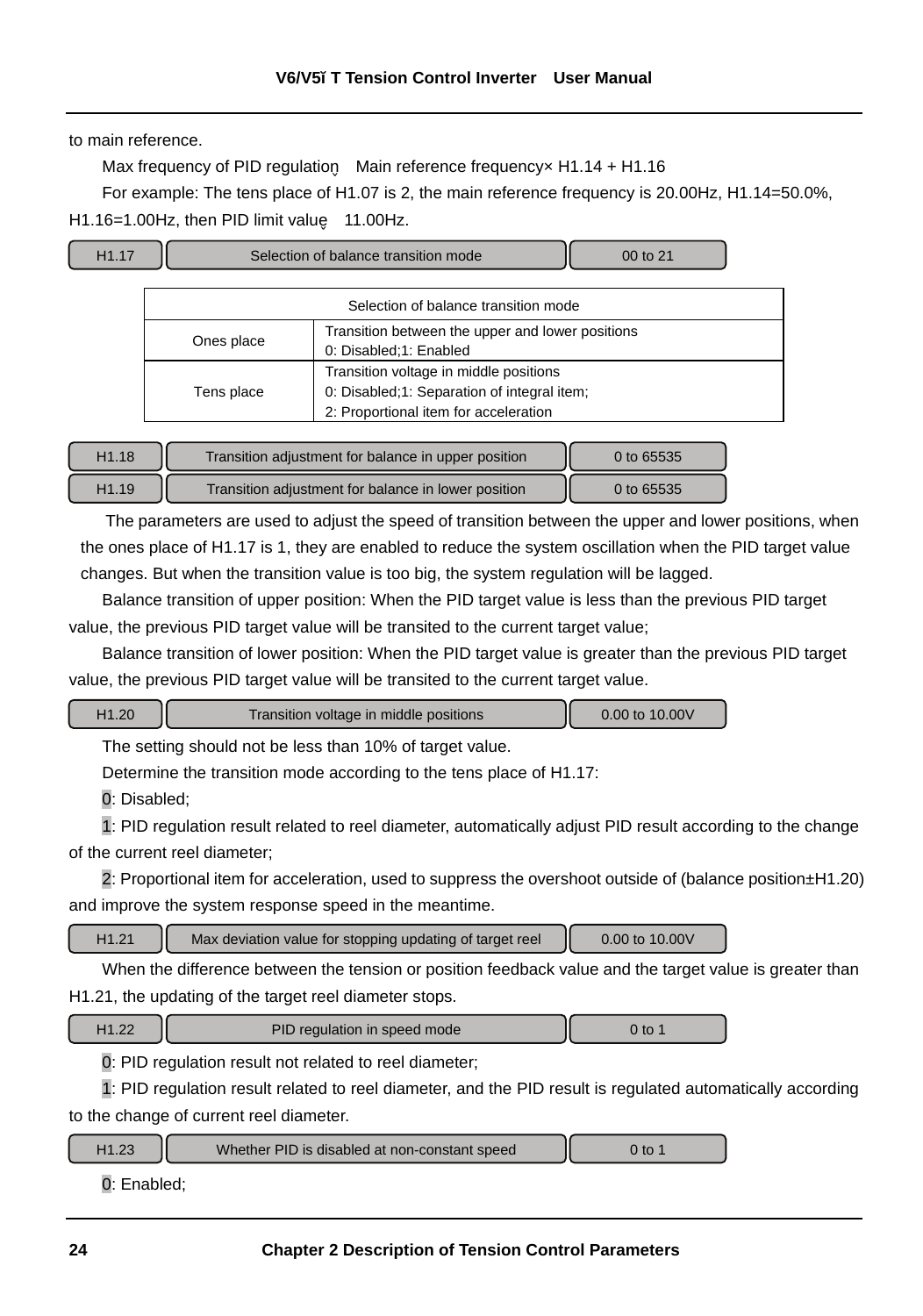1: Disabled, used to avoid the fluctuation caused by PID regulation in accelerating process, can be used in the scenario when the feedback signal is the current line speed.

| Line speed feedback input channel |  |
|-----------------------------------|--|

Enabled only when H0.00=5 (Constant line speed mode), used to feedback the current actual line speed, and 0 to 10V/0 to 20mA corresponds to 0 to max line speed set in H0.31.

1 to 3: Input from analog channels AI1 to AI3;

4: Input from pulse input of X7/DI terminals;

## 2.1.5 Thread broken detection and braking to stop

| H <sub>1.25</sub> | Thread broken detection enabled  | $0$ to 4       |
|-------------------|----------------------------------|----------------|
| H <sub>1.26</sub> | Thread broken detection voltage  | 0.00 to 10.00V |
| H <sub>1.27</sub> | Thread broken detection time     | 6553.5s        |
| H <sub>1.28</sub> | Stopping mode upon thread broken | 00 to 13       |

In speed mode, judge whether thread broken has happened according to the position of the pendulum rod. When the feedback voltage is lower than thread broken detection voltage of H1.26, and this voltage has been kept for thread broken detection time of H1.27, the inverter will automatically execute the stopping command upon thread broken.

H1.25: Thread broken detection enabled, the thread broken detection channel is set according to the pendulum feedback channel.

0: Thread broken detection disabled;

1 to 3: Reference is from analog channels AI1 to AI3;

4: Reference is from pulse input of X7/DI terminals;

The stopping mode upon thread broken is determined by the ones place and tens place of H1.28.

|       | Stopping mode upon thread broken                                 |                                                                   |  |  |
|-------|------------------------------------------------------------------|-------------------------------------------------------------------|--|--|
|       |                                                                  | Stopping mode definition                                          |  |  |
|       | Ones place                                                       | 0: Deceleration to stop; 1: Coast to stop;                        |  |  |
|       | 2: Deceleration + DC injection braking;3: Stopping at max speed; |                                                                   |  |  |
|       |                                                                  | Alarm mode definition                                             |  |  |
|       | Tens place                                                       | 0: No alarm and stop according to the mode defined by ones place; |  |  |
|       |                                                                  | 1: Alarm and forcing the coast-to-stop;                           |  |  |
| H1.29 |                                                                  | 0.0 to 300.0Hz<br>Braking frequency for stopping                  |  |  |

H1.30 **Braking time for stopping 1.30** 0.0 to 600.0s

The above two functions are used together with the multi function terminal 34. When there is a stopping command and when the running frequency is less than the braking frequency for stopping of H1.29, the terminal outputs the braking signal and the signal is automatically cancelled after the braking time for stopping of H1.30.

## 2.1.6 Tension compensation part

| $-11.31$<br>ا ت | System inertia compensation coefficient | to $200.0$ |
|-----------------|-----------------------------------------|------------|
|                 |                                         |            |

Compensate the fixed rotating inertia that is not related to the system and reel diameter. Increase the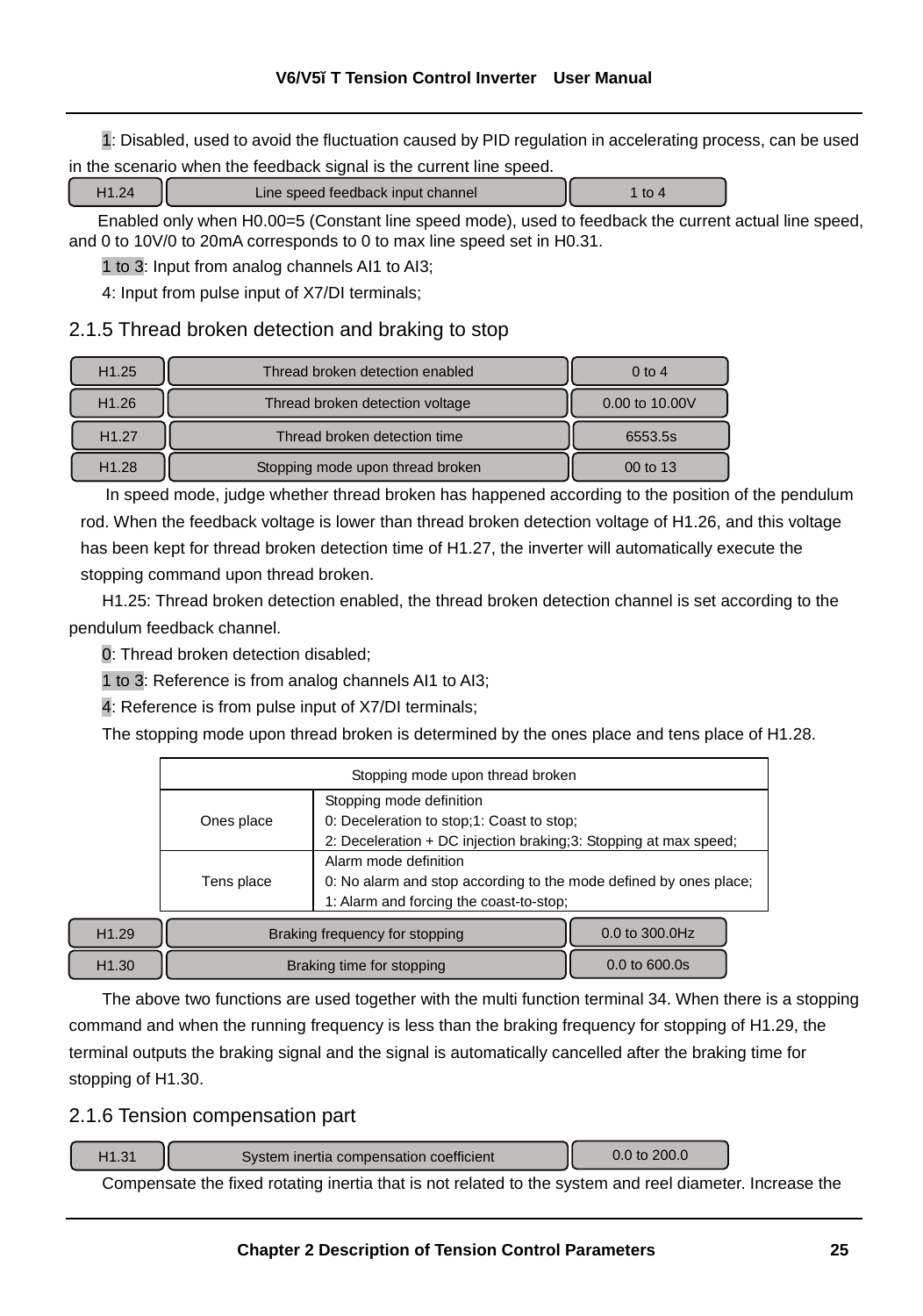coefficient if the tension on the material is decreased when the empty reel starts up. Generally, when the reeling-in/out shaft is light, the coefficient can be set to 5% to 10%; For heavy shaft, the coefficient can be set to 15% to 30%.

Reeling-in mode:

During acceleration: Reference torque Reference torque before compensation + compensated value; During deceleration: Reference torque Reference torque before compensation-compensated value;

Reeling-out mode:

During acceleration: Reference torque Reference torque before compensation - compensated value; During deceleration: Reference torque Reference torque before compensation + compensated value;

| H <sub>1.32</sub> | Acceleration compensation coefficient for material inertial | $0.0$ to $200.0$ |
|-------------------|-------------------------------------------------------------|------------------|
| H <sub>1.33</sub> | Deceleration compensation coefficient for material inertia  | $0.0$ to $200.0$ |

During acceleration / deceleration, automatically compensate for the material inertia change caused by the reel diameter change.

Reeling-in mode:

During acceleration: Reference torque Reference torque before compensation + compensated value for acceleration; During deceleration: Reference torque Reference torque before compensation - compensated value for deceleration;

Reeling-out mode:

During acceleration: Reference torque Reference torque before compensation - compensated value for acceleration; During deceleration: Reference torque Reference torque before compensation + compensated value for deceleration;

| H <sub>1.34</sub> | Compensation value for high speed sliding friction | $0.0$ to $200.0$        |
|-------------------|----------------------------------------------------|-------------------------|
| H <sub>1.35</sub> | Compensation mode for high speed sliding friction  | $0.0 \text{ to } 200.0$ |

| Stopping mode upon thread broken |                                                                     |  |
|----------------------------------|---------------------------------------------------------------------|--|
|                                  | Compensation reference                                              |  |
| Ones place                       | 0: Compensate based on frequency; 1: Compensate based on line speed |  |
|                                  | Compensation direction                                              |  |
| Tens place                       | 0: Forward;1: Reverse                                               |  |

In torque mode, the resistance is inconsistent at high or low speed, so the constant friction compensation torque cannot result in constant tension, and at this time, you can set H1.34 and H1.35 to compensate.

Compensation value for high speed sliding friction of H1.34: When the reeling-in/out shaft is light, set H1.34 to 5% to 10%; For heavy shaft, set to 15% to 30%.

Compensation mode for high speed sliding friction:

Ones place: Compensation reference

0: Compensate based on frequency, compensate according to the current running frequency;

1: Compensate based on line speed, compensate according to the line speed;

Tens place: Compensation direction

0: Forward, during reeling-in: Reference torque Reference torque before compensation + compensated value; During reeling-out: Reference torque=Reference torque before compensation - compensated value;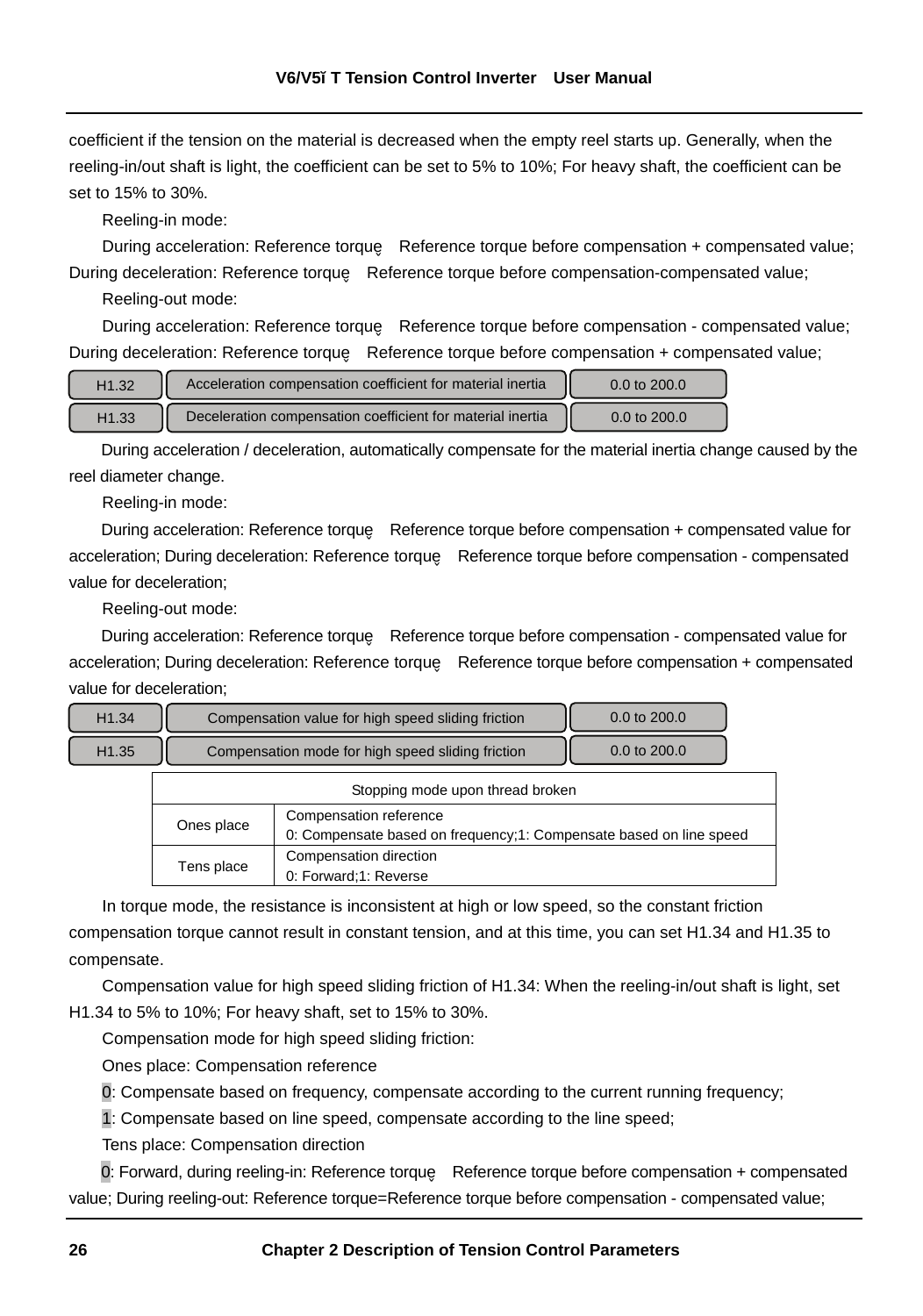1: Reverse, during reeling-in: Reference torque Reference torque before compensation - compensated value; During reeling-out: Reference torque=Reference torque before compensation + compensated value;

#### 2.1.7 Auto reeling-out parameter

| 11.36<br>Pre-driving speed gain | 0.0 to $200.0\%$ |  |
|---------------------------------|------------------|--|
|---------------------------------|------------------|--|

When changing the reel during operation, in order to avoid big impact, the reeling-in shaft (reeling-out shaft) should be rotated in advance, and the rotating line speed should be consistent with the line speed of the material, this is called pre-driving function.

When the pre-driving terminal is enabled, the inverter will automatically calculate the frequency according to the detected line speed and reel diameter to match the line speed. This parameter can be used to adjust the line speed matching relationship, when the setting is less than 100.0%, the surface speed of pre-driving rod should be lower than the line speed of the material.

| H <sub>1.37</sub>                                                                  | Amplitude limiting mode for pre-driving torque                                                | $0$ to 1      |  |
|------------------------------------------------------------------------------------|-----------------------------------------------------------------------------------------------|---------------|--|
|                                                                                    | In pre-driving, select torque amplitude limiting mode and this mode shall be used with H1.38. |               |  |
|                                                                                    | 0: Limit amplitude according to rated torque;                                                 |               |  |
|                                                                                    | 1: Limit amplitude according to reference torque based on current tension and reel diameter.  |               |  |
| H <sub>1.38</sub>                                                                  | Pre-driving torque gain                                                                       | 0.0 to 200.0% |  |
| At H1.37=0, H1.38 performs 100% amplitude limiting with reference to rated torque; |                                                                                               |               |  |
|                                                                                    | At H1.37=1, H1.38 performs amplitude limiting with reference to tension reference torque.     |               |  |
| H <sub>1.39</sub>                                                                  | Reel diameter calculation delay after pre-driving ended                                       | 0.0 to 100.0s |  |

After pre-driving is ended, calculate the reel diameter after the delay set in H1.39. H1.40 **PID** calculation delay after pre-driving ended **100.0s** 

After pre-driving is ended, perform PID calculation after the delay set in H1.40.

## 2.1.8 Torque reeling-out parameters

ι

| H <sub>1.41</sub> | Reel diameter position when torque reeling-out changed   | 0.0 to 5000.0mm    |
|-------------------|----------------------------------------------------------|--------------------|
| H <sub>1.42</sub> | Torque position when torque reeling-out changed to speed | $0.0$ to $200.0\%$ |

When the current reel diameter is less than H1.41 or when the reference torque is less than H1.42, switch from torque mode to speed mode to perform reeling out.

| H <sub>1.43</sub> | Driving torque limit in speed mode | 0.0 to 200.0% |
|-------------------|------------------------------------|---------------|
| H <sub>1.44</sub> | Braking torque limit in speed mode | 0.0 to 200.0% |

After reeling-out in torque mode is changed to reeling-out in speed mode, the driving and braking torque limit in speed mode and the limited value is with reference to the 100.0% rated torque.

| 11.45 | Speed gain in speed mode | 0.0 to 200.0% |
|-------|--------------------------|---------------|
|       |                          |               |

After reeling-out in torque mode is changed to reeling-out in speed mode, adjust the speed gain. When the setting is less than 100.0%, the reeling-out speed is lower than the speed of the reeling-in shaft.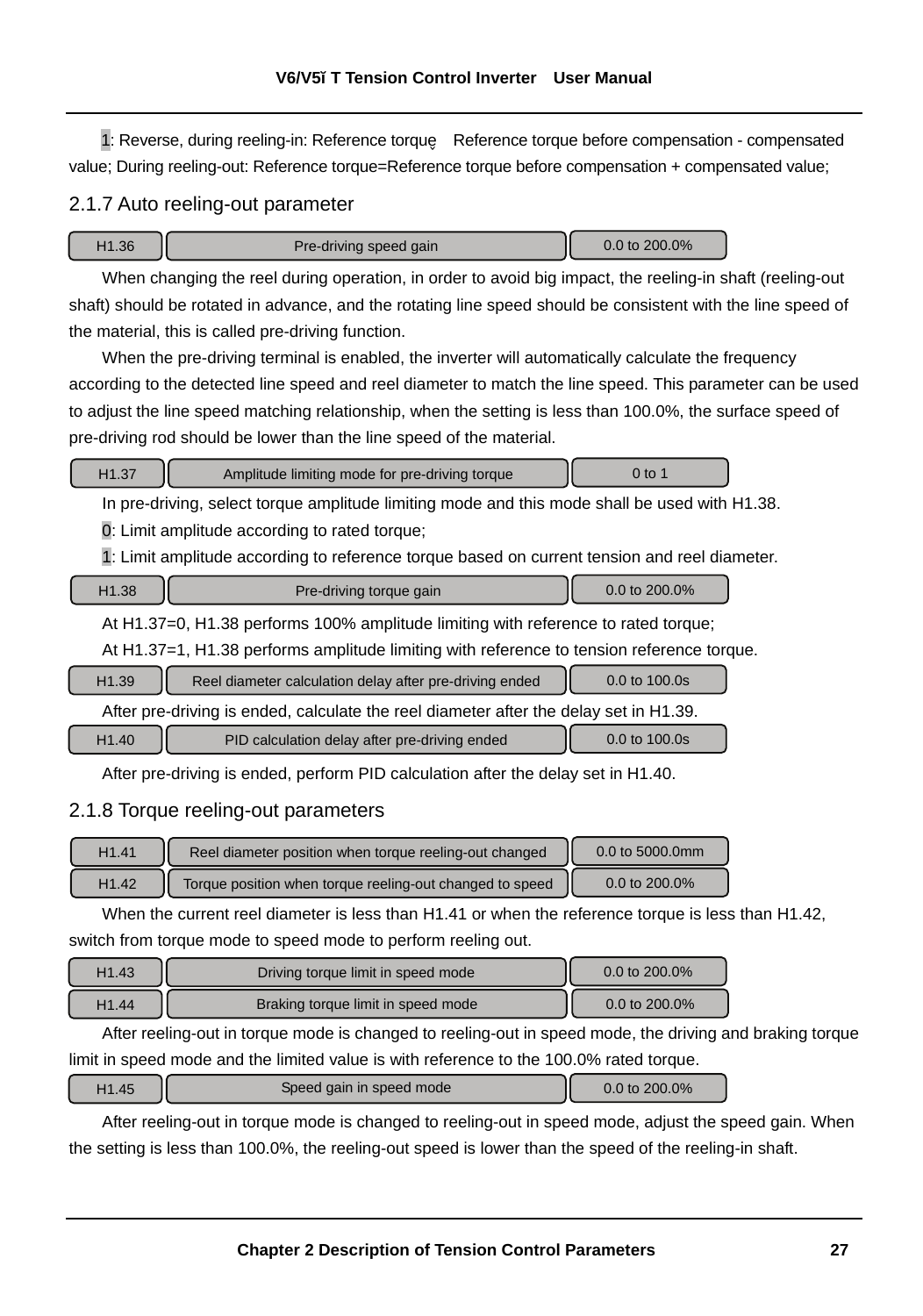#### 2.1.9 Front stage line speed offset

| H2.00             | Line speed gain         | 0.00 to $200.0\%$ |
|-------------------|-------------------------|-------------------|
| H <sub>2.01</sub> | Line speed offset mode  | $0$ to $2$        |
| H <sub>2.02</sub> | Line speed offset value | 0.0 to 100.0%     |

For satisfy the production needs, the speed of the reeling-in rod should be faster than that of the driving rod, and this requirement can be satisfied by setting the function.

(Corrected line speed Line speed before correction × H2.00 +Line speed offset value)

H2.01 sets the offset mode and H2.02 sets the offset amount.

0: Offset according to max line speed, Line speed offset value H2.02×Max line speed;

1: According to Max frequency offset, Frequency offset H2.02 × Max running frequency;

2: The speed limit is the max running frequency, when the material is broken and uncontrolled spinning

happens, detect automatically and stop the motor, and **the running signals should be disconnected and re-input.** 

H2.07 Compensation for material inertia mode and tension taper  $\parallel$  0000 to F115

| Compensation for material inertia mode and tension taper mode |                                                                             |  |  |
|---------------------------------------------------------------|-----------------------------------------------------------------------------|--|--|
|                                                               | Compensation for material inertia                                           |  |  |
|                                                               | 0 and 3: Quadratic curve;                                                   |  |  |
| Ones place                                                    | 1 and 4: Cubic curve:                                                       |  |  |
|                                                               | 2 and 5: Quartic curve:                                                     |  |  |
|                                                               | Whether tension taper is enabled at zero speed                              |  |  |
| Tens place                                                    | 0: Enabled;1: Disabled;                                                     |  |  |
|                                                               | Selection of taper curve mode                                               |  |  |
| Hundreds place                                                | 0: Direct line:1: Curve:                                                    |  |  |
|                                                               | Filtering coefficient for tension reference (only in constant tension mode) |  |  |
| Thousands place                                               | $0\nu$ -F, the bigger the value, the less the step change of tension, but   |  |  |
|                                                               | response is slow, set according to system response requirement.             |  |  |

Select proper processing mode according to different conditions.

Hundreds place: Selection of taper curve mode

0: Direct line: Corrected tension Tension before correction×{1- tension taper×[(Current reel diameterdiameter of empty reel)/( diameter of full reel - diameter of empty reel)]};

1: Curve: Corrected tension Tension before correction×{1- tension taper×[1-( diameter of empty reel +H0.29)/(Current reel diameter+H0.29)]}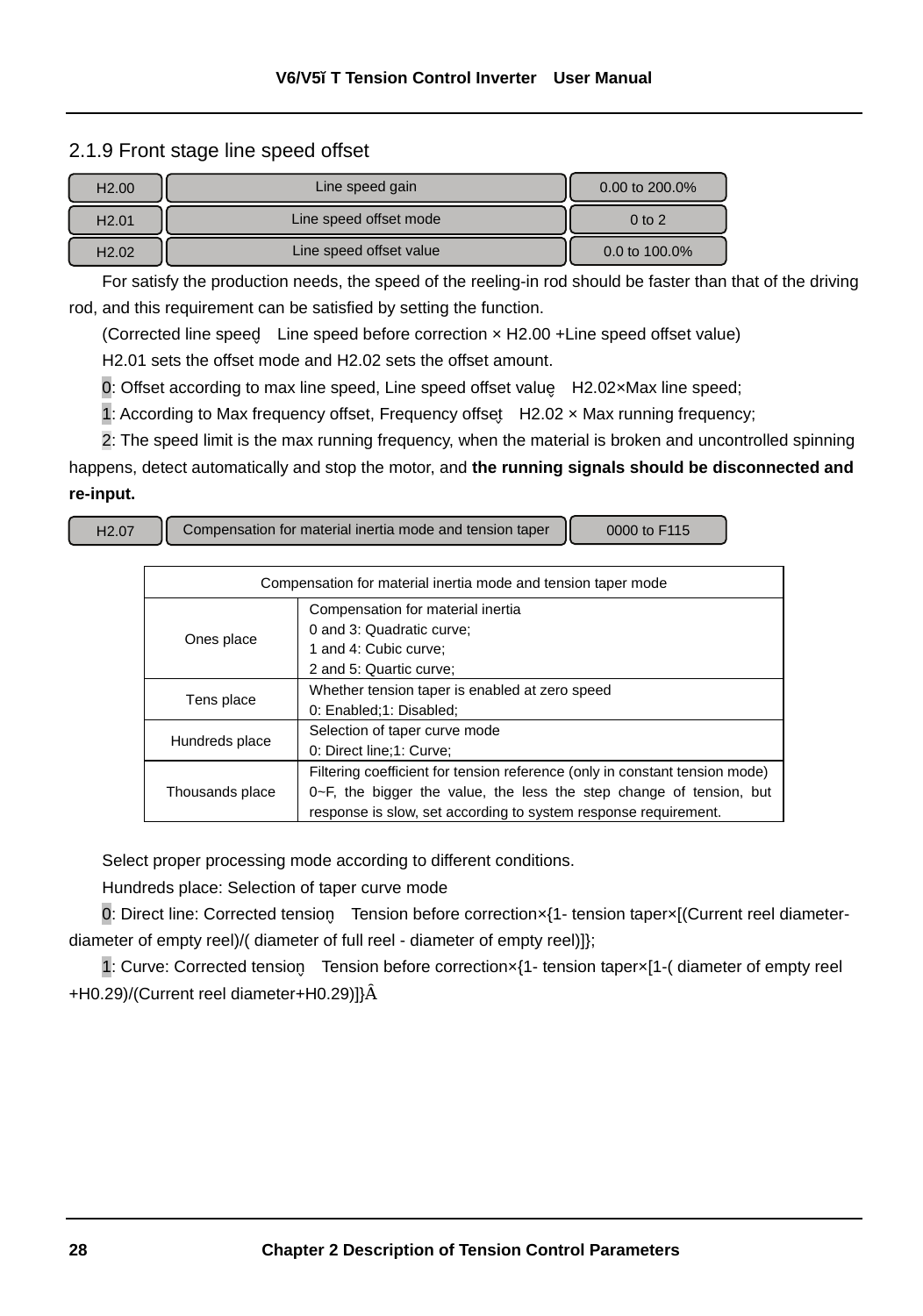## 2.2Tension Control Function Parameters (P Zone)

| P <sub>5.00</sub> | Selection of terminal X1 input function | $0$ to 99 |
|-------------------|-----------------------------------------|-----------|
| P <sub>5.01</sub> | Selection of terminal X2 input function | $0$ to 99 |
| P <sub>5.02</sub> | Selection of terminal X3 input function | 0 to 99   |
| P <sub>5.03</sub> | Selection of terminal X4 input function | 0 to 99   |
| P <sub>5.04</sub> | Selection of terminal X5 input function | 0 to 99   |
| P5.05             | Selection of terminal X6 input function | 0 to 99   |
| P <sub>5.06</sub> | Selection of terminal X7 input function | 0 to 99   |

The following only lists the new and modified items and the functions that have not been listed are the same with those of V6/V5−H, please refer to V6/V5−H user manual for the functions.

32: Selection of full reel diameter setting 1

Select the empty reel diameter as the setting of H0.40 through terminals, in the meantime, the current reel diameter of H0.46 is automatically set to the value of H0.40.

33: Selection of full reel diameter setting 2

Select the empty reel diameter as the setting of H0.42 through terminals, in the meantime, the current reel diameter of H0.46 is automatically set to the value of H0.42.

34: Selection of full reel diameter setting 3

Select the empty reel diameter as the setting of H0.44 through terminals, in the meantime, the current reel diameter of H0.46 is automatically set to the value of H0.44.

35: Selection of empty reel diameter setting 1

Select the empty reel diameter as the setting of H0.41 through terminals, in the meantime, the current reel diameter of H0.46 is automatically set to the value of H0.41.

36: Selection of empty reel diameter setting 2

Select the empty reel diameter as the setting of H0.43 through terminals, in the meantime, the current reel diameter of H0.46 is automatically set to the value of H0.43.

37: Selection of empty reel diameter setting 3

Select the empty reel diameter as the setting of H0.45 through terminals, in the meantime, the current reel diameter of H0.46 is automatically set to the value of H0.45.

38: Stopping reel diameter calculation

When this terminal is enabled, the inverter does not refresh reel diameter and the current reel diameter of H0.46 keeps unchanged.

39: Forced thread broken detection disabled

This terminal is used with H1.25 to H1.28 function codes, when it is enabled, the thread broken detection will be disabled and thread broken detection will not be conducted.

41: Switch between reeling-in terminal and reeling-out terminal

When this terminal is enabled, if the reeling-in/out mode is enabled, that is, H0.01 0 (set to reeling-in), the inverter will implement reeling-out; If the reeling-in/out mode is enabled , that is, H0.01 1(set to reeling-out), the inverter will implement reeling-in.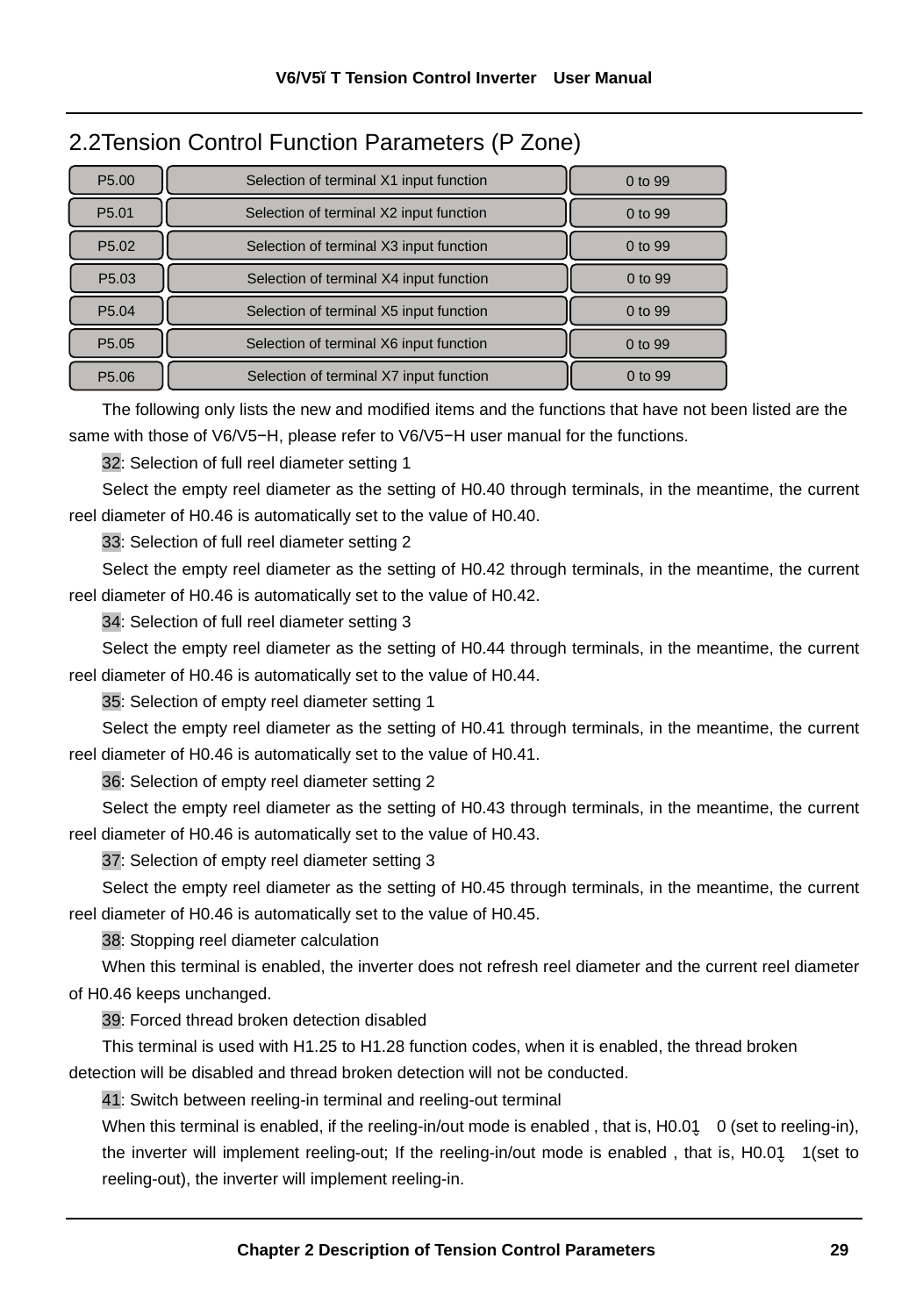**Note: In speed PID mode, when this terminal is enabled, switch between reeling-in and reeling-out, and the running direction is changed to reverse direction and the PID forward/reverse will also be changed.** 

42: Pre-driving enabled

When this terminal is enabled, the inverter works in pre-driving mode, and the terminal is used with the auto reeling-out parameter.

43: Tension control disabled

When this terminal is enabled, tension control mode is disabled, that is, set H0.00=0.

| P7.03 | Selection of terminal AO1 output function | 48 to 71 |
|-------|-------------------------------------------|----------|
| P7.04 | Selection of terminal AO2 output function | 48 to 71 |

65: Reel diameter output

0 to full reel diameter corresponds to 0 to 10V or 0 to 20mA.